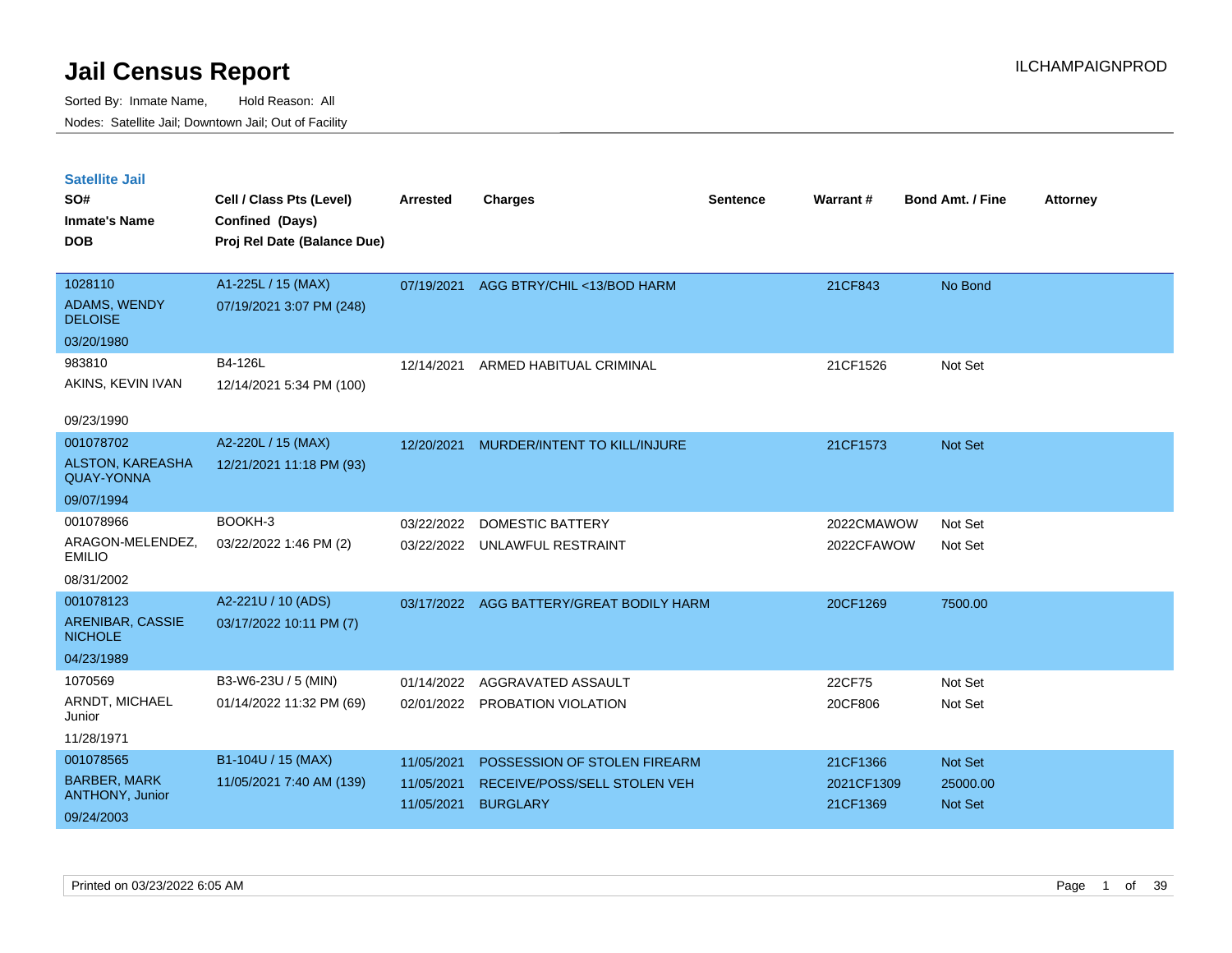| SO#                                           | Cell / Class Pts (Level)                   | <b>Arrested</b> | <b>Charges</b>                         | <b>Sentence</b> | <b>Warrant#</b> | <b>Bond Amt. / Fine</b> | <b>Attorney</b> |
|-----------------------------------------------|--------------------------------------------|-----------------|----------------------------------------|-----------------|-----------------|-------------------------|-----------------|
| <b>Inmate's Name</b>                          | Confined (Days)                            |                 |                                        |                 |                 |                         |                 |
| <b>DOB</b>                                    | Proj Rel Date (Balance Due)                |                 |                                        |                 |                 |                         |                 |
|                                               |                                            |                 |                                        |                 |                 |                         |                 |
| 65868                                         | B4-222U / 15 (MAX)                         |                 | 03/11/2022 METH DELIVERY/15<100 GRAMS  | 8y (DOC)        | 20CF1249        | No Bond                 |                 |
| <b>BARBER, MARK</b><br><b>ANTHONY, Senior</b> | 03/11/2022 10:13 AM (13)                   |                 |                                        |                 |                 |                         |                 |
| 08/15/1983                                    |                                            |                 |                                        |                 |                 |                         |                 |
| 518851                                        | B3-W2-05U / 10 (MED)                       | 01/11/2022      | FELON POSS/USE WEAPON/FIREARM          |                 | 20CF361         | 15000.00                |                 |
|                                               | BARKER, ALEXANDER  01/11/2022 2:37 PM (72) | 01/11/2022      | POSS AMT CON SUB EXCEPT(A)/(D)         |                 | 2020CF863       | 15000.00                |                 |
| <b>MASSIE</b>                                 |                                            | 01/11/2022      | BAD CHK/OBTAIN CON PROP/>150           |                 | 20CF192         | 15000.00                |                 |
| 09/24/1986                                    |                                            | 01/11/2022      | <b>BAD CHK/OBTAIN CON PROP/&gt;150</b> |                 | 19CF1686        | 15000.00                |                 |
|                                               |                                            | 01/11/2022      | METH DELIVERY/15<100 GRAMS             | 20y (DOC)       | 20CF1383        | No Bond                 |                 |
|                                               |                                            | 01/11/2022      | DRIVING ON REVOKED LICENSE             |                 | 2020TR16539     | 1500.00                 |                 |
|                                               |                                            | 01/11/2022      | OBSTRUCTING IDENTIFICATION             |                 | 2020CM222       | 1500.00                 |                 |
| 001077899                                     | A3-211L / 5 (ADS)                          | 03/20/2022      | <b>BURGLARY</b>                        |                 | 21CF593         | 20000.00                |                 |
| <b>BARKSDALE, RAY</b>                         | 03/20/2022 2:40 PM (4)                     | 03/20/2022      | POSSESSION OF METH/5<15 GRAMS          |                 | 21CF655         | 20000.00                |                 |
| <b>SHAWN</b>                                  |                                            | 03/20/2022      | <b>POSS STOLEN VEHICLE</b>             |                 | 21CF505         | 20000.00                |                 |
| 10/31/1990                                    |                                            |                 |                                        |                 |                 |                         |                 |
| 969121                                        | A4-206L / 15 (MAX)                         | 11/25/2021      | HOME INVASION/GREAT BOD HARM           | 4y (DOC)        | 2021CF840       | No Bond                 |                 |
| <b>BECKLEY, ANTHONY</b><br><b>PATRICK</b>     | 11/25/2021 7:16 PM (119)                   | 11/25/2021      | <b>CRIM TRESPASS TO RESIDENCE</b>      |                 | 21CF1444        | Not Set                 |                 |
| 06/30/1989                                    |                                            |                 |                                        |                 |                 |                         |                 |
| 001078969                                     | BOOKH-7                                    | 03/22/2022      | POSSESSION OF STOLEN FIREARM           |                 | 2022CFAWOW      | Not Set                 |                 |
| <b>BEVERLY, SAYVION</b><br><b>LAMONTE</b>     | 03/22/2022 10:20 PM (2)                    |                 | 03/22/2022 CRIMINAL TRESPASS TO LAND   |                 | 2022CMAWOW      | <b>Not Set</b>          |                 |
| 11/20/2002                                    |                                            |                 |                                        |                 |                 |                         |                 |
| 517915                                        | B3-W3-11U / 5 (MIN)                        | 08/03/2021      | <b>BURGLARY</b>                        |                 | 21CF289         | 20000.00                |                 |
| <b>BOXLEY, CHARLES</b>                        | 08/03/2021 2:18 PM (233)                   | 08/03/2021      | <b>BURGLARY</b>                        |                 | 21CF679         | 20000.00                |                 |
| <b>OMAR</b>                                   |                                            | 08/03/2021      | FORGERY/ISSUE/DELIVER DOCUMENT         |                 |                 | No Bond                 |                 |
| 01/10/1985                                    |                                            |                 |                                        |                 |                 |                         |                 |
| 993169                                        | A1-125U / 10 (MED)                         |                 | 03/04/2022 RESIDENTIAL BURGLARY        | 6y (DOC)        | 21CF1059        | No Bond                 |                 |
| <b>BRAATEN, KAYLAN</b><br><b>AMBER</b>        | 03/04/2022 9:40 AM (20)                    |                 |                                        |                 |                 |                         |                 |
| 10/29/1990                                    |                                            |                 |                                        |                 |                 |                         |                 |
|                                               |                                            |                 |                                        |                 |                 |                         |                 |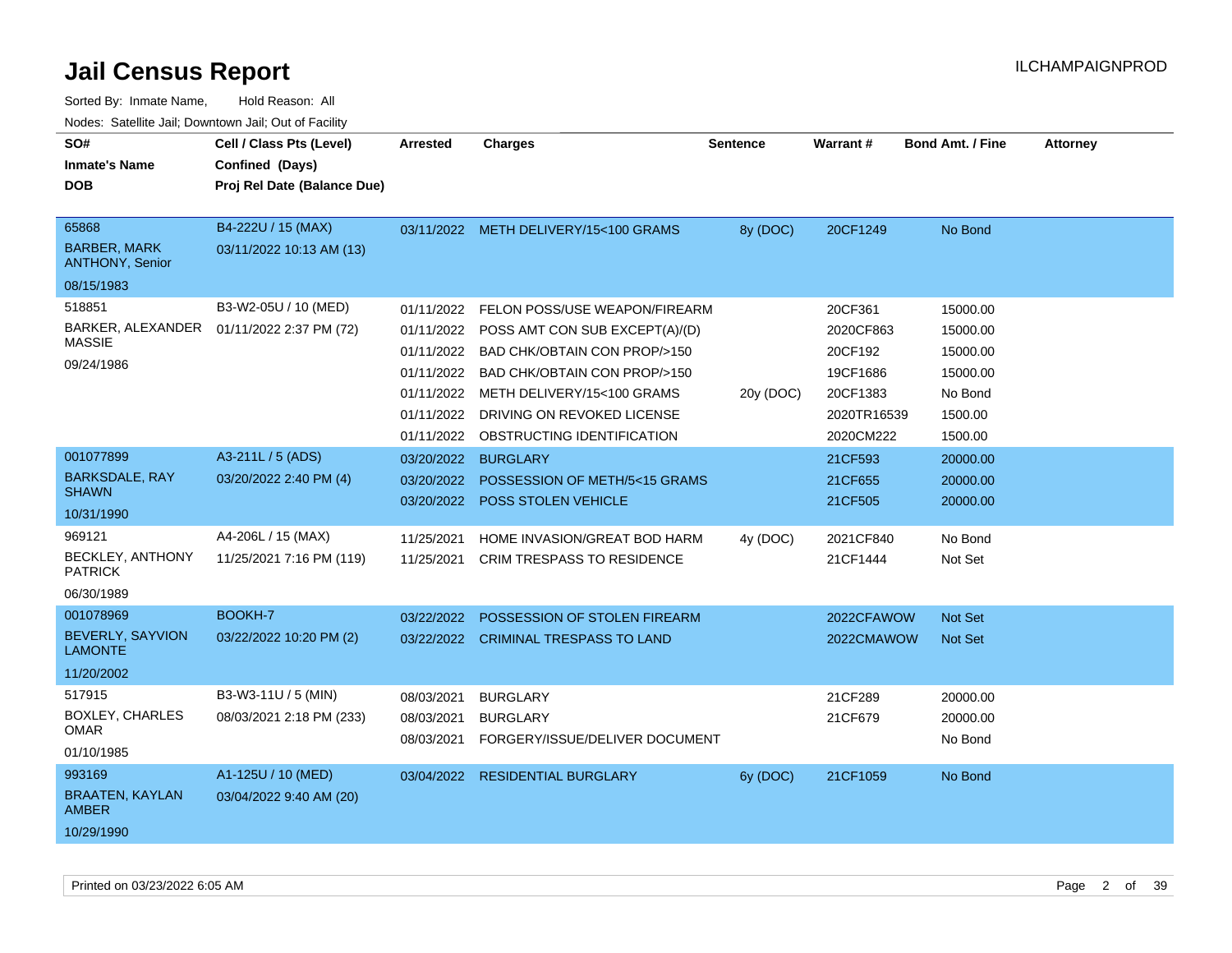Sorted By: Inmate Name, Hold Reason: All Nodes: Satellite Jail; Downtown Jail; Out of Facility

| SO#                                      | Cell / Class Pts (Level)    | <b>Arrested</b> | <b>Charges</b>                              | <b>Sentence</b> | <b>Warrant#</b> | <b>Bond Amt. / Fine</b> | Attorney |
|------------------------------------------|-----------------------------|-----------------|---------------------------------------------|-----------------|-----------------|-------------------------|----------|
| <b>Inmate's Name</b>                     | Confined (Days)             |                 |                                             |                 |                 |                         |          |
| <b>DOB</b>                               | Proj Rel Date (Balance Due) |                 |                                             |                 |                 |                         |          |
|                                          |                             |                 |                                             |                 |                 |                         |          |
| 776095                                   | B3-W7-27U / 5 (ADS)         |                 | 03/10/2022 DOMESTIC BATTERY                 |                 | 20CM446         | No Bond                 |          |
| <b>BRADDOCK, MICHAEL</b><br><b>LEE</b>   | 03/10/2022 10:24 AM (14)    |                 |                                             |                 |                 |                         |          |
| 04/16/1982                               | 3/23/2022 (0.00)            |                 |                                             |                 |                 |                         |          |
| 923208                                   | B3-W3-12L / 10 (MED)        | 01/22/2022      | CRIM TRES TO RES/PERS PRESENT               |                 | 22CF92          | Not Set                 |          |
| BREADY, ANDREW<br><b>NICHOLAS</b>        | 01/22/2022 7:43 PM (61)     |                 |                                             |                 |                 |                         |          |
| 06/08/1988                               |                             |                 |                                             |                 |                 |                         |          |
| 61675                                    | B1-202L / 10 (MED)          |                 | 02/10/2022 AGG DISCHARGE FIREARM/OCC BLDG   |                 | 20CF374         | 100000.00               |          |
| <b>BROWN, ANTONIO</b><br><b>BURNETT</b>  | 02/10/2022 3:28 PM (42)     |                 |                                             |                 |                 |                         |          |
| 03/04/1983                               |                             |                 |                                             |                 |                 |                         |          |
| 1018137                                  | A1-224U / 5 (MIN)           |                 | 02/23/2022 POSSESSING A CONTROLLED SUBSTANC |                 | 20 CF 1009      | No Bond                 |          |
| <b>BROWN, ASHLEY</b><br>SHAUNTRELL       | 02/23/2022 3:25 PM (29)     |                 |                                             |                 |                 |                         |          |
| 09/08/1993                               | 3/24/2022 (0.00)            |                 |                                             |                 |                 |                         |          |
| 001078008                                | A4-101U / 15 (MAX)          |                 | 02/15/2022 AGG BATTERY/DISCHARGE FIREARM    |                 | 21CF1090        | 500000.00               |          |
| BROWN, CODY<br><b>RUSSELL</b>            | 02/15/2022 9:17 AM (37)     |                 |                                             |                 |                 |                         |          |
| 02/15/2004                               |                             |                 |                                             |                 |                 |                         |          |
| 51247                                    | B1-202U / 10 (MED)          | 04/15/2021      | FELON POSS/USE WEAPON/FIREARM               |                 | 21CF411         | Not Set                 |          |
| <b>BROWN, DANTE</b><br><b>MAURICE</b>    | 04/15/2021 6:24 PM (343)    |                 |                                             |                 |                 |                         |          |
| 04/19/1979                               |                             |                 |                                             |                 |                 |                         |          |
| 990921                                   | B4-123L / 15 (MAX)          | 01/20/2022      | MFG/DEL 1<15 GR COCAINE/ANLG                |                 | 19CF369         | 25000.00                |          |
| <b>BROWN, QUINTIN</b><br><b>MARSHAUN</b> | 01/20/2022 7:19 PM (63)     |                 | 01/20/2022 ARMED HABITUAL CRIMINAL          |                 | 21CF935         | 750000.00               |          |
| 09/26/1991                               |                             |                 |                                             |                 |                 |                         |          |
| 29957                                    | B4-222L / 15 (MAX)          | 11/13/2021      | FELON POSS/USE WEAPON/FIREARM               |                 | 21CF1390        | Not Set                 |          |
| BROWN, RODNEY<br>LOUIS                   | 11/13/2021 8:57 PM (131)    | 11/13/2021      | AGG CRIM SX AB/>5 YR OLDER VIC              |                 | 2019CF0718      | 250000.00               |          |
|                                          |                             |                 |                                             |                 |                 |                         |          |

01/07/1968

Printed on 03/23/2022 6:05 AM Page 3 of 39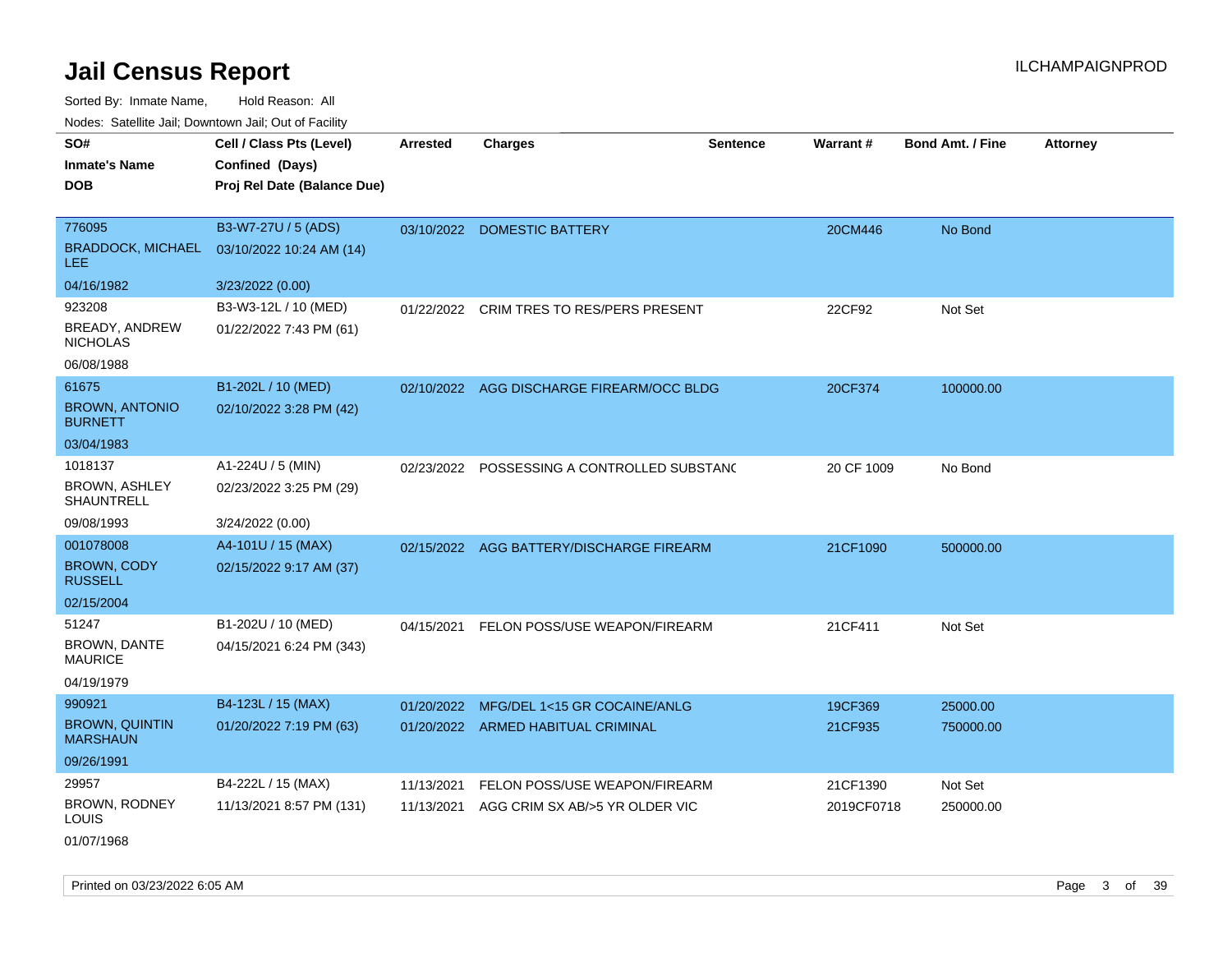| rougs. Calcing Jan, Downtown Jan, Out of Facility |                             |                      |                                         |                 |            |                         |                 |
|---------------------------------------------------|-----------------------------|----------------------|-----------------------------------------|-----------------|------------|-------------------------|-----------------|
| SO#                                               | Cell / Class Pts (Level)    | <b>Arrested</b>      | <b>Charges</b>                          | <b>Sentence</b> | Warrant#   | <b>Bond Amt. / Fine</b> | <b>Attorney</b> |
| <b>Inmate's Name</b>                              | Confined (Days)             |                      |                                         |                 |            |                         |                 |
| <b>DOB</b>                                        | Proj Rel Date (Balance Due) |                      |                                         |                 |            |                         |                 |
|                                                   |                             |                      |                                         |                 |            |                         |                 |
| 981645                                            | B4-122L / 15 (MAX)          | 01/27/2022 MURDER    |                                         |                 | 22CF114    | 1000000.00              |                 |
| <b>BRUMFIELD,</b><br><b>JONATHAN EZEKEIL</b>      | 01/27/2022 8:15 PM (56)     |                      |                                         |                 |            |                         |                 |
| 08/03/1989                                        |                             |                      |                                         |                 |            |                         |                 |
| 001078739                                         | A2-122L / 5 (ADS)           | 01/05/2022           | <b>CRIMINAL TRESPASS BUILDING</b>       |                 | 2020CM392  | 1000.00                 |                 |
| BRYANT, JUDITH ANN                                | 01/05/2022 6:36 PM (78)     |                      |                                         |                 |            |                         |                 |
|                                                   |                             |                      |                                         |                 |            |                         |                 |
| 10/22/1957                                        |                             |                      |                                         |                 |            |                         |                 |
| 1033844                                           | BOOKH-2 / 5 (ADS)           | 03/16/2022           | <b>BURGLARY</b>                         |                 | 21CF700    | 5000.00                 |                 |
| BRYANT, SAMANTHA<br><b>JEAN</b>                   | 03/16/2022 10:03 PM (8)     | 03/16/2022 AGG DUI/3 |                                         |                 | 20CF715    | 5000.00                 |                 |
| 06/30/1994                                        |                             |                      |                                         |                 |            |                         |                 |
| 49431                                             | B1-201L / 10 (MED)          | 03/11/2022           | AGG BTRY/PREGNANT/HANDICAPPED           |                 | 2018CF1744 | 10000.00                |                 |
| <b>BUFFORD, LANCE</b>                             | 03/11/2022 5:01 PM (13)     | 03/11/2022           | VIO BAIL BOND/CLASS X OFFENSE           | 3y (DOC)        | 2018CF350  | No Bond                 |                 |
| <b>CORNELL</b>                                    |                             |                      | 03/11/2022 CIVIL FTA WARRANT            |                 | 2005F180   | 15000.00                |                 |
| 12/18/1979                                        |                             |                      |                                         |                 |            |                         |                 |
| 1047579                                           | A1-124L / 10 (MED)          |                      | 02/24/2022 ARMED ROBBERY/NO FIREARM     |                 | 22CF232    | Not Set                 |                 |
| BUTLER, TAMYRA<br><b>COSHAWN</b>                  | 02/24/2022 5:40 AM (28)     |                      |                                         |                 |            |                         |                 |
| 07/06/1988                                        |                             |                      |                                         |                 |            |                         |                 |
| 001077954                                         | B3-W7-26L / 10 (MED)        | 12/21/2021           | <b>RESIDENTIAL BURGLARY</b>             |                 | 21CF1570   | Not Set                 |                 |
| CALKINS, STEVEN RAY 12/21/2021 6:35 AM (93)       |                             |                      |                                         |                 |            |                         |                 |
|                                                   |                             |                      |                                         |                 |            |                         |                 |
| 01/01/1992                                        |                             |                      |                                         |                 |            |                         |                 |
| 39474                                             | B1-101U / 10 (ADS)          | 07/06/2021           | MFG/DEL 15<100 GR HEROIN/ANLG           |                 | 21CF792    | Not Set                 |                 |
| CAMPBELL, AARON<br><b>JACOB</b>                   | 07/06/2021 11:56 PM (261)   |                      |                                         |                 |            |                         |                 |
| 07/18/1974                                        |                             |                      |                                         |                 |            |                         |                 |
| 001078953                                         | A4-202U / 10 (MED)          |                      | 03/15/2022 POSSESSION OF STOLEN FIREARM |                 | 2022CF319  | Not Set                 |                 |
| CAMPBELL,<br><b>MOHAMMED BURNELL</b>              | 03/15/2022 10:50 PM (9)     |                      |                                         |                 |            |                         |                 |
| 09/25/1991                                        |                             |                      |                                         |                 |            |                         |                 |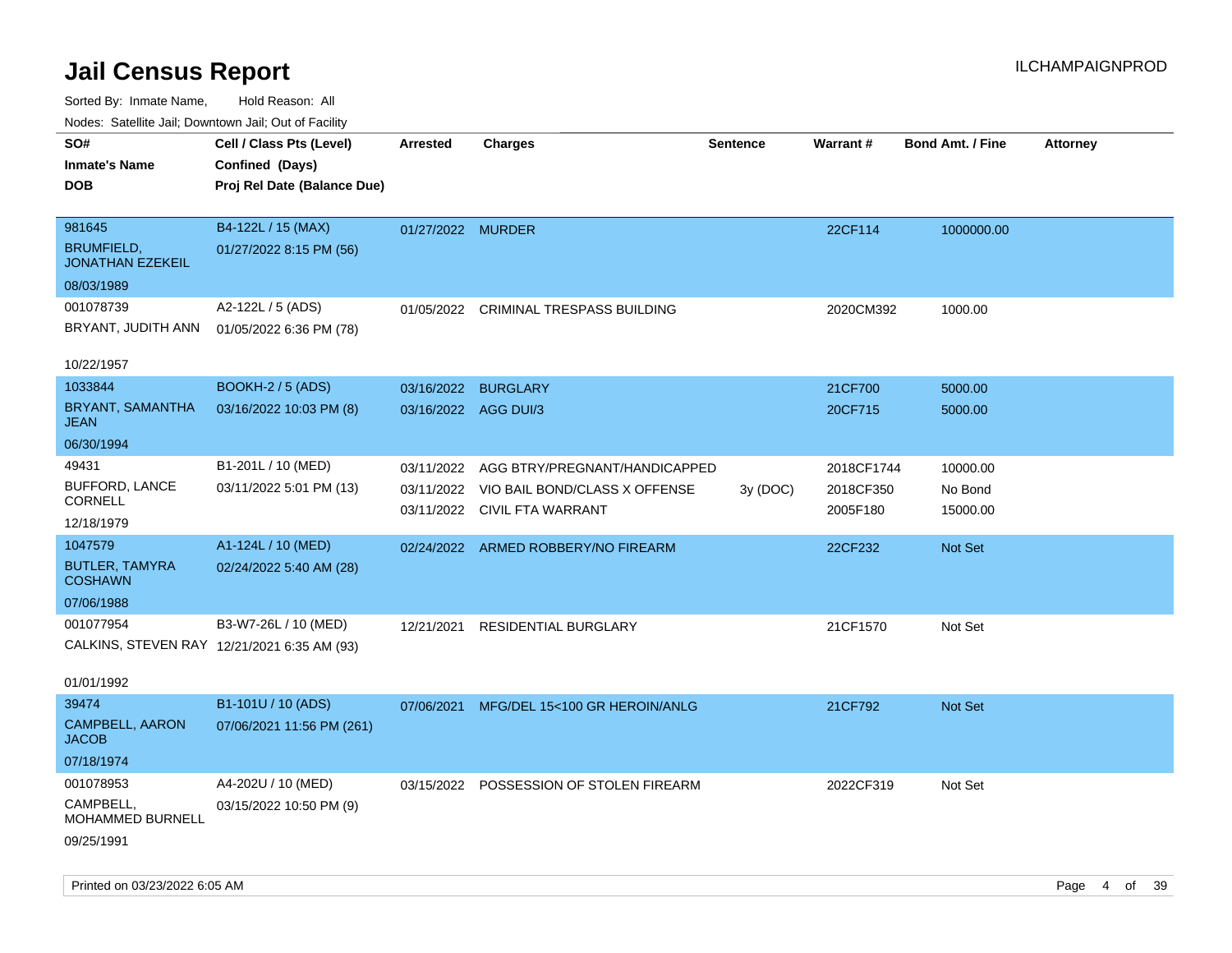Sorted By: Inmate Name, Hold Reason: All Nodes: Satellite Jail; Downtown Jail; Out of Facility

| SO#                                    | Cell / Class Pts (Level)                     | <b>Arrested</b> | <b>Charges</b>                                | <b>Sentence</b> | Warrant#   | <b>Bond Amt. / Fine</b> | <b>Attorney</b> |
|----------------------------------------|----------------------------------------------|-----------------|-----------------------------------------------|-----------------|------------|-------------------------|-----------------|
| <b>Inmate's Name</b>                   | Confined (Days)                              |                 |                                               |                 |            |                         |                 |
| <b>DOB</b>                             | Proj Rel Date (Balance Due)                  |                 |                                               |                 |            |                         |                 |
|                                        |                                              |                 |                                               |                 |            |                         |                 |
| 1060436                                | B1-106U / 10 (MED)                           |                 | 01/06/2022 AGGRAVATED UNLAWFUL RESTRAINT      |                 | 22CF29     | Not Set                 |                 |
| CARTER, DERESHEO<br><b>DEWAYNE</b>     | 01/06/2022 8:43 PM (77)                      |                 | 01/06/2022 FELON ESCAPE/PEACE OFFICER         |                 | 22CF28     | <b>Not Set</b>          |                 |
| 09/10/1991                             |                                              |                 |                                               |                 |            |                         |                 |
| 001077353                              | B1-106L / 15 (MAX)                           | 02/12/2022      | ALCOHOL SALES - MINOR 19-20                   |                 | 2020OV127  | 1000.00                 |                 |
| CARTER, JAMES<br><b>IVORY</b>          | 02/13/2022 1:19 AM (39)                      |                 | 02/12/2022 FELON POSS/USE WEAPON/FIREARM      |                 | 22CF173    | No Bond                 |                 |
| 08/12/2000                             |                                              |                 |                                               |                 |            |                         |                 |
| 957936                                 | A4-201L / 15 (MAX)                           |                 | 03/10/2022 DELIVERY OF OR POSSESSION OF W/INT |                 | 22CF295    | <b>Not Set</b>          |                 |
| CAVETTE, JUSTIN<br><b>EUGENE</b>       | 03/10/2022 12:10 PM (14)                     |                 |                                               |                 |            |                         |                 |
| 08/02/1988                             |                                              |                 |                                               |                 |            |                         |                 |
| 1029088                                | B1-107L / 10 (MED)                           |                 | 12/21/2021 FELON POSS/USE FIREARM PRIOR       |                 | 21CF1338   | 250000.00               |                 |
| CHAPPLE, MALIK<br><b>BIANCO</b>        | 12/22/2021 10:02 AM (92)                     |                 |                                               |                 |            |                         |                 |
| 10/25/1994                             |                                              |                 |                                               |                 |            |                         |                 |
| 001078812                              | B1-207U / 15 (MAX)                           |                 | 02/01/2022 ARMED ROBBERY/ARMED W/FIREARM      |                 | 22CF145    | Not Set                 |                 |
| <b>COBB, SINTRAE</b><br><b>SANCHEZ</b> | 02/01/2022 8:33 PM (51)                      |                 |                                               |                 |            |                         |                 |
| 07/05/2002                             |                                              |                 |                                               |                 |            |                         |                 |
| 001077485                              | A1-227U / 15 (MAX)                           |                 | 12/21/2021 MURDER/INTENT TO KILL/INJURE       |                 | 2021CF1282 | 1000000.00              |                 |
| COLBERT, ARIEANA<br><b>FELICIA</b>     | 12/21/2021 2:08 PM (93)                      |                 |                                               |                 |            |                         |                 |
| 12/13/2000                             |                                              |                 |                                               |                 |            |                         |                 |
| 34805                                  | B4-227U / 15 (MAX)                           | 10/01/2021      | <b>DOMESTIC BATTERY</b>                       |                 | 21CF1183   | <b>Not Set</b>          |                 |
|                                        | CONERLY, KIN JOSEPH 10/01/2021 1:53 AM (174) | 10/01/2021      | <b>ARMED HABITUAL CRIMINAL</b>                |                 | 21CF1184   | Not Set                 |                 |
|                                        |                                              | 10/06/2021      | POSS STOLEN VEHICLE > \$25,000                |                 | 19CF1786   | <b>Not Set</b>          |                 |
| 11/16/1971                             |                                              |                 |                                               |                 |            |                         |                 |
| 1074319                                | B1-104L / 15 (MAX)                           | 10/12/2021      | AGGRAVATED CRUELTY TO ANIMALS                 |                 | 21CF1238   | Not Set                 |                 |
| <b>CRAIG, DAVUCCI</b><br><b>DAVION</b> | 10/12/2021 11:36 AM (163)                    | 10/14/2021      | <b>MURDER</b>                                 |                 | 21CF1239   | Not Set                 |                 |
|                                        |                                              |                 |                                               |                 |            |                         |                 |

08/02/2001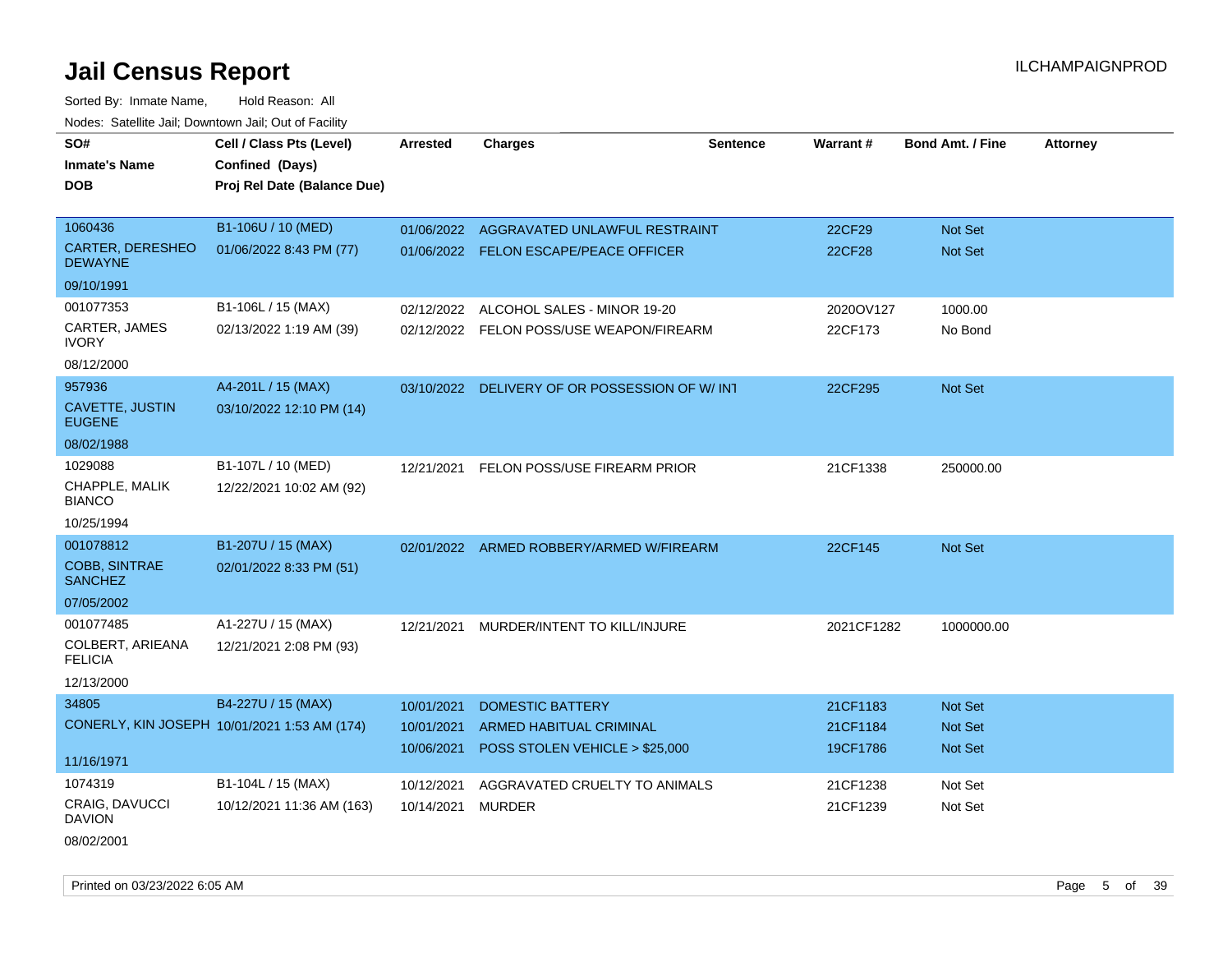Sorted By: Inmate Name, Hold Reason: All Nodes: Satellite Jail; Downtown Jail; Out of Facility

| SO#                                   | Cell / Class Pts (Level)    | <b>Arrested</b> | <b>Charges</b>                         | <b>Sentence</b> | Warrant#   | Bond Amt. / Fine | <b>Attorney</b> |
|---------------------------------------|-----------------------------|-----------------|----------------------------------------|-----------------|------------|------------------|-----------------|
| <b>Inmate's Name</b>                  | Confined (Days)             |                 |                                        |                 |            |                  |                 |
| <b>DOB</b>                            | Proj Rel Date (Balance Due) |                 |                                        |                 |            |                  |                 |
|                                       |                             |                 |                                        |                 |            |                  |                 |
| 49829                                 | A3-117L / 10 (ADS)          |                 | 03/20/2022 AGGRAVATED DOMESTIC BATTERY |                 | 22CF337    | No Bond          |                 |
| <b>CRANDALL, TERRY</b><br>LEE, Junior | 03/20/2022 11:02 PM (4)     |                 |                                        |                 |            |                  |                 |
| 01/12/1974                            |                             |                 |                                        |                 |            |                  |                 |
| 001077549                             | B2-T3-10L / 10 (SPH)        | 12/22/2020      | PRED CRIM SEX ASLT/VICTIM <13          |                 | 2020CF1469 | Not Set          |                 |
| CRISTOBAL-MATEO,<br><b>CRISTOBAL</b>  | 12/22/2020 1:17 PM (457)    |                 |                                        |                 |            |                  |                 |
| 12/02/1988                            |                             |                 |                                        |                 |            |                  |                 |
| 988538                                | B3-W6-24L / 10 (MED)        | 12/21/2021      | <b>AGGRAVATED DOMESTIC BATTERY</b>     |                 | 21CF1564   | Not Set          |                 |
| DAVIDSON, HARLEY<br><b>KYLE SCOTT</b> | 12/21/2021 5:45 AM (93)     |                 |                                        |                 |            |                  |                 |
| 08/05/1990                            | 4/18/2022 (0.00)            |                 |                                        |                 |            |                  |                 |
| 1023587                               | A4-102L / 15 (MAX)          | 09/24/2021      | MFG/DEL CANNABIS/2.5-10 GRAMS          |                 | 21CF1155   | Not Set          |                 |
| DAVIS, MARTIN<br>DENNIS               | 09/24/2021 9:38 PM (181)    | 09/24/2021      | ARMED HABITUAL CRIMINAL                |                 | 2021-CF681 | 500000.00        |                 |
| 12/02/1994                            |                             |                 |                                        |                 |            |                  |                 |
| 001078538                             | A3-213U / 10 (ADS)          | 10/26/2021      | <b>CRIM SEX ASSAULT/FORCE</b>          |                 | 21CF1301   | Not Set          |                 |
| DAWKINS, LEN                          | 10/26/2021 8:18 PM (149)    |                 |                                        |                 |            |                  |                 |
| 03/23/1987                            |                             |                 |                                        |                 |            |                  |                 |
| 56972                                 | B3-W8-32L / 10 (MED)        | 08/30/2021      | POSS STOLEN VEHICLE > \$25,000         |                 | 21CF1044   | Not Set          |                 |
| DAY, DANIEL JOSEPH                    | 08/30/2021 3:07 PM (206)    | 09/04/2021      | <b>BURGLARY</b>                        |                 | 21CF1054   | Not Set          |                 |
| 10/16/1982                            |                             |                 |                                        |                 |            |                  |                 |
| 64070                                 | B3-W7-28L / 10 (MED)        | 02/18/2022      | <b>BURGLARY</b>                        |                 | 21CF1176   | 20000.00         |                 |
| DECKER, ANTHONY V                     | 02/18/2022 6:52 PM (34)     |                 | 02/18/2022 POSSESSION OF METH<5 GRAMS  |                 | 21CF1205   | 15000.00         |                 |
|                                       |                             |                 |                                        |                 |            |                  |                 |
| 11/27/1982                            |                             |                 |                                        |                 |            |                  |                 |
| 001078965                             | BOOKH-3                     | 03/22/2022      | AGG UUW/LOADED/NO FCCA/FOID            |                 | 2022CFAWOW | Not Set          |                 |
| DONALD-WHEELER,<br>KISHAWN MARQUI     | 03/22/2022 12:37 PM (2)     | 03/22/2022      | RESIST/OBSTRUCTING A PEACE OFFICEI     |                 | 2022CFAWOW | Not Set          |                 |

09/13/2003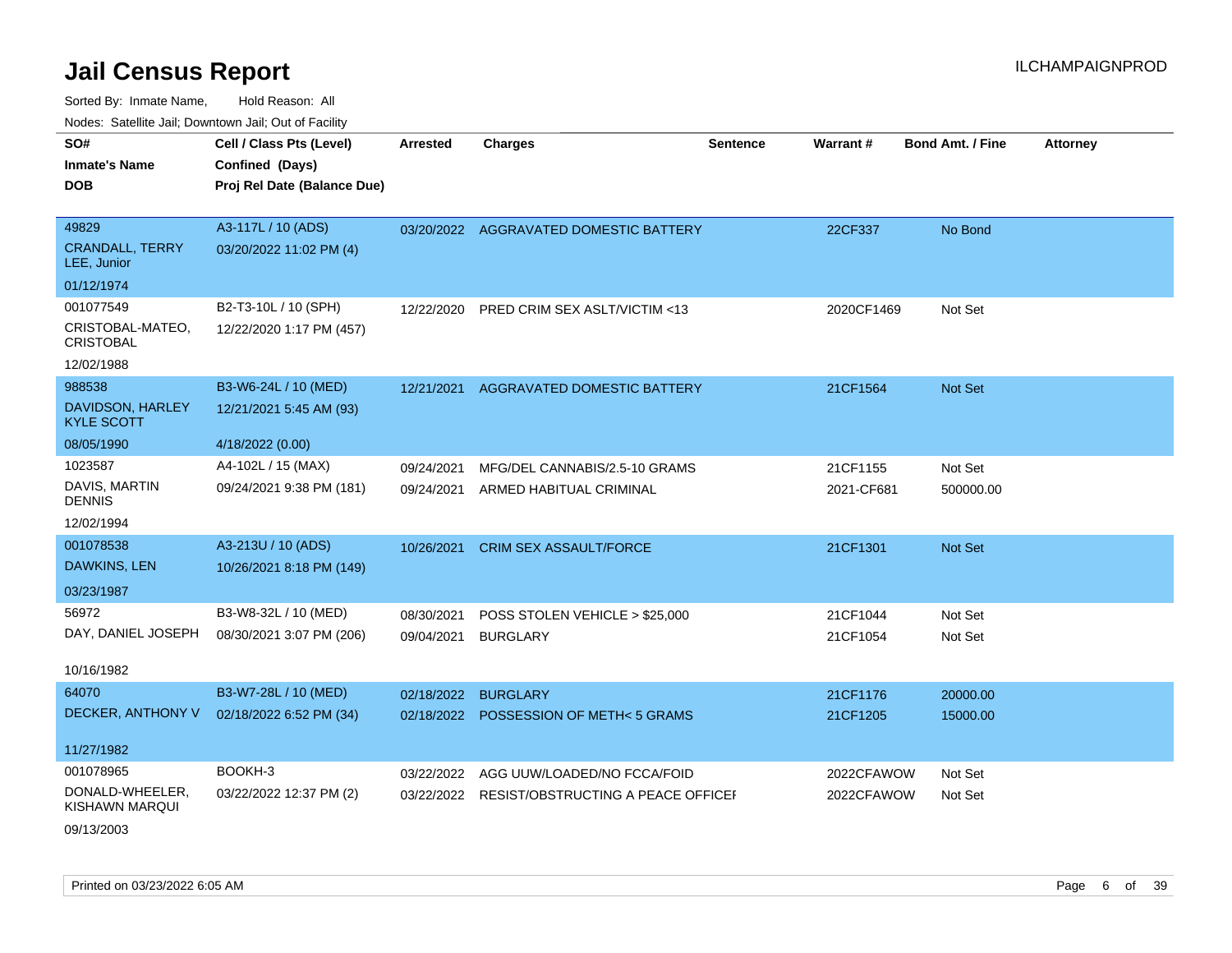Sorted By: Inmate Name, Hold Reason: All Nodes: Satellite Jail; Downtown Jail; Out of Facility

| ivuutos. Saltiilit Jali, Duwilluwii Jali, Oul of Facility |                             |                      |                                          |                 |            |                         |                 |
|-----------------------------------------------------------|-----------------------------|----------------------|------------------------------------------|-----------------|------------|-------------------------|-----------------|
| SO#                                                       | Cell / Class Pts (Level)    | <b>Arrested</b>      | <b>Charges</b>                           | <b>Sentence</b> | Warrant#   | <b>Bond Amt. / Fine</b> | <b>Attorney</b> |
| <b>Inmate's Name</b>                                      | Confined (Days)             |                      |                                          |                 |            |                         |                 |
| <b>DOB</b>                                                | Proj Rel Date (Balance Due) |                      |                                          |                 |            |                         |                 |
|                                                           |                             |                      |                                          |                 |            |                         |                 |
| 36298                                                     | B2-DR / 5 (SPH)             | 03/11/2022 AGG DUI/3 |                                          |                 | 21CF380    | Not Set                 |                 |
| <b>DUCEY, SCOTT</b><br><b>ROBERT</b>                      | 03/11/2022 12:49 PM (13)    |                      |                                          |                 |            |                         |                 |
| 04/02/1969                                                |                             |                      |                                          |                 |            |                         |                 |
| 1024895                                                   | B1-103L / 10 (MED)          | 12/15/2021           | MFG/DEL 100<400 GR COCA/ANLG             |                 | 21CF1535   | Not Set                 |                 |
| EDWARDS, GEORGE<br>CORTEZ                                 | 12/15/2021 12:26 PM (99)    | 12/15/2021           | AGGRAVATED BATTERY                       |                 | 21CF1536   | Not Set                 |                 |
| 06/19/1994                                                |                             |                      |                                          |                 |            |                         |                 |
| 1074720                                                   | B2-T4-13U / 15 (SPH)        |                      | 01/19/2022 PRED CRIM SEX ASLT/VICTIM <13 |                 | 21CF1414   | 500000.00               |                 |
| ELVIR-REYES, JORGE<br><b>LEONARDO</b>                     | 01/19/2022 1:43 PM (64)     |                      |                                          |                 |            |                         |                 |
| 06/03/1988                                                |                             |                      |                                          |                 |            |                         |                 |
| 43977                                                     | B2-T1-02L / 5 (SPH)         | 12/20/2021           | AGG FLEEING POLICE/21 MPH OVER           |                 | 21CF1566   | Not Set                 |                 |
| <b>EMKES, DOUGLAS</b><br>ALAN                             | 12/20/2021 9:59 AM (94)     | 12/20/2021           | <b>PAROLE REVOCATION</b>                 |                 |            | No Bond                 |                 |
| 06/08/1959                                                |                             |                      |                                          |                 |            |                         |                 |
| 987328                                                    | A2-123L / 10 (MED)          | 12/11/2021           | AGG ASLT PEACE OFF/FIRE/ER WRK           |                 | 21CF1515   | <b>Not Set</b>          |                 |
| ERVIN, DEIDRA ANN<br>RUTH                                 | 12/11/2021 8:48 PM (103)    |                      |                                          |                 |            |                         |                 |
| 04/15/1991                                                |                             |                      |                                          |                 |            |                         |                 |
| 60186                                                     | A4-202L / 10 (ADS)          |                      | 03/12/2022 AGG DOMESTIC BATTERY/STRANGLE |                 | 22CF304    | Not Set                 |                 |
| EVANS, MICHAEL<br><b>WILLIAM</b>                          | 03/12/2022 6:03 PM (12)     |                      |                                          |                 |            |                         |                 |
| 08/08/1981                                                |                             |                      |                                          |                 |            |                         |                 |
| 1026175                                                   | B4-127U / 10 (MED)          | 02/06/2022           | FELON FAIL/RETURN FRM FURLOUGH           |                 | 21CF1554   | No Bond                 |                 |
| FALCONER, AVERY                                           | 02/06/2022 4:49 AM (46)     |                      | 02/06/2022 CITY OV ARREST                |                 | 2021-OV-65 | 1000.00                 |                 |
| <b>FOX</b>                                                |                             |                      | 02/07/2022 MFG/DEL 1<15 GR COCAINE/ANLG  | 6y (DOC)        | 2019CF1617 | No Bond                 |                 |
| 04/07/1989                                                |                             |                      |                                          |                 |            |                         |                 |
| 1060714                                                   | BOOKH-7                     |                      | 03/23/2022 DRIVING ON SUSPENDED LICENSE  |                 | 2022MT52   | 3000.00                 |                 |
| FAULKNER, BRADLEY<br>ANDREW                               | 03/23/2022 12:59 AM (1)     |                      |                                          |                 |            |                         |                 |
| 05/10/1996                                                |                             |                      |                                          |                 |            |                         |                 |

Printed on 03/23/2022 6:05 AM Page 7 of 39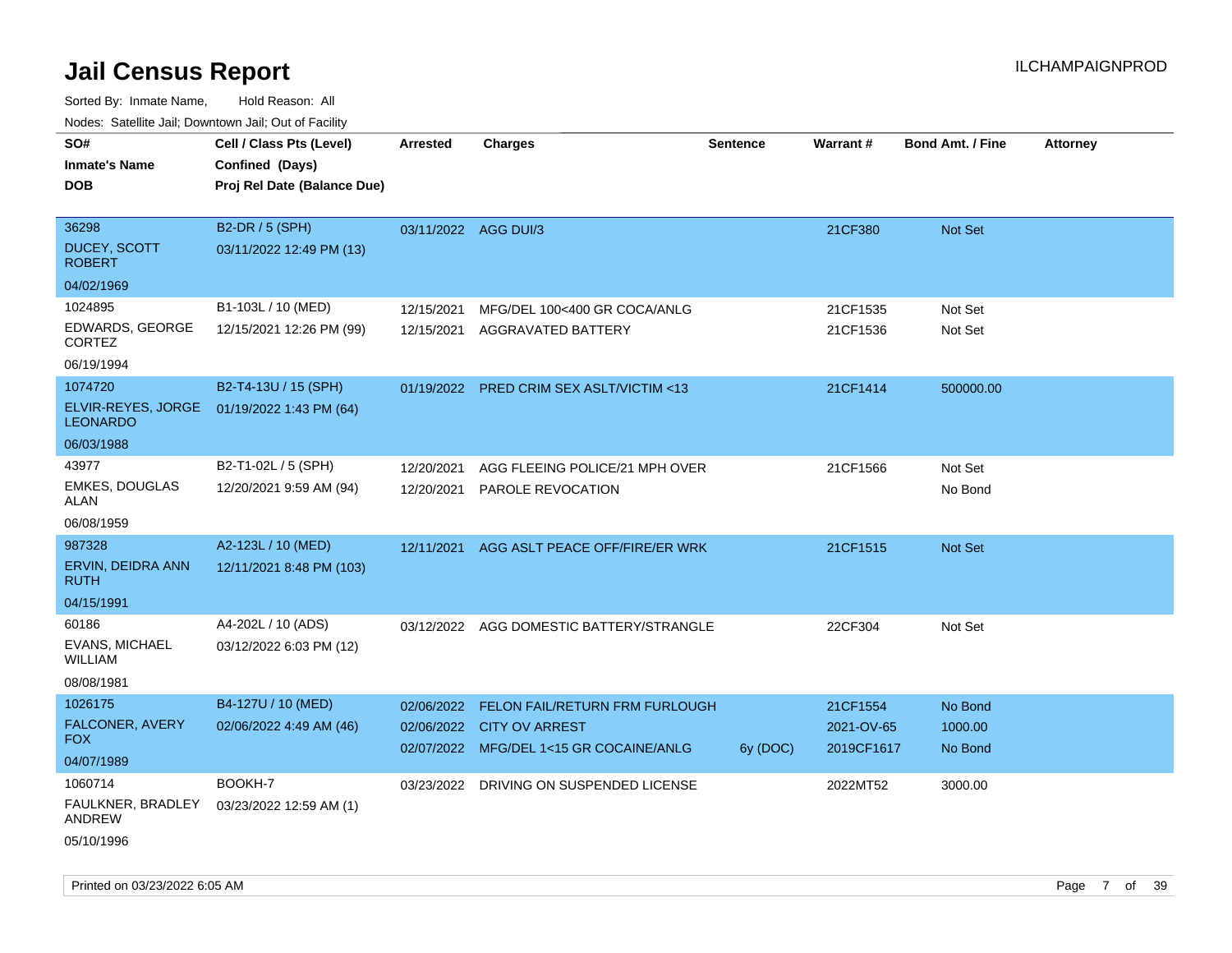Sorted By: Inmate Name, Hold Reason: All Nodes: Satellite Jail; Downtown Jail; Out of Facility

| roaco. Catolino dall, Downtown dall, Out of Fability |                                              |                 |                                 |                 |             |                         |                 |
|------------------------------------------------------|----------------------------------------------|-----------------|---------------------------------|-----------------|-------------|-------------------------|-----------------|
| SO#                                                  | Cell / Class Pts (Level)                     | <b>Arrested</b> | <b>Charges</b>                  | <b>Sentence</b> | Warrant#    | <b>Bond Amt. / Fine</b> | <b>Attorney</b> |
| <b>Inmate's Name</b>                                 | Confined (Days)                              |                 |                                 |                 |             |                         |                 |
| <b>DOB</b>                                           | Proj Rel Date (Balance Due)                  |                 |                                 |                 |             |                         |                 |
|                                                      |                                              |                 |                                 |                 |             |                         |                 |
| 527081                                               | B3-W5-20L / 10 (MED)                         | 09/06/2021      | ARSON/REAL/PERSONAL PROP>\$150  |                 | 2021 CF 797 | 25000.00                |                 |
| FERGUSON,<br><b>CHRISTOPHER</b>                      | 09/06/2021 1:18 PM (199)                     |                 |                                 |                 |             |                         |                 |
| 12/21/1981                                           |                                              |                 |                                 |                 |             |                         |                 |
| 66468                                                | A4-106L / 15 (MAX)                           | 03/06/2022      | <b>MURDER</b>                   |                 | 22CF273     | 1000000.00              |                 |
| FERRELL, BRIAN<br>JAMAL                              | 03/06/2022 9:04 PM (18)                      |                 |                                 |                 |             |                         |                 |
| 11/15/1985                                           |                                              |                 |                                 |                 |             |                         |                 |
| 962759                                               | B2-DR / 15 (SPH)                             | 07/16/2021      | <b>METH DELIVERY&lt;5 GRAMS</b> |                 | 21CF833     | Not Set                 |                 |
|                                                      | FINLEY, KEVIN DANTE 07/16/2021 9:44 PM (251) | 07/29/2021      | AGG CRIM SEX ASSAULT/FELONY     |                 | 21CF891     | No Bond                 |                 |
|                                                      |                                              |                 |                                 |                 |             |                         |                 |
| 12/28/1988                                           |                                              |                 |                                 |                 |             |                         |                 |
| 001078961                                            | A3-111L / 10 (MED)                           | 03/21/2022      | AGG BATTERY/DISCHARGE FIREARM   |                 | 22CF39      | 750000.00               |                 |
| FISCHER, KYRE<br>ORLANDO                             | 03/21/2022 1:21 PM (3)                       |                 |                                 |                 |             |                         |                 |
| 04/14/2002                                           |                                              |                 |                                 |                 |             |                         |                 |
| 1039744                                              | B4-122U / 15 (MAX)                           | 12/06/2021      | <b>MURDER</b>                   |                 | 20CF959     | 1000000.00              |                 |
| <b>FONVILLE, TREVOY</b><br><b>JERMAINE</b>           | 12/06/2021 10:52 AM (108)                    |                 |                                 |                 |             |                         |                 |
| 01/13/1996                                           |                                              |                 |                                 |                 |             |                         |                 |
| 001078863                                            | B4-226U / 15 (MAX)                           | 02/19/2022      | POSSESSION OF STOLEN FIREARM    |                 | 22CF203     | Not Set                 |                 |
| FOSTER, JOHN<br>CARELL                               | 02/19/2022 6:01 AM (33)                      |                 |                                 |                 |             |                         |                 |
| 03/13/1981                                           |                                              |                 |                                 |                 |             |                         |                 |
| 518395                                               | B2-T3-12L / 15 (SPH)                         | 07/07/2020      | <b>CRIMINAL SEXUAL ASSAULT</b>  |                 | 2020-CF735  | 250000.00               |                 |
|                                                      | FRANDLE, MARK RYAN 07/07/2020 3:42 PM (625)  |                 |                                 |                 |             |                         |                 |
|                                                      |                                              |                 |                                 |                 |             |                         |                 |
| 09/10/1985                                           |                                              |                 |                                 |                 |             |                         |                 |
| 001077934                                            | A1-125L / 10 (MED)                           | 08/22/2021      | AGG DUI/ACCIDENT/DEATH          |                 | 21CF1024    | Not Set                 |                 |
| FREED, LOGAN<br><b>SUZANNE</b>                       | 08/22/2021 11:45 PM (214)                    | 08/22/2021      | DOMESTIC BATTERY                |                 | 21 CM 172   | 10000.00                |                 |
| 08/18/1996                                           |                                              |                 |                                 |                 |             |                         |                 |

Printed on 03/23/2022 6:05 AM **Page 8** of 39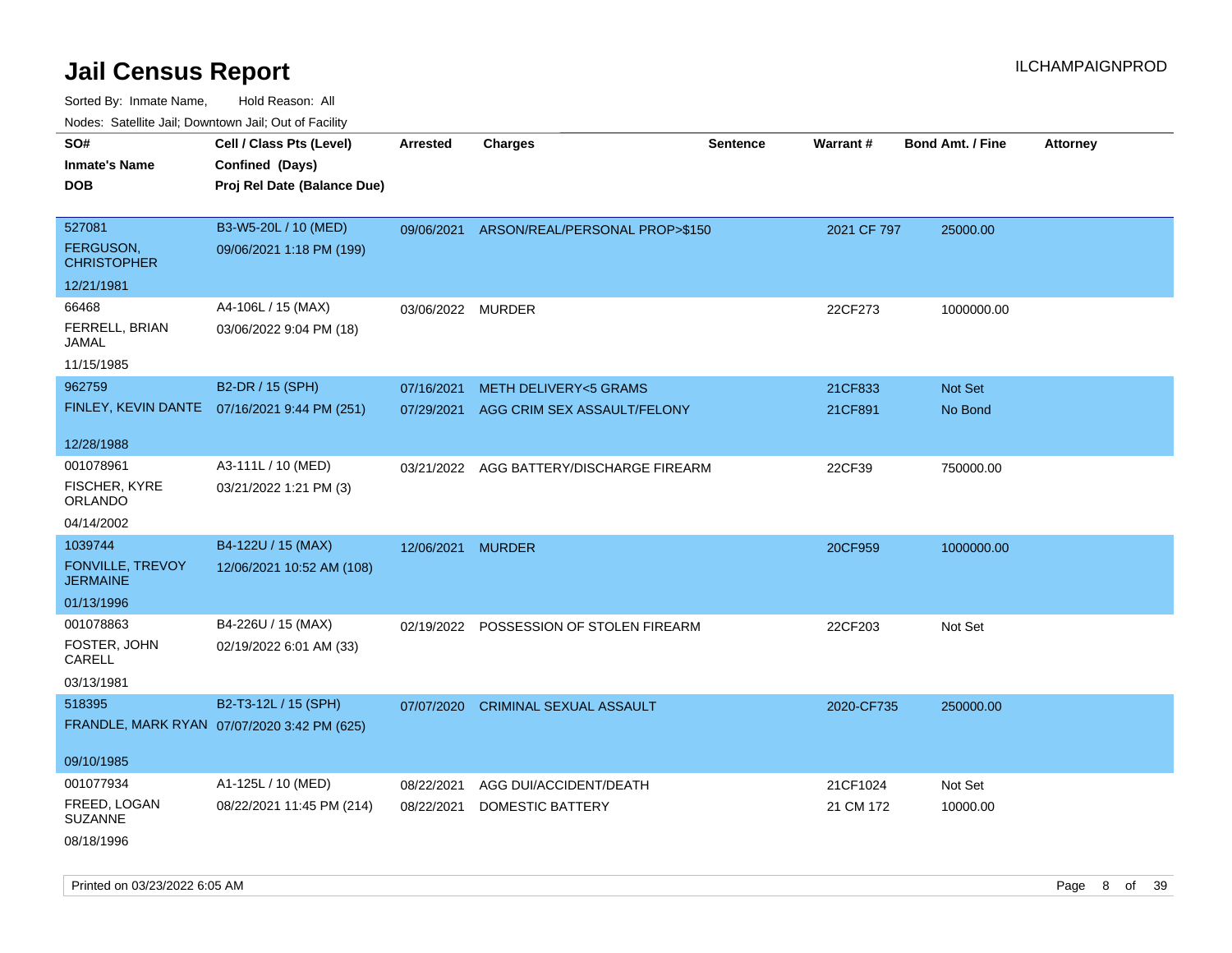| rouco. Calcinic Jan, Downtown Jan, Out of Facility               |                                                                            |                                        |                                                                                      |                 |                                  |                                  |                 |
|------------------------------------------------------------------|----------------------------------------------------------------------------|----------------------------------------|--------------------------------------------------------------------------------------|-----------------|----------------------------------|----------------------------------|-----------------|
| SO#<br>Inmate's Name<br>DOB                                      | Cell / Class Pts (Level)<br>Confined (Days)<br>Proj Rel Date (Balance Due) | <b>Arrested</b>                        | <b>Charges</b>                                                                       | <b>Sentence</b> | <b>Warrant#</b>                  | <b>Bond Amt. / Fine</b>          | <b>Attorney</b> |
| 001078290<br>FREEMAN, ANGEL<br><b>JANILA KAY</b>                 | A1-224L / 10 (ADS)<br>08/19/2021 1:26 AM (217)                             | 08/19/2021                             | MACHINE GUN/AUTO WEAPON/VEH                                                          |                 | 21CF1012                         | <b>Not Set</b>                   |                 |
| 12/25/1995<br>591514<br>09/06/1968                               | B2-T2-07U / 10 (SPH)<br>GAMBLE, SCOTT PAUL 02/25/2022 6:08 PM (27)         | 02/25/2022                             | AGG CRIM SEX ABUSE/VIC 13-17                                                         |                 | 22CF230                          | 100000.00                        |                 |
| 1075614<br><b>GANT, TEVIN</b><br><b>ODELROW</b><br>03/03/1991    | A3-211U / 15 (ADS)<br>03/19/2022 5:29 PM (5)                               |                                        | 03/19/2022 AGGRAVATED DOMESTIC BATTERY                                               |                 | 22CF333                          | <b>Not Set</b>                   |                 |
| 1068917<br><b>GARCIA, JUAN</b><br>CARLOS<br>10/21/1997           | <b>BOOKF-1 / 5 (MIN)</b><br>08/11/2021 9:24 PM (225)                       | 08/11/2021                             | VIO ORDER/PRIOR VIO OF ORDER                                                         |                 | 21CF965                          | Not Set                          |                 |
| 001078154<br><b>GENTRY, DAMON</b><br><b>LIONEL</b><br>12/25/1971 | B4-121U / 10 (MED)<br>01/09/2022 4:41 PM (74)                              | 01/09/2022                             | DRVG UNDER INFLU OF ALCOHOL<br>01/09/2022 AGG DOMESTIC BATTERY/STRANGLE              |                 | 2021 DT 182<br>2021 CF 1396      | 5000.00<br>50000.00              |                 |
| 001078633<br>GONZALEZ-GUILLEN.<br>EDWARD<br>08/25/2002           | B2-T4-15U / 25 (SPH)<br>12/01/2021 12:08 PM (113)                          | 12/01/2021                             | PRED CRIM SEX ASLT/VICTIM <13                                                        |                 | 21CF1416                         | 250000.00                        |                 |
| 001078607<br><b>GRAY, WILLIAM</b><br>DA'VON<br>04/18/1984        | B4-221L / 15 (MAX)<br>11/22/2021 2:57 PM (122)                             | 11/22/2021                             | <b>FELON POSS/USE FIREARM/PAROLE</b><br>11/22/2021 ATTEMPT (FIRST DEGREE MURDER)     |                 | 21CF1437<br>21CF1435             | <b>Not Set</b><br><b>Not Set</b> |                 |
| 56342<br><b>GRIFFIN, NATHAN</b><br>EUGENE<br>02/24/1969          | B1-206L / 10 (MED)<br>10/21/2021 4:20 PM (154)                             | 10/21/2021<br>10/21/2021<br>10/21/2021 | THEFT CONTROL INTENT <\$500<br>DRIVING ON REVOKED LICENSE<br>ARMED HABITUAL CRIMINAL |                 | 17CF1451<br>20TR1979<br>21CF1279 | 10000.00<br>3000.00<br>Not Set   |                 |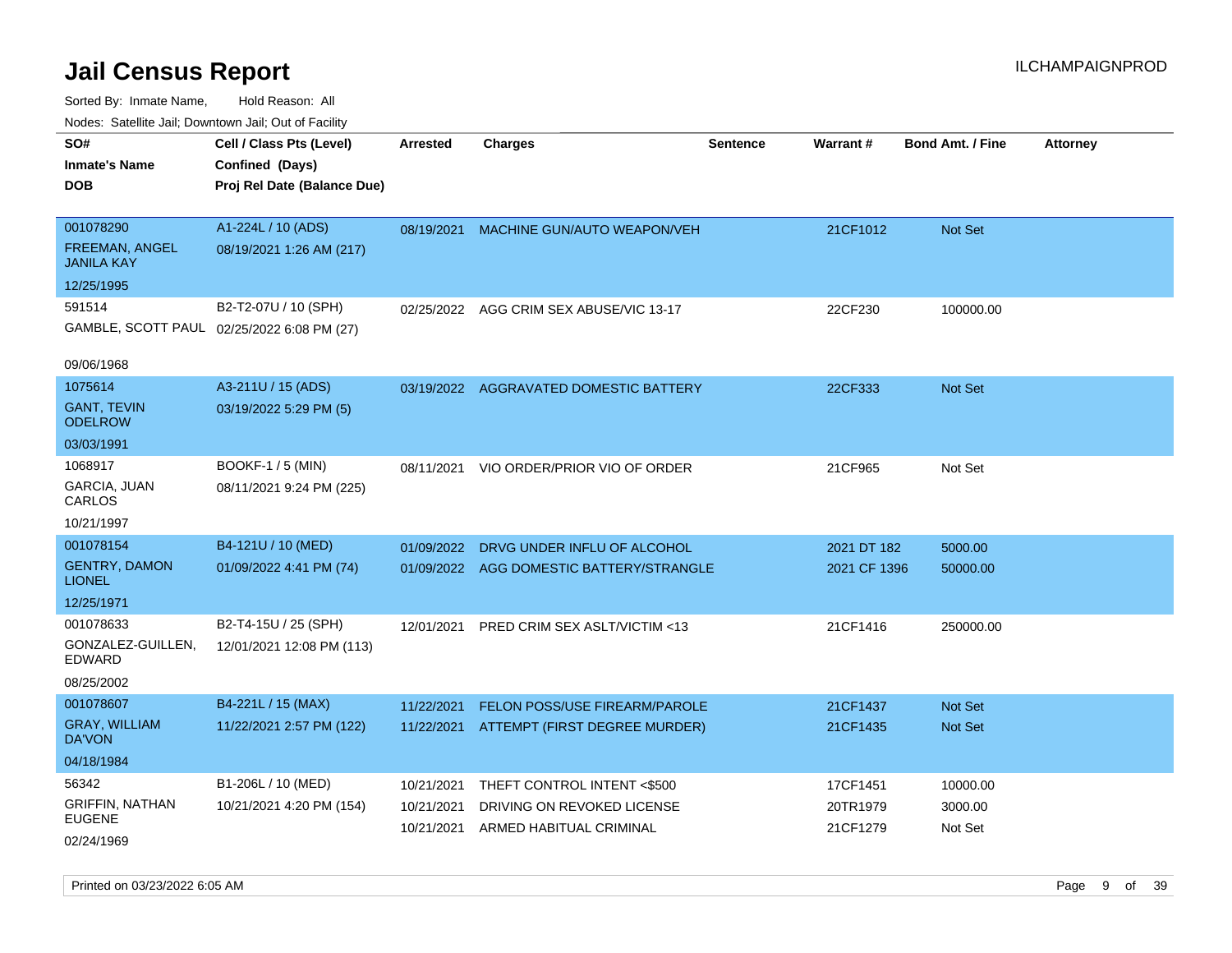| SO#<br><b>Inmate's Name</b>            | Cell / Class Pts (Level)<br>Confined (Days) | <b>Arrested</b> | <b>Charges</b>                           | <b>Sentence</b> | Warrant#   | <b>Bond Amt. / Fine</b> | <b>Attorney</b> |
|----------------------------------------|---------------------------------------------|-----------------|------------------------------------------|-----------------|------------|-------------------------|-----------------|
| <b>DOB</b>                             | Proj Rel Date (Balance Due)                 |                 |                                          |                 |            |                         |                 |
| 56594                                  | BOOKH-3                                     | 03/22/2022      | DRIVING RVK/SUSP DUI/SSS 4-9             |                 | 2021CF548  | 5000.00                 |                 |
| HARRIS, JOSEPH LEE                     | 03/22/2022 8:39 PM (2)                      |                 | 03/22/2022 DRIVING RVK/SUSP DUI/SSS 4-9  |                 | 2020CF910  | 5000.00                 |                 |
|                                        |                                             |                 | 03/22/2022 VIOLATE/CDL LICENSE SUSPENDED |                 | 2021TR7964 | 2500.00                 |                 |
| 10/30/1982                             |                                             | 03/22/2022      | DRIVING RVK/SUSP DUI/SSS 4-9             |                 | 2020CF1018 | 5000.00                 |                 |
|                                        |                                             | 03/22/2022      | AGG BATTERY/PUBLIC PLACE                 |                 | 2019CF1521 | 5000.00                 |                 |
|                                        |                                             | 03/22/2022      | DRVG UNDER INFLU OF ALCOHOL              |                 | 2021CF142  | 7500.00                 |                 |
|                                        |                                             | 03/22/2022      | POSS AMT CON SUB EXCEPT(A)/(D)           |                 | 2021CF104  | 200000.00               |                 |
| 001078868                              | <b>BOOKH-4 / 5 (ADS)</b>                    | 02/24/2022      | STALKING/CAUSE FEAR FOR SAFETY           |                 | 22CF227    | 150000.00               |                 |
| HARRIS-MINER,<br><b>NICHOLAS</b>       | 02/24/2022 3:56 PM (28)                     |                 |                                          |                 |            |                         |                 |
| 07/08/1998                             |                                             |                 |                                          |                 |            |                         |                 |
| 544770                                 | A4-105U / 10 (MED)                          | 08/14/2021      | AGG DOMESTIC BATTERY/STRANGLE            | 7y (DOC)        | 2021CF514  | 25000.00                |                 |
| HAYES, DEVON<br><b>JERMAINE</b>        | 08/14/2021 2:56 AM (222)                    |                 |                                          |                 |            |                         |                 |
| 11/07/1987                             |                                             |                 |                                          |                 |            |                         |                 |
| 975293                                 | B2-T4-14L / 10 (SPH)                        | 07/21/2021      | <b>STALKING</b>                          |                 | 2021CF863  | Not Set                 |                 |
| HILL, JACOB MILES                      | 07/21/2021 8:43 PM (246)                    | 07/21/2021      | VIO ORDER/PRIOR VIO OF ORDER             |                 | 21CF914    | No Bond                 |                 |
|                                        |                                             | 07/25/2021      | PAROLE REVOCATION                        |                 | CH2104646  | Not Set                 |                 |
| 02/06/1988                             |                                             | 08/18/2021      | <b>HARASS WITNESS/FAMILY MBR/REP</b>     |                 | 21CF992    | Not Set                 |                 |
|                                        |                                             | 09/09/2021      | AGG STALKING/BODILY HARM                 |                 | 21CF1073   | Not Set                 |                 |
| 48471                                  | B1-207L / 15 (MAX)                          | 08/08/2021      | AGG BATTERY/DISCHARGE FIREARM            |                 | 21CF946    | Not Set                 |                 |
| <b>HILL, RAMESH</b><br><b>JERMAINE</b> | 08/08/2021 4:45 AM (228)                    |                 |                                          |                 |            |                         |                 |
| 12/11/1978                             |                                             |                 |                                          |                 |            |                         |                 |
| 1072876                                | A1-226U / 5 (MIN)                           |                 | 02/10/2022 METH DELIVERY/5<15 GRAMS      | 4y (DOC)        | 21CF143    | No Bond                 |                 |
| <b>BELL</b>                            | HOUTCHINS, SAVANNA 02/10/2022 5:10 PM (42)  |                 |                                          |                 |            |                         |                 |
| 07/10/1996                             | 2/17/2022 (0.00)                            |                 |                                          |                 |            |                         |                 |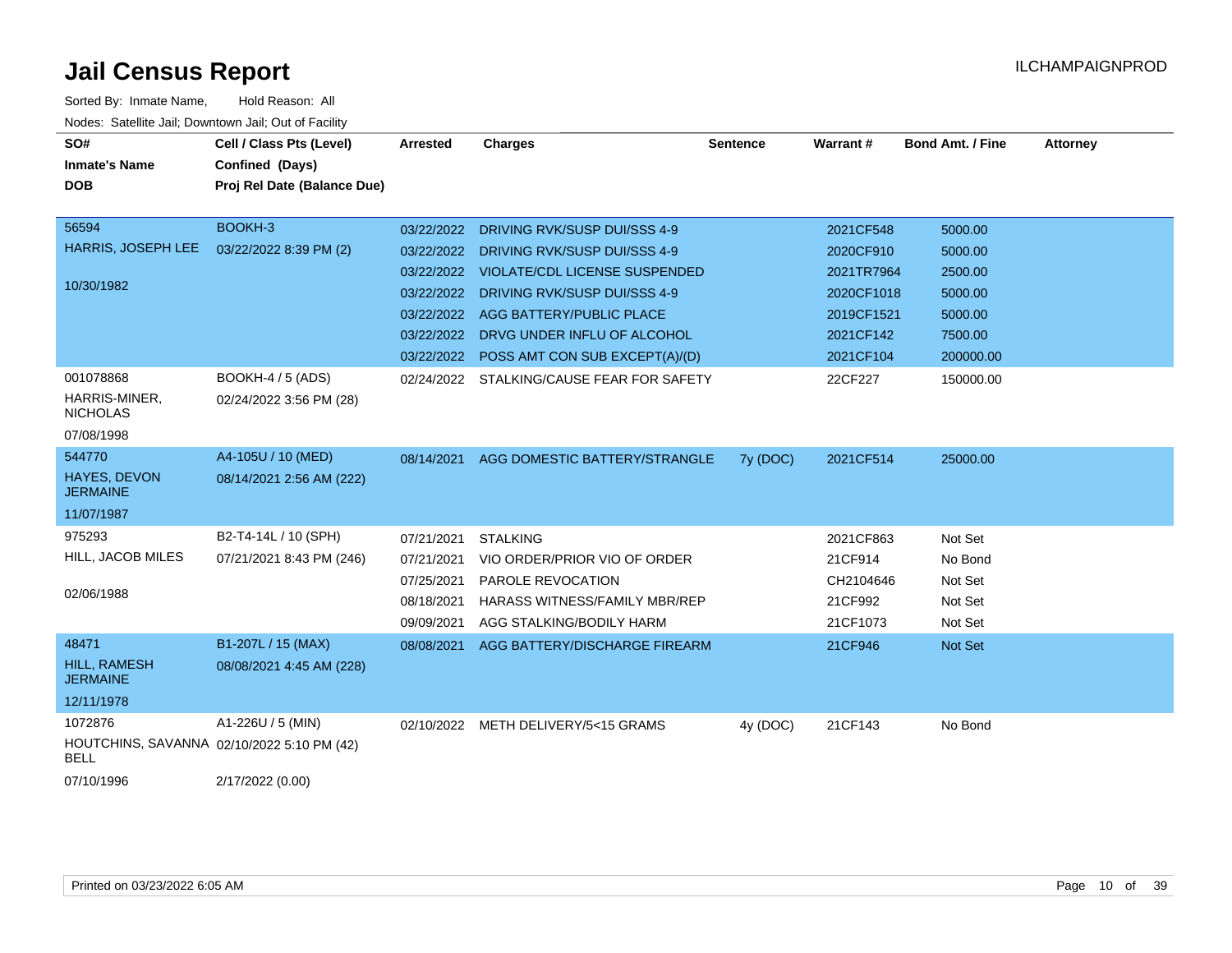|                                          | Nodes: Satellite Jail; Downtown Jail; Out of Facility |                 |                                               |                 |             |                         |                 |
|------------------------------------------|-------------------------------------------------------|-----------------|-----------------------------------------------|-----------------|-------------|-------------------------|-----------------|
| SO#                                      | Cell / Class Pts (Level)                              | <b>Arrested</b> | <b>Charges</b>                                | <b>Sentence</b> | Warrant#    | <b>Bond Amt. / Fine</b> | <b>Attorney</b> |
| <b>Inmate's Name</b>                     | Confined (Days)                                       |                 |                                               |                 |             |                         |                 |
| <b>DOB</b>                               | Proj Rel Date (Balance Due)                           |                 |                                               |                 |             |                         |                 |
|                                          |                                                       |                 |                                               |                 |             |                         |                 |
| 001078884                                | A4-201U / 15 (MAX)                                    |                 | 02/27/2022 ARMED VIOLENCE/CATEGORY I          | 6y (DOC)        | 22CF234     | Not Set                 |                 |
| HOWARD, TREVON<br><b>TITRESS</b>         | 02/27/2022 5:07 AM (25)                               |                 |                                               |                 |             |                         |                 |
| 03/20/1999                               |                                                       |                 |                                               |                 |             |                         |                 |
| 51028                                    | B3-W6-21U / 10 (MED)                                  |                 | 02/23/2022 AGG FLEEING/2+ CON DEVICES         |                 | 19CF1839    | 50000.00                |                 |
| HUFFMAN, MICHAEL<br><b>LEONARD</b>       | 02/23/2022 3:14 AM (29)                               |                 |                                               |                 |             |                         |                 |
| 07/24/1980                               |                                                       |                 |                                               |                 |             |                         |                 |
| 1061186                                  | A2-221L / 10 (ADS)                                    |                 | 03/16/2022 MURDER/STRONG PROB KILL/INJURE     |                 | 22CF329     | No Bond                 |                 |
| <b>INGRAM, CHERELL</b><br><b>LETRISE</b> | 03/16/2022 10:17 PM (8)                               |                 |                                               |                 |             |                         |                 |
| 10/01/1986                               |                                                       |                 |                                               |                 |             |                         |                 |
| 38993                                    | A4-101L / 15 (MAX)                                    | 02/13/2021      | ATTEMPT (FIRST DEGREE MURDER)                 |                 | 21CF181     | Not Set                 |                 |
| JACKSON, LAMONT<br><b>JEREMIE</b>        | 02/13/2021 7:45 AM (404)                              |                 |                                               |                 |             |                         |                 |
| 07/31/1973                               |                                                       |                 |                                               |                 |             |                         |                 |
| 001077487                                | B3-W8-30L / 10 (MED)                                  | 12/03/2020      | FELON POSS/USE WEAPON/FIREARM                 | 8y (DOC)        | 20CF1377    | Not Set                 |                 |
| <b>JACKSON, TERRELL</b><br><b>DANDRE</b> | 12/03/2020 10:18 AM (476)                             |                 | 11/09/2021 AGG DISCHARGE FIREARM/OCC VEH      | 8y (DOC)        | 21CR0331401 | No Bond                 |                 |
| 08/11/1990                               |                                                       |                 |                                               |                 |             |                         |                 |
| 1076684                                  | BOOKH-7                                               | 03/22/2022      | AGGRAVATED BATTERY                            |                 | 22 CF AWOW  | Not Set                 |                 |
| <b>JENKINS, KORON</b>                    | 03/22/2022 6:14 PM (2)                                |                 | 03/22/2022 RESIST/OBSTRUCTING A PEACE OFFICEF |                 | 22 CF AWOW  | Not Set                 |                 |
| <b>SAMUEL</b>                            |                                                       |                 |                                               |                 |             |                         |                 |
| 04/28/2002                               |                                                       |                 |                                               |                 |             |                         |                 |
| 001078703                                | A1-225U / 15 (ADS)                                    |                 | 12/20/2021 MURDER/INTENT TO KILL/INJURE       |                 | 21CF1574    | Not Set                 |                 |
| <b>JOHNS, SHANIQUH</b><br><b>THERESA</b> | 12/22/2021 6:41 AM (92)                               |                 |                                               |                 |             |                         |                 |
| 04/03/1992                               |                                                       |                 |                                               |                 |             |                         |                 |
| 1065432                                  | BOOKH-3                                               |                 | 03/22/2022 DOMESTIC BATTERY                   |                 | 22CMAWOW    | Not Set                 |                 |
| JOHNSON, JEULIUS<br><b>KHALIL</b>        | 03/22/2022 10:43 PM (2)                               |                 |                                               |                 |             |                         |                 |
| 08/30/1995                               |                                                       |                 |                                               |                 |             |                         |                 |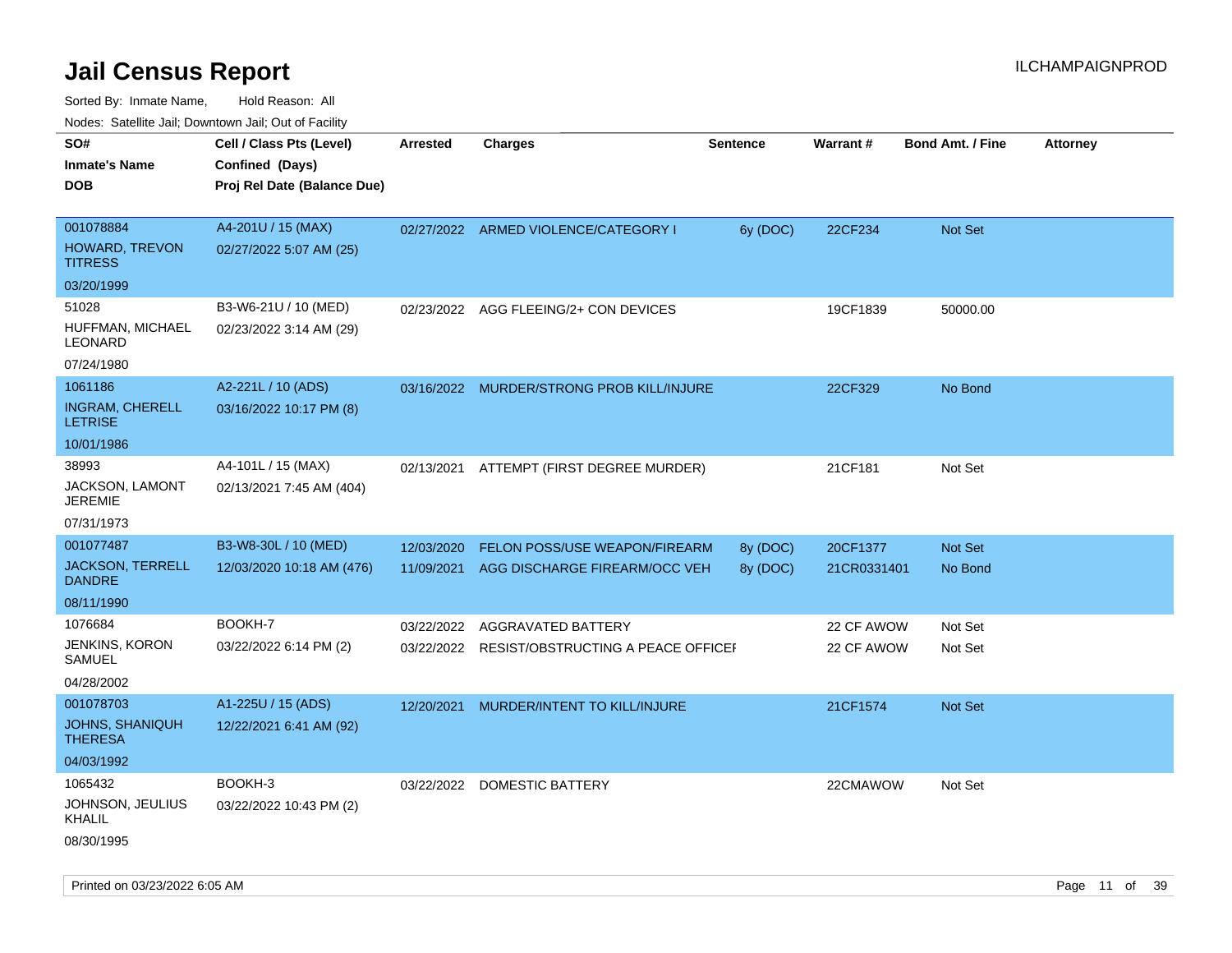Sorted By: Inmate Name, Hold Reason: All Nodes: Satellite Jail; Downtown Jail; Out of Facility

| Noucs. Calcinic Jail, Downtown Jail, Out of Facility |                             |                 |                                      |                 |            |                         |                 |
|------------------------------------------------------|-----------------------------|-----------------|--------------------------------------|-----------------|------------|-------------------------|-----------------|
| SO#                                                  | Cell / Class Pts (Level)    | <b>Arrested</b> | Charges                              | <b>Sentence</b> | Warrant#   | <b>Bond Amt. / Fine</b> | <b>Attorney</b> |
| Inmate's Name                                        | Confined (Days)             |                 |                                      |                 |            |                         |                 |
| <b>DOB</b>                                           | Proj Rel Date (Balance Due) |                 |                                      |                 |            |                         |                 |
|                                                      |                             |                 |                                      |                 |            |                         |                 |
| 1042582                                              | B1-107U / 15 (MAX)          |                 | 03/10/2022 VIOLATE ORDER PROTECTION  |                 | 22CM61     | Not Set                 |                 |
| <b>JONES, DEONTA</b><br><b>DANTRAL</b>               | 03/10/2022 4:50 AM (14)     |                 |                                      |                 |            |                         |                 |
| 02/01/1993                                           |                             |                 |                                      |                 |            |                         |                 |
| 001078645                                            | B4-225L / 10 (MED)          | 12/02/2021      | AGG DISCHARGE FIREARM                |                 | 21CF1478   | No Bond                 |                 |
| JONES, KELVIN<br>KHYRIC                              | 12/02/2021 6:56 PM (112)    |                 |                                      |                 |            |                         |                 |
| 02/27/2001                                           |                             |                 |                                      |                 |            |                         |                 |
| 956822                                               | A4-107U / 15 (MAX)          | 11/25/2021      | AGGRAVATED DOMESTIC BATTERY          |                 | 21CF1442   | Not Set                 |                 |
| JONES, MARIO                                         | 11/25/2021 10:37 AM (119)   | 11/25/2021      | <b>PAROLE REVOCATION</b>             |                 | CH2106361  | No Bond                 |                 |
| NATHANIEL                                            |                             | 11/25/2021      | UNLAWFUL RESTRAINT                   |                 | 21CF1443   | Not Set                 |                 |
| 10/27/1987                                           |                             |                 |                                      |                 |            |                         |                 |
| 59668                                                | B2-T1-04L / 10 (SPH)        | 02/11/2022      | FAIL TO RPT CHNG ADDRESS/EMPL        |                 | 20 CF 1241 | 75000.00                |                 |
| JONES, MARTELL<br>DEANGELO                           | 02/11/2022 3:19 PM (41)     | 02/11/2022      | AGGRAVATED ARSON/BODILY HARM         |                 | 22 CF 169  | 75000.00                |                 |
| 07/11/1983                                           |                             |                 |                                      |                 |            |                         |                 |
| 1008468                                              | B4-125L / 10 (MED)          | 12/01/2021      | <b>FELON POSS/USE WEAPON/FIREARM</b> |                 | 21CF1472   | <b>Not Set</b>          |                 |
| JONES, MARTEZ<br>LAMONTE                             | 12/01/2021 1:28 PM (113)    | 12/02/2021      | PROBATION VIOLATION                  |                 | 20CF1151   | Not Set                 |                 |
| 06/22/1993                                           |                             |                 |                                      |                 |            |                         |                 |
| 1024939                                              | A4-105L / 10 (MED)          | 03/17/2022      | TRANSP/CARRY ALC LIQ/PASSENGER       |                 | 2022MT344  | Not Set                 |                 |
| KELLER, MICHAEL                                      | 03/17/2022 2:46 AM (7)      | 03/17/2022      | DRIVING ON SUSPENDED LICENSE         |                 | 2020TR1028 | 7500.00                 |                 |
| GLENN                                                |                             | 03/17/2022      | POSSESSION OF METH< 5 GRAMS          |                 | 2022CF320  | Not Set                 |                 |
| 12/13/1994                                           |                             |                 |                                      |                 |            |                         |                 |
| 24308                                                | A3-215L / 15 (ADS)          |                 | 03/19/2022 RETAIL THEFT              | 30m (DOC)       | 20CF79     | No Bond                 |                 |
| KWIATKOWSKI,<br>ROBERT JOHN                          | 03/19/2022 12:52 PM (5)     |                 |                                      |                 |            |                         |                 |
| 08/08/1963                                           |                             |                 |                                      |                 |            |                         |                 |
| 1068786                                              | B4-121L / 10 (MED)          | 03/04/2022      | DOMESTIC BATTERY/OTHER PRIOR         |                 | 22CF270    | Not Set                 |                 |
| LACY, MALIK SHAKUR                                   | 03/04/2022 7:25 PM (20)     | 03/04/2022      | DOMESTIC BATTERY/HARM/VIO O/P        |                 | 18CM478    | 2500.00                 |                 |
|                                                      |                             |                 | 03/04/2022 WARRANT OUT OF COUNTY     |                 | 20TR4604   | 3000.00                 |                 |
| 12/01/1996                                           |                             |                 |                                      |                 |            |                         |                 |

Printed on 03/23/2022 6:05 AM Page 12 of 39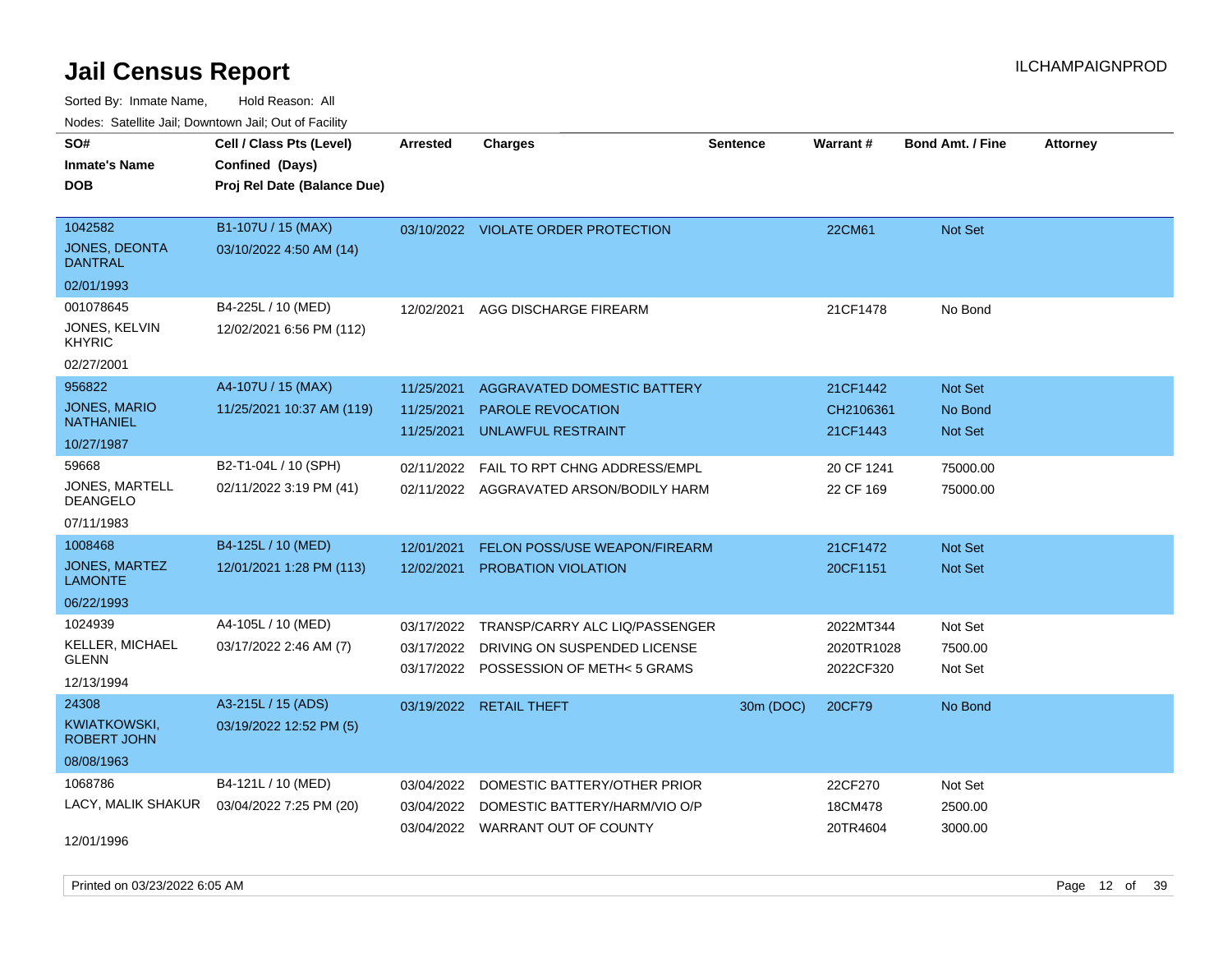| roaco. Calcinio dan, Downtown dan, Cal or Fability |                             |            |                                           |                 |                 |                         |                 |
|----------------------------------------------------|-----------------------------|------------|-------------------------------------------|-----------------|-----------------|-------------------------|-----------------|
| SO#                                                | Cell / Class Pts (Level)    | Arrested   | <b>Charges</b>                            | <b>Sentence</b> | <b>Warrant#</b> | <b>Bond Amt. / Fine</b> | <b>Attorney</b> |
| Inmate's Name                                      | Confined (Days)             |            |                                           |                 |                 |                         |                 |
| DOB                                                | Proj Rel Date (Balance Due) |            |                                           |                 |                 |                         |                 |
|                                                    |                             |            |                                           |                 |                 |                         |                 |
| 1041648                                            | A4-206U / 15 (MAX)          | 01/11/2022 | PAROLE REVOCATION                         |                 | CH2200221       | <b>Not Set</b>          |                 |
| LANE, DEMETRIUS<br>LAQUAN                          | 01/11/2022 5:27 AM (72)     |            | 01/11/2022 ARMED HABITUAL CRIMINAL        |                 | 22CF41          | Not Set                 |                 |
| 07/04/1996                                         |                             |            |                                           |                 |                 |                         |                 |
| 1070011                                            | A3-113L / 15 (ADS)          | 08/03/2021 | AGG DISCH FIREARM/1ST AID PERS            |                 | 21CF929         | Not Set                 |                 |
| LAWS, WILLIAM<br>ZARAK, Third                      | 08/03/2021 3:53 PM (233)    |            |                                           |                 |                 |                         |                 |
| 07/06/1999                                         |                             |            |                                           |                 |                 |                         |                 |
| 548089                                             | B1-204U / 15 (MAX)          |            | 12/04/2020 ATTEMPT (FIRST DEGREE MURDER)  |                 | 20CF1378        | <b>Not Set</b>          |                 |
| LEWIS, LAWRENCE<br>PAUL, Third                     | 12/04/2020 4:42 AM (475)    |            |                                           |                 |                 |                         |                 |
| 02/08/1993                                         |                             |            |                                           |                 |                 |                         |                 |
| 001078817                                          | B1-206U / 10 (MED)          |            | 02/03/2022 AGG UUW/PERSON/PREV CONVICTION |                 | 22CF143         | Not Set                 |                 |
| LIPSCOMB, LADAROL<br>ANTHONY                       | 02/03/2022 11:33 PM (49)    |            |                                           |                 |                 |                         |                 |
| 10/01/2000                                         |                             |            |                                           |                 |                 |                         |                 |
| 001078924                                          | A4-205L / 10 (MED)          | 03/09/2022 | DOMESTIC BATTERY/OTHER PRIOR              |                 | 22CF289         | <b>Not Set</b>          |                 |
| <b>LIVINGSTON, MASON</b><br><b>RICHARD</b>         | 03/09/2022 4:13 AM (15)     |            | 03/09/2022 WARRANT OUT OF COUNTY          |                 | 2019 CM 230     | 5000.00                 |                 |
| 08/23/1988                                         |                             |            |                                           |                 |                 |                         |                 |
| 001078896                                          | A4-203L / 15 (MAX)          |            | 03/01/2022 ARMED HABITUAL CRIMINAL        |                 | 22CF239         | Not Set                 |                 |
| MANN, DAVID<br>WILBERT, Junior                     | 03/01/2022 4:35 AM (23)     |            |                                           |                 |                 |                         |                 |
| 04/02/1976                                         |                             |            |                                           |                 |                 |                         |                 |
| 46837                                              | BOOKH-7                     | 03/22/2022 | POSSESSING A CONTROLLED SUBSTAND          |                 | 22 CF AWOW      | <b>Not Set</b>          |                 |
| <b>MARCRUM, JEFFERY</b><br>LEE.                    | 03/22/2022 11:15 AM (2)     | 03/22/2022 | <b>RESIDENTIAL BURGLARY</b>               |                 | 19 CF 1207      | 15000.00                |                 |
| 11/17/1968                                         |                             |            |                                           |                 |                 |                         |                 |
| 1038892                                            | B2-DR / 10 (MED)            |            | 02/16/2022 PRED CRIM SEX ASLT/BODILY HARM |                 | 22CF199         | No Bond                 |                 |
| MCCAULEY, TIMOTHY<br>WILLIAM                       | 02/16/2022 8:49 PM (36)     |            |                                           |                 |                 |                         |                 |
| 03/05/1989                                         |                             |            |                                           |                 |                 |                         |                 |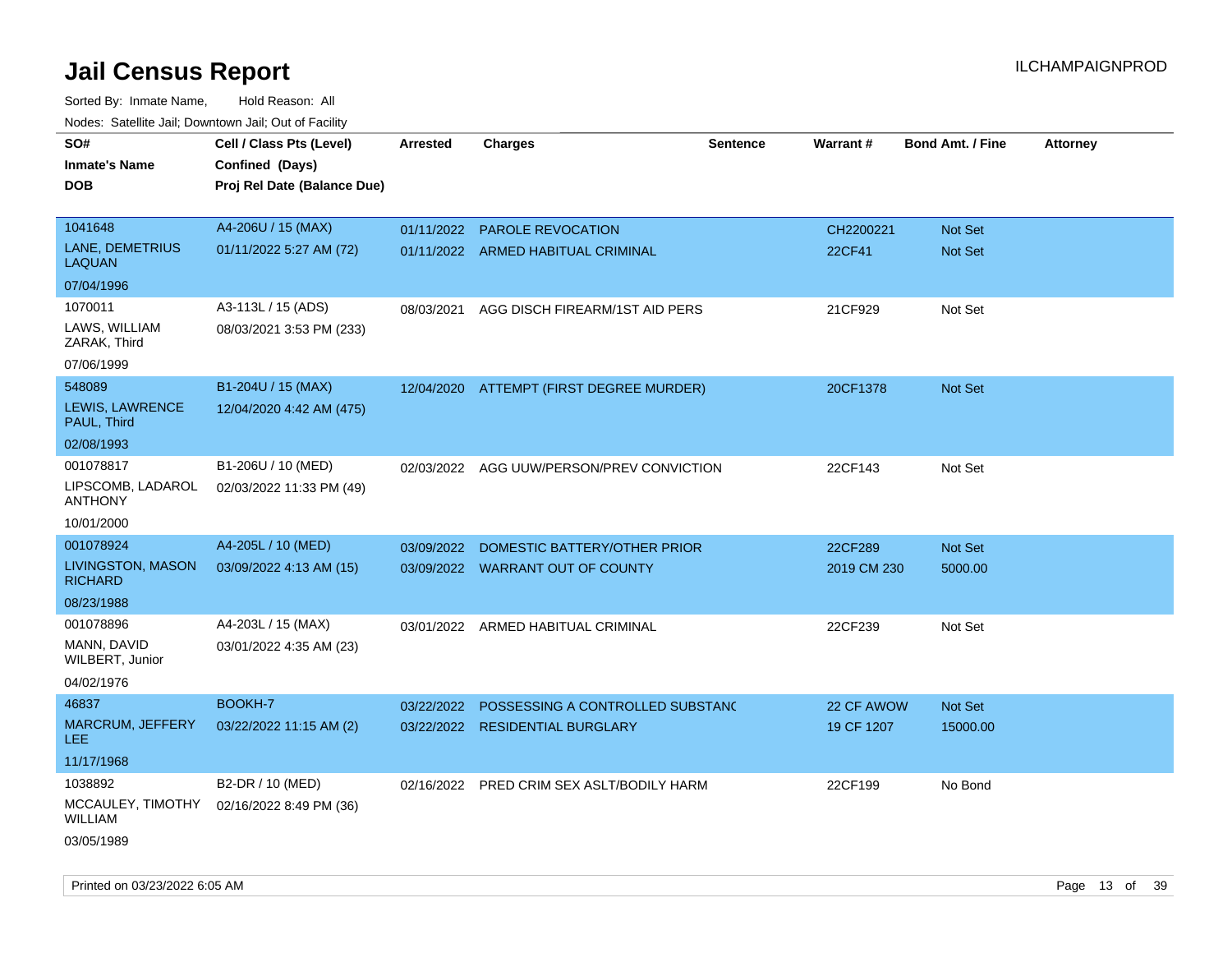| roaco. Odichile Jan, Downtown Jan, Out of Facility             |                                                                            |                                        |                                                                                 |                 |                                   |                               |                 |
|----------------------------------------------------------------|----------------------------------------------------------------------------|----------------------------------------|---------------------------------------------------------------------------------|-----------------|-----------------------------------|-------------------------------|-----------------|
| SO#<br><b>Inmate's Name</b><br><b>DOB</b>                      | Cell / Class Pts (Level)<br>Confined (Days)<br>Proj Rel Date (Balance Due) | <b>Arrested</b>                        | <b>Charges</b>                                                                  | <b>Sentence</b> | <b>Warrant#</b>                   | <b>Bond Amt. / Fine</b>       | <b>Attorney</b> |
| 48792<br>MCCLAIN, HURCHEL<br><b>JOSEPH</b>                     | B4-127L / 10 (MED)<br>11/20/2021 4:11 AM (124)                             |                                        | 11/19/2021 AGG BATTERY/DISCHARGE FIREARM                                        |                 | 21CF1425                          | Not Set                       |                 |
| 05/01/1979                                                     |                                                                            |                                        |                                                                                 |                 |                                   |                               |                 |
| 1004137                                                        | A4-103L / 15 (MAX)<br>MCDONALD, DAVON D 02/14/2022 4:21 PM (38)            |                                        | 02/14/2022 AGG CRIM SEX ABUSE/VIC 13-17                                         |                 | 22CF165                           | 250000.00                     |                 |
| 11/08/1992                                                     |                                                                            |                                        |                                                                                 |                 |                                   |                               |                 |
| 1027034<br>MCFALL-DORSEY,<br><b>ESSENCE LEANN</b>              | <b>BOOKH-2 / 10 (ADS)</b><br>03/19/2022 1:11 AM (5)                        |                                        | 03/19/2022 ARMED ROBBERY/ARMED W/FIREARM                                        |                 | 22CF335                           | No Bond                       |                 |
| 03/20/1994                                                     |                                                                            |                                        |                                                                                 |                 |                                   |                               |                 |
| 001077938<br>MCGAHA,<br>CHRISTOPHER D<br>07/27/1991            | BOOKH-6 / 15 (ADS)<br>05/10/2021 7:02 PM (318)                             | 05/10/2021<br>05/11/2021<br>05/27/2021 | AGG KIDNAPING DISCH FIR/HARM<br><b>MURDER</b><br>ESCAPE FROM DEPT OF CORRECTION |                 | 21CF532<br>2021-CF-215<br>21CF600 | Not Set<br>No Bond<br>Not Set |                 |
| 66710                                                          | <b>BOOKH-1 / 15 (ADS)</b>                                                  |                                        | 01/19/2022 ARMED VIOLENCE/CATEGORY I                                            |                 | <b>22CF88</b>                     | Not Set                       |                 |
| <b>MEEKS, CASSARIOUS</b><br><b>MONTE</b>                       | 01/20/2022 11:40 AM (63)                                                   |                                        |                                                                                 |                 |                                   |                               |                 |
| 06/22/1984                                                     |                                                                            |                                        |                                                                                 |                 |                                   |                               |                 |
| 1043071<br><b>MERRELL-</b><br>SUTHERLAND, ALICIA<br>11/26/1972 | A2-120L / 10 (MED)<br>11/08/2021 2:22 AM (136)                             | 11/08/2021                             | CRIM DMG/GOVT PROP/<\$500                                                       |                 | 21CF1378                          | Not Set                       |                 |
| 41584                                                          | B4-227L / 15 (MAX)<br>MILLER, JOSE LOVELL 12/02/2021 1:04 AM (112)         |                                        | 12/01/2021 ARMED HABITUAL CRIMINAL                                              |                 | 21CF1467                          | Not Set                       |                 |
| 10/07/1975                                                     |                                                                            |                                        |                                                                                 |                 |                                   |                               |                 |
| 001077902<br>MOFFETT, CAROLYN<br><b>REENE</b><br>10/23/1988    | A2-121L / 5 (ADS)<br>11/21/2021 10:31 AM (123)                             |                                        | 11/23/2021 BATTERY/CAUSE BODILY HARM                                            |                 | 21CM187                           | Not Set                       |                 |
|                                                                |                                                                            |                                        |                                                                                 |                 |                                   |                               |                 |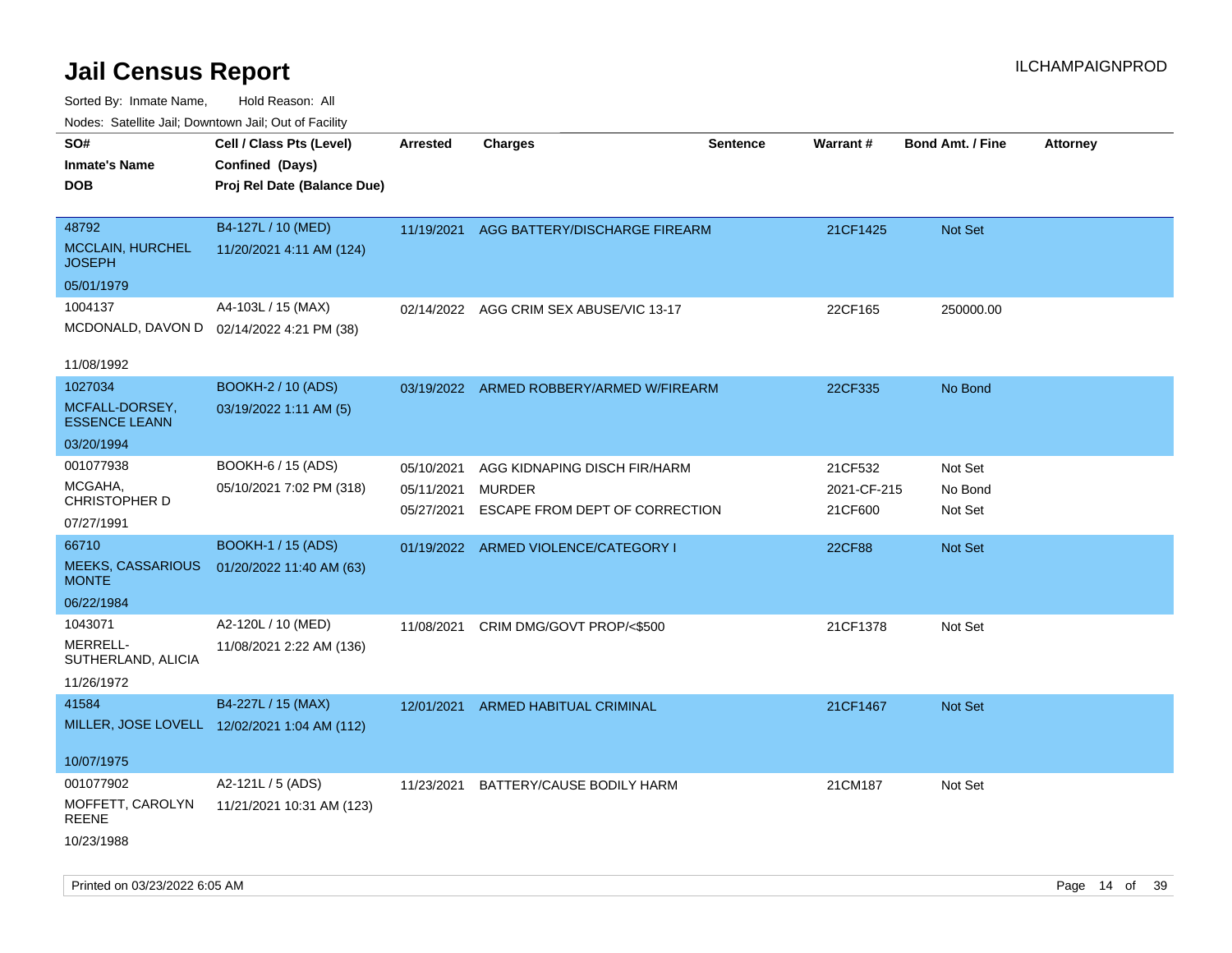| rouco. Calcinic Jan, Downtown Jan, Out of Facility |                                             |                 |                                           |                 |                 |                         |                 |
|----------------------------------------------------|---------------------------------------------|-----------------|-------------------------------------------|-----------------|-----------------|-------------------------|-----------------|
| SO#                                                | Cell / Class Pts (Level)                    | <b>Arrested</b> | <b>Charges</b>                            | <b>Sentence</b> | <b>Warrant#</b> | <b>Bond Amt. / Fine</b> | <b>Attorney</b> |
| Inmate's Name                                      | Confined (Days)                             |                 |                                           |                 |                 |                         |                 |
| <b>DOB</b>                                         | Proj Rel Date (Balance Due)                 |                 |                                           |                 |                 |                         |                 |
|                                                    |                                             |                 |                                           |                 |                 |                         |                 |
| 39106                                              | B3-W3-10L / 10 (MED)                        | 10/12/2021      | DOMESTIC BATTERY/OTHER PRIOR              |                 | 21CF1217        | Not Set                 |                 |
| Junior                                             | MOORE, ANDREW LEE, 10/12/2021 1:02 AM (163) |                 |                                           |                 |                 |                         |                 |
| 04/12/1973                                         | 4/10/2022 (0.00)                            |                 |                                           |                 |                 |                         |                 |
| 65387                                              | A3-212L / 10 (ADS)                          | 03/17/2022      | PROBATION VIOLATION                       |                 | 20CF1185        | 15000.00                |                 |
| MOORE, ERIC<br><b>FRANCIS</b>                      | 03/17/2022 4:40 PM (7)                      |                 |                                           |                 |                 |                         |                 |
| 04/05/1983                                         |                                             |                 |                                           |                 |                 |                         |                 |
| 539294                                             | B1-205L / 10 (MED)                          | 01/11/2022      | AGG DUI/NO VALID DL                       |                 | 22CF49          | <b>Not Set</b>          |                 |
| <b>MOSLEY, JAMES</b><br><b>CALVIN</b>              | 01/11/2022 9:43 PM (72)                     |                 | 01/11/2022 PAROLE REVOCATION              |                 | CH2200227       | No Bond                 |                 |
| 12/11/1985                                         |                                             |                 |                                           |                 |                 |                         |                 |
| 001078517                                          | B1-102L / 15 (MAX)                          |                 | 10/19/2021 ATTEMPT (FIRST DEGREE MURDER)  |                 | 21CF1267        | Not Set                 |                 |
| NELSON, RORY<br>DEMOND                             | 10/19/2021 3:55 AM (156)                    |                 |                                           |                 |                 |                         |                 |
| 08/14/1984                                         |                                             |                 |                                           |                 |                 |                         |                 |
| 001078854                                          | B2-T2-05U / 15 (MAX)                        | 02/15/2022      | ARMED VIOLENCE/CATEGORY I                 |                 | 22CF190         | Not Set                 |                 |
| PATNAUDE, MARTY<br>ww                              | 02/15/2022 5:12 PM (37)                     |                 | 02/15/2022 AGG BATTERY/DISCHARGE FIREARM  |                 | 2019JD22        | No Bond                 |                 |
| 08/26/2003                                         |                                             |                 |                                           |                 |                 |                         |                 |
| 1026607                                            | BOOKH-8 / 5 (MIN)                           | 03/21/2022      | RETAIL THEFT/DISP MERCH/<\$300            |                 | 21CF759         | No Bond                 |                 |
| PETERSON, KEVIN<br>JOSEPH                          | 03/21/2022 2:13 PM (3)                      |                 | 03/21/2022 RETAIL THEFT/DISP MERCH/<\$300 |                 | 21CF760         | No Bond                 |                 |
| 03/12/1963                                         | 3/23/2022 (0.00)                            |                 |                                           |                 |                 |                         |                 |
| 1030954                                            | B4-223U / 15 (MAX)                          | 01/14/2022      | ARMED VIOLENCE/CATEGORY I                 |                 | 22CF76          | Not Set                 |                 |
| PETTIGREW,<br><b>MALCOME JAMIESON</b>              | 01/15/2022 4:35 AM (68)                     |                 | 01/14/2022 MFG/DEL CANNABIS/10-30 GRAMS   |                 | 2020CF9         | 15000.00                |                 |
| 02/20/1995                                         |                                             |                 |                                           |                 |                 |                         |                 |
| 1059394                                            | B3-W1-04L / 5 (ADS)                         |                 | 02/16/2022 AGG DUI/NO VALID DL            |                 | 2020CF1396      | No Bond                 |                 |
| PHILLIPS, ISAAC<br>TERRELL                         | 02/16/2022 9:00 AM (36)                     |                 |                                           |                 |                 |                         |                 |
| 12/27/1996                                         | 5/15/2022 (0.00)                            |                 |                                           |                 |                 |                         |                 |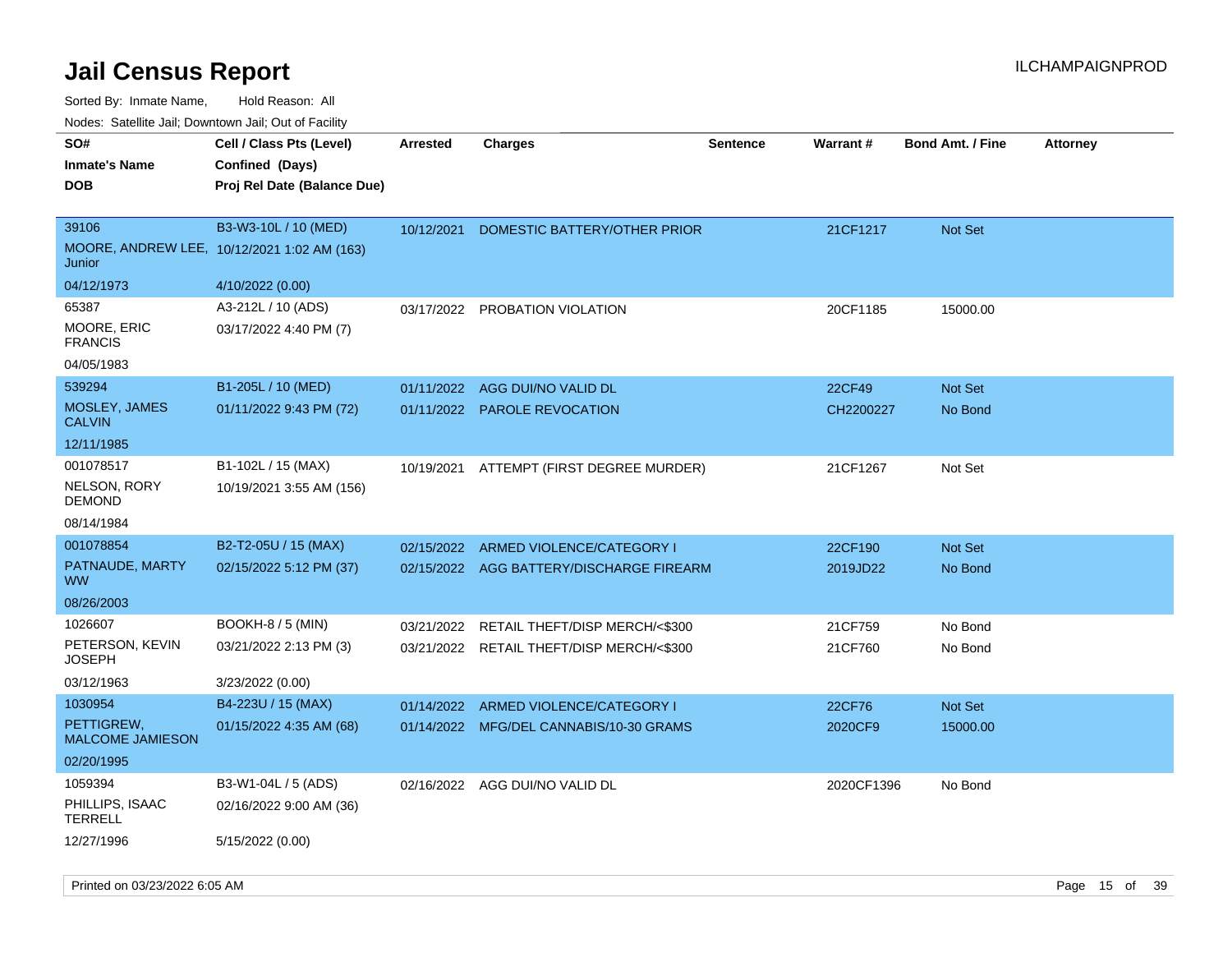| SO#                                   | Cell / Class Pts (Level)                     |            | <b>Charges</b>                            | <b>Sentence</b> | Warrant#   | <b>Bond Amt. / Fine</b> |                 |
|---------------------------------------|----------------------------------------------|------------|-------------------------------------------|-----------------|------------|-------------------------|-----------------|
|                                       |                                              | Arrested   |                                           |                 |            |                         | <b>Attorney</b> |
| <b>Inmate's Name</b>                  | Confined (Days)                              |            |                                           |                 |            |                         |                 |
| <b>DOB</b>                            | Proj Rel Date (Balance Due)                  |            |                                           |                 |            |                         |                 |
| 1015033                               | B1-203U / 10 (MED)                           | 03/05/2022 | POSSESSION OF STOLEN FIREARM              |                 | 21CF1172   | 500000.00               |                 |
| PICKENS, DANTE                        | 03/05/2022 4:01 AM (19)                      |            |                                           |                 |            |                         |                 |
| <b>DEVON</b>                          |                                              |            | 03/05/2022 POSS AMT CON SUB EXCEPT(A)/(D) |                 | 20CF109    | 20000.00                |                 |
| 01/05/1993                            |                                              |            |                                           |                 |            |                         |                 |
| 001078841                             | B1-205U / 10 (MED)                           |            | 02/13/2022 DEFACE FIREARM ID MARKINGS     |                 | 22CF174    | Not Set                 |                 |
|                                       | PIERRE, JALEN JAMES 02/13/2022 12:47 AM (39) |            |                                           |                 |            |                         |                 |
| 06/07/2002                            |                                              |            |                                           |                 |            |                         |                 |
| 1069524                               | B3-W5-18L / 10 (MED)                         | 08/08/2021 | MFG/DEL CANNABIS/30-500 GRAMS             |                 | 21CF953    | Not Set                 |                 |
| RAY-DAVIS, KAMARI<br><b>DAYVON</b>    | 08/09/2021 2:44 AM (227)                     |            |                                           |                 |            |                         |                 |
| 03/30/2000                            |                                              |            |                                           |                 |            |                         |                 |
| 001078676                             | A3-117U / 10 (MED)                           |            | 03/20/2022 AGG DUI/NO VALID DL            |                 | 22CF334    | No Bond                 |                 |
| READUS, LORENZO                       | 03/20/2022 2:38 AM (4)                       |            |                                           |                 |            |                         |                 |
| 05/13/1983                            |                                              |            |                                           |                 |            |                         |                 |
| 001078482                             | B1-204L / 10 (MED)                           |            | 03/14/2022 AGG DISCHARGE FIREARM/VEH/SCH  |                 |            | 250000.00               |                 |
| <b>REED, MONTRES</b><br><b>ANTRON</b> | 03/14/2022 12:06 PM (10)                     |            |                                           |                 |            |                         |                 |
| 02/26/2004                            |                                              |            |                                           |                 |            |                         |                 |
| 45473                                 | B2-T1-03U / 15 (SPH)                         | 11/23/2021 | CHIL SEX OFFEN/RESIDE DAY CARE            |                 | 21CF1275   | 10000.00                |                 |
| REXROAD, CALVIN<br><b>ALLEN</b>       | 11/23/2021 6:27 PM (121)                     |            |                                           |                 |            |                         |                 |
| 10/04/1970                            |                                              |            |                                           |                 |            |                         |                 |
| 982660                                | <b>BOOKH-3 / 10 (MED)</b>                    | 03/22/2022 | <b>BURGLARY</b>                           |                 | 2022CFAWOW | No Bond                 |                 |
| REYNOLDS, DAVID<br><b>ALLEN</b>       | 03/22/2022 4:11 AM (2)                       |            | 03/22/2022 UNLWFL POSS FIREARM/<18        |                 | 2022CMAWOW | No Bond                 |                 |
| 03/27/2002                            |                                              |            |                                           |                 |            |                         |                 |
| 979485                                | B2-T4-16L / 15 (SPH)                         | 03/12/2021 | PRED CRIM SEX ASLT/VICTIM <13             |                 | 21CF282    | Not Set                 |                 |
| RODRIGUEZ, JOSHUA<br><b>ANTHONY</b>   | 03/12/2021 1:57 PM (377)                     |            |                                           |                 |            |                         |                 |
| 04/06/1990                            |                                              |            |                                           |                 |            |                         |                 |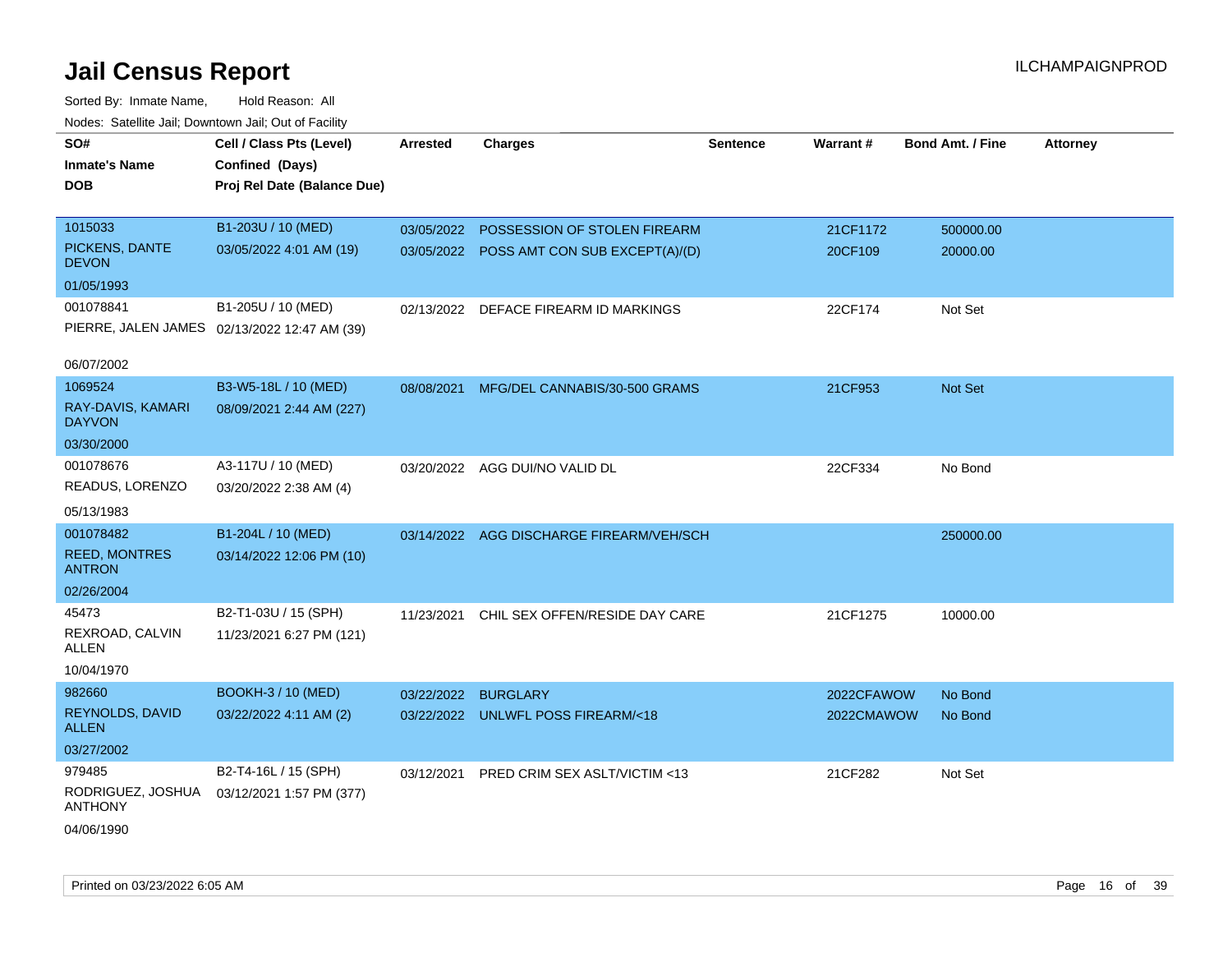Sorted By: Inmate Name, Hold Reason: All Nodes: Satellite Jail; Downtown Jail; Out of Facility

| SO#                                                         | Cell / Class Pts (Level)    | <b>Arrested</b> | <b>Charges</b>                           | <b>Sentence</b> | Warrant#   | <b>Bond Amt. / Fine</b> | <b>Attorney</b> |
|-------------------------------------------------------------|-----------------------------|-----------------|------------------------------------------|-----------------|------------|-------------------------|-----------------|
| <b>Inmate's Name</b>                                        | Confined (Days)             |                 |                                          |                 |            |                         |                 |
| <b>DOB</b>                                                  | Proj Rel Date (Balance Due) |                 |                                          |                 |            |                         |                 |
| 61330                                                       | B4-224L / 15 (MAX)          | 12/01/2021      | <b>ARMED HABITUAL CRIMINAL</b>           |                 | 21CF1473   | Not Set                 |                 |
| RUFFIN, JONATHON<br><b>CECIL</b>                            | 12/01/2021 5:34 AM (113)    | 12/01/2021      | <b>PAROLE REVOCATION</b>                 |                 | CH2107545  | No Bond                 |                 |
| 05/10/1984                                                  |                             |                 |                                          |                 |            |                         |                 |
| 1071161                                                     | B4-124L / 15 (MAX)          | 08/18/2021      | DELIVERY OF OR POSSESSION OF W/ INT      |                 | 21CF1008   | No Bond                 |                 |
| SANDERS, MARKELL<br>LAMAR                                   | 08/18/2021 6:18 PM (218)    |                 |                                          |                 |            |                         |                 |
| 02/02/2000                                                  |                             |                 |                                          |                 |            |                         |                 |
| 001078898                                                   | A4-205U / 15 (MAX)          |                 | 03/02/2022 AGG DISCHARGE FIREARM         |                 | 22CF254    | Not Set                 |                 |
| SAROLAS, JONATHAN<br>Е.                                     | 03/02/2022 9:20 AM (22)     |                 |                                          |                 |            |                         |                 |
| 07/16/1988                                                  |                             |                 |                                          |                 |            |                         |                 |
| 1000820                                                     | A4-103U / 15 (ADS)          | 01/24/2022      | FELON POSS/USE WEAPON/FIREARM            |                 | 22CF105    | Not Set                 |                 |
| SCHNEIDER, SONGAN 01/24/2022 8:20 AM (59)<br><b>MICHAEL</b> |                             |                 | 01/24/2022 AGGRAVATED DOMESTIC BATTERY   |                 | 21CF1433   | 25000.00                |                 |
| 08/18/1992                                                  |                             |                 |                                          |                 |            |                         |                 |
| 001078441                                                   | <b>BOOKF-3 / 15 (ADS)</b>   | 10/01/2021      | ARMED HABITUAL CRIMINAL                  |                 | 21CF1182   | <b>Not Set</b>          |                 |
| SINGLETON, CORRIE<br><b>DERRELL</b>                         | 10/01/2021 12:36 PM (174)   | 12/20/2021      | SPEEDING 26-34 MPH OVER LIMIT            |                 | 2021TR2701 | 1000.00                 |                 |
| 05/07/1983                                                  |                             |                 |                                          |                 |            |                         |                 |
| 001078765                                                   | B4-223L / 10 (MED)          |                 | 01/13/2022 FELON POSS/USE WEAPON/FIREARM |                 | 22CF66     | Not Set                 |                 |
| SMITH, COREY ADRIAN 01/13/2022 7:32 PM (70)                 |                             |                 |                                          |                 |            |                         |                 |
| 09/01/1987                                                  |                             |                 |                                          |                 |            |                         |                 |
| 62924                                                       | B4-226L / 10 (MED)          | 03/11/2022      | <b>FELON POSS/USE WEAPON/FIREARM</b>     |                 | 22CF294    | Not Set                 |                 |
| <b>STARKS, JUSTIN</b><br><b>COURTNEY</b>                    | 03/11/2022 2:29 AM (13)     |                 | 03/11/2022 CRIM DMG TO PROP \$500-10K    |                 | 19CF63     | 3000.00                 |                 |
| 08/12/1984                                                  |                             |                 |                                          |                 |            |                         |                 |
| 001077770<br>STOFFLE, KELLY ANNE 01/06/2022 3:14 PM (77)    | A1-226L / 5 (MIN)           |                 | 01/06/2022 RESIDENTIAL BURGLARY          |                 | 21CF319    | Not Set                 |                 |

04/12/1989

Printed on 03/23/2022 6:05 AM Page 17 of 39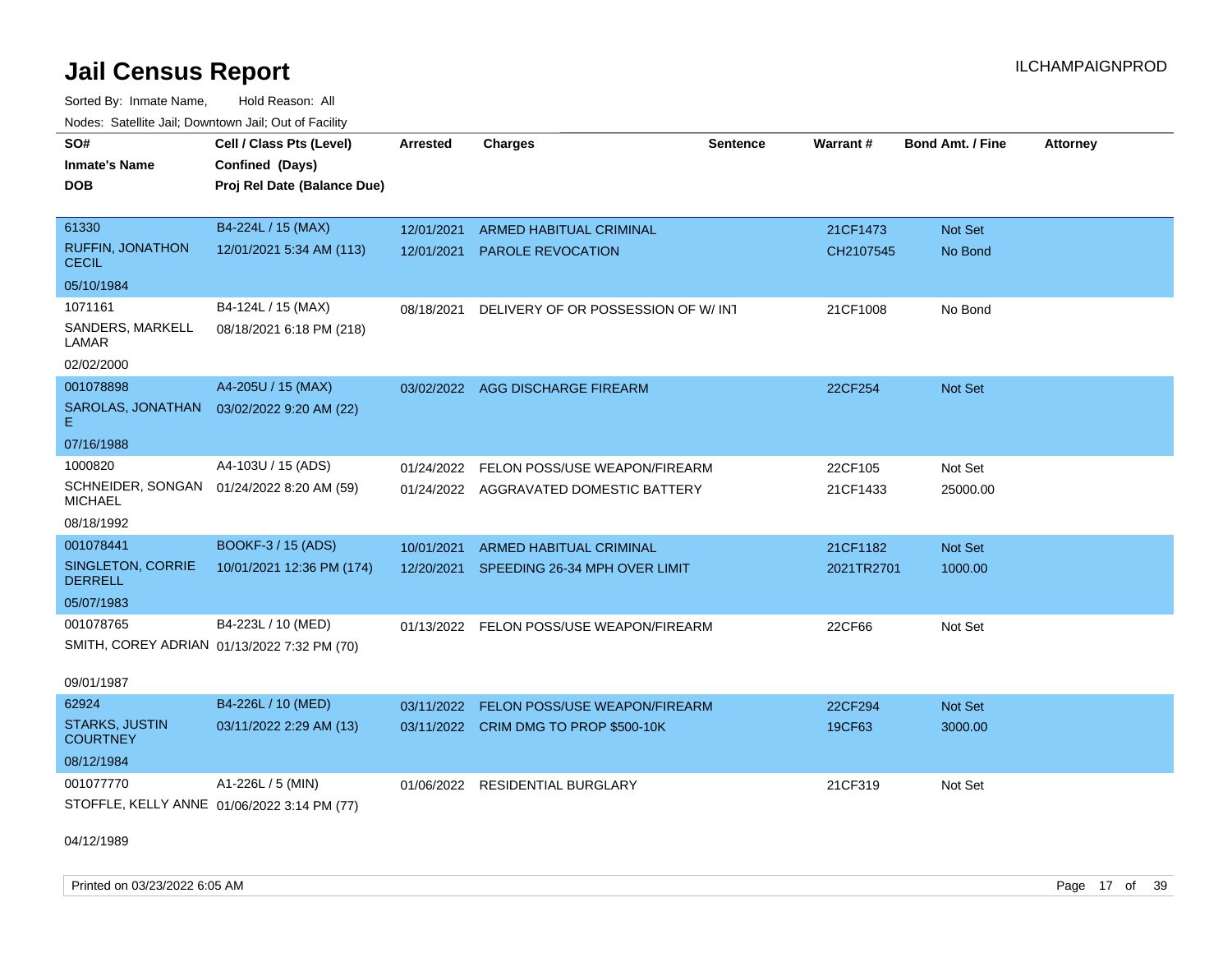| Nodes: Satellite Jali, Downtown Jali, Out of Facility<br>SO# | Cell / Class Pts (Level)    | Arrested   | <b>Charges</b>                         | <b>Sentence</b> | <b>Warrant#</b> | <b>Bond Amt. / Fine</b> | <b>Attorney</b> |
|--------------------------------------------------------------|-----------------------------|------------|----------------------------------------|-----------------|-----------------|-------------------------|-----------------|
| <b>Inmate's Name</b>                                         | Confined (Days)             |            |                                        |                 |                 |                         |                 |
| <b>DOB</b>                                                   | Proj Rel Date (Balance Due) |            |                                        |                 |                 |                         |                 |
|                                                              |                             |            |                                        |                 |                 |                         |                 |
| 38305                                                        | B2-T2-06L / 10 (SPH)        |            | 03/18/2020 CRIMINAL SEXUAL ABUSE       |                 | 20CF-343        | 500000.00               |                 |
| STOVER, JOSH<br><b>ANDREW</b>                                | 03/18/2020 10:24 AM (736)   |            |                                        |                 |                 |                         |                 |
| 08/18/1973                                                   |                             |            |                                        |                 |                 |                         |                 |
| 001078471                                                    | B4-221U / 10 (MED)          | 10/11/2021 | AGG UUW/VEHICLE/<21                    | 18m (DOC)       | 21CF1210        | 100.00                  |                 |
| THATCH, OMARION<br><b>DIAMONTE</b>                           | 10/11/2021 1:26 AM (164)    |            |                                        |                 |                 |                         |                 |
| 09/05/2003                                                   |                             |            |                                        |                 |                 |                         |                 |
| 32058                                                        | B4-123U / 15 (MAX)          | 06/14/2021 | <b>AGG DISCH FIREARM</b>               |                 | 21CF690         | Not Set                 |                 |
| THOMPSON, STEVEN<br><b>ONEAL</b>                             | 06/14/2021 6:44 AM (283)    |            |                                        |                 |                 |                         |                 |
| 03/14/1969                                                   |                             |            |                                        |                 |                 |                         |                 |
| 001078957                                                    | A2-222L / 10 (ADS)          |            | 03/18/2022 AGGRAVATED DOMESTIC BATTERY |                 | 22CF331         | Not Set                 |                 |
| TODD, AMANDA MARIE 03/18/2022 5:04 AM (6)                    |                             |            |                                        |                 |                 |                         |                 |
|                                                              |                             |            |                                        |                 |                 |                         |                 |
| 02/18/1987                                                   |                             |            |                                        |                 |                 |                         |                 |
| 001078792                                                    | A4-104L / 15 (ADS)          | 01/24/2022 | <b>FUGITIVE FROM JUSTICE</b>           |                 | 22CF99          | Not Set                 |                 |
| <b>TRAMBLE, TOM</b><br><b>MARCUS</b>                         | 01/24/2022 10:24 AM (59)    | 01/24/2022 | <b>FUGITIVE FROM JUSTICE</b>           |                 | 22CF100         | <b>Not Set</b>          |                 |
| 02/28/1985                                                   |                             |            | 01/24/2022 ARMED VIOLENCE/CATEGORY I   |                 | 22CF101         | Not Set                 |                 |
| 32910                                                        | B3-W1-02L / 10 (MED)        | 10/04/2021 | DOM BTRY/HARM/1-2 PRECONV              |                 | 21CF1189        | Not Set                 |                 |
| TULL, CHRISTOPHER<br><b>MICHAEL</b>                          | 10/04/2021 10:53 PM (171)   |            |                                        |                 |                 |                         |                 |
| 04/02/1971                                                   |                             |            |                                        |                 |                 |                         |                 |
| 979561                                                       | <b>BOOKF-2 / 5 (MIN)</b>    |            | 03/21/2022 AGG DUI/NO VALID DL         |                 | 21CF388         | No Bond                 |                 |
| TURNER, ALECIA<br><b>ANTOINIETTE</b>                         | 03/21/2022 2:18 PM (3)      |            |                                        |                 |                 |                         |                 |
| 08/31/1990                                                   |                             |            |                                        |                 |                 |                         |                 |
| 976631                                                       | BOOKH-7                     |            | 03/22/2022 VIOLATE SEX OFFENDER REGIS  |                 | 2019CF000758    | 50000.00                |                 |
| WASHENFELDT,<br><b>CALVIN RYNE</b>                           | 03/22/2022 11:02 AM (2)     |            |                                        |                 |                 |                         |                 |
| 05/19/1990                                                   |                             |            |                                        |                 |                 |                         |                 |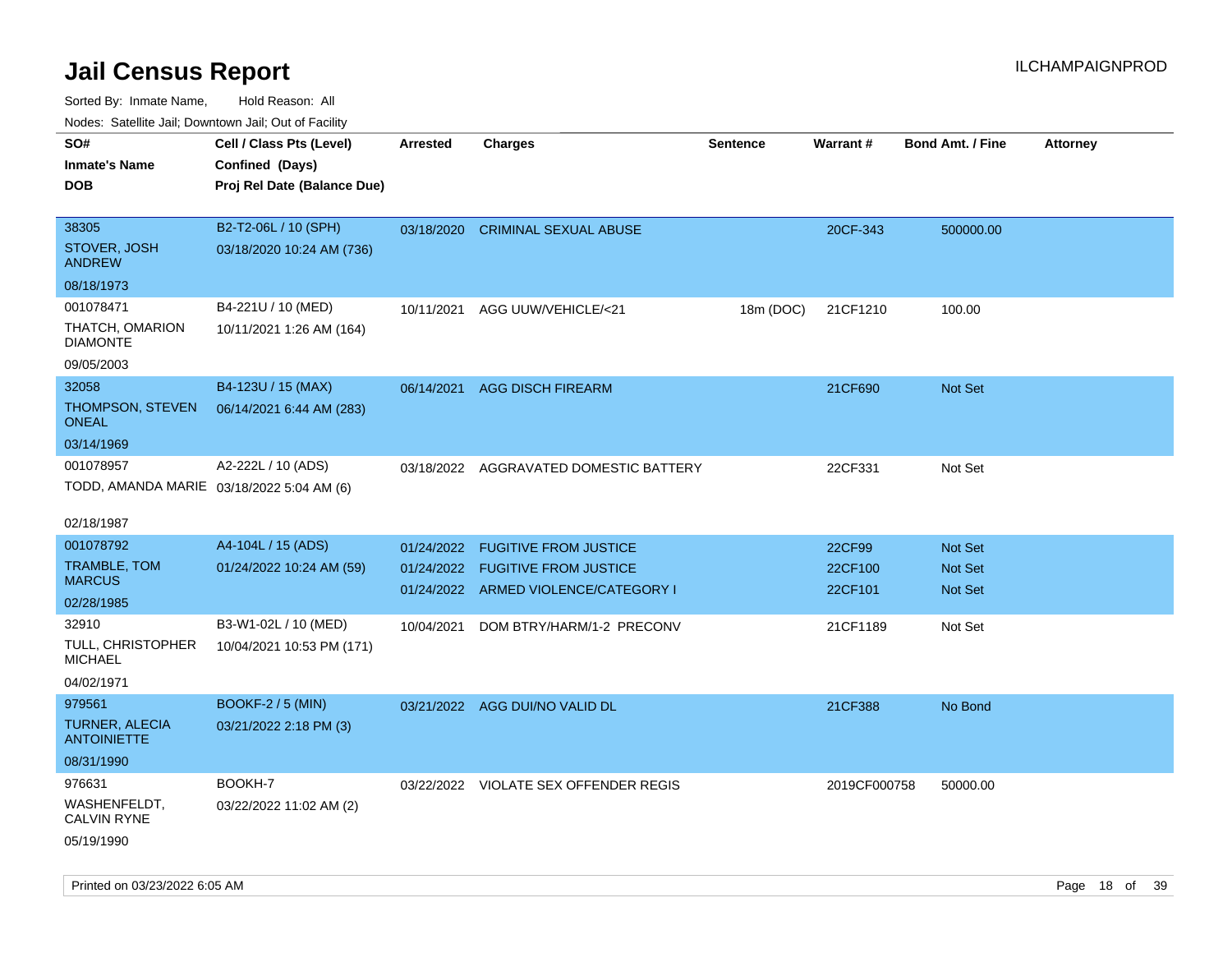Sorted By: Inmate Name, Hold Reason: All

Nodes: Satellite Jail; Downtown Jail; Out of Facility

| ivuutos. Saltiilit Jali, Duwilluwii Jali, Oul of Facility |                             |            |                                  |          |                 |                         |                 |
|-----------------------------------------------------------|-----------------------------|------------|----------------------------------|----------|-----------------|-------------------------|-----------------|
| SO#                                                       | Cell / Class Pts (Level)    | Arrested   | <b>Charges</b>                   | Sentence | <b>Warrant#</b> | <b>Bond Amt. / Fine</b> | <b>Attorney</b> |
| <b>Inmate's Name</b>                                      | Confined (Days)             |            |                                  |          |                 |                         |                 |
| <b>DOB</b>                                                | Proj Rel Date (Balance Due) |            |                                  |          |                 |                         |                 |
|                                                           |                             |            |                                  |          |                 |                         |                 |
| 1070737                                                   | A1-126L / 15 (MAX)          | 10/14/2021 | AGG KIDNAPG/<13/INTEL DISABL     | (DHS)    | 2020CF418       | 250000.00               |                 |
| <b>WASHINGTON,</b><br><b>JASTINA VIRGINIA</b>             | 10/14/2021 12:02 PM (161)   |            |                                  |          |                 |                         |                 |
| 04/11/2000                                                |                             |            |                                  |          |                 |                         |                 |
| 977140                                                    | B1-203L / 10 (MED)          | 10/24/2021 | ARMED HABITUAL CRIMINAL          |          | 21CF1289        | Not Set                 |                 |
| <b>WEBSTER, DERRIAL</b><br><b>DEVON</b>                   | 10/24/2021 2:46 AM (151)    |            |                                  |          |                 |                         |                 |
| 01/14/1990                                                |                             |            |                                  |          |                 |                         |                 |
| 001078328                                                 | B1-105L / 15 (MAX)          | 08/30/2021 | FELON POSS/USE WEAPON/FIREARM    |          | 21CF1045        | Not Set                 |                 |
| WHITE, JUSTIN<br><b>STEVEN</b>                            | 08/30/2021 10:48 AM (206)   |            |                                  |          |                 |                         |                 |
| 10/25/1995                                                |                             |            |                                  |          |                 |                         |                 |
| 1075313                                                   | A4-207U / 15 (ADS)          | 01/29/2022 | POSSESSION OF STOLEN FIREARM     |          | 22CF132         | Not Set                 |                 |
| <b>WILLIAMS, EARDIS</b>                                   | 01/29/2022 1:23 AM (54)     | 01/29/2022 | MFG/DEL CANNABIS/30-500 GRAMS    |          | 20CF51          | 5000.00                 |                 |
| ANTONIO, Junior                                           |                             | 01/29/2022 | POSSESSION OF STOLEN FIREARM     |          | 20CF1048        | 500000.00               |                 |
| 01/21/1999                                                |                             |            |                                  |          |                 |                         |                 |
| 638552                                                    | B2-T2-08L / 5 (SPH)         | 10/07/2021 | CHILD PORNOGRAPHY/PHOTOGRAPH     |          | 2021CF1207      | No Bond                 |                 |
| <b>WILLIAMS, MICHAEL</b><br><b>JAMES</b>                  | 10/07/2021 12:20 PM (168)   |            |                                  |          |                 |                         |                 |
| 03/29/1964                                                |                             |            |                                  |          |                 |                         |                 |
| 1066370                                                   | B1-101L / 15 (MAX)          | 07/28/2021 | ARMED VIOLENCE/CATEGORY III      |          | 2021 CF 882     | Not Set                 |                 |
| <b>WILLIAMS, REONTE</b><br><b>REMIR</b>                   | 07/28/2021 5:40 AM (239)    |            |                                  |          |                 |                         |                 |
| 05/14/1999                                                |                             |            |                                  |          |                 |                         |                 |
| 001078935                                                 | B1-201U / 10 (MED)          | 03/12/2022 | KNOW POSS FIC/ALT LIC/PERMIT     |          | 22CF308         | No Bond                 |                 |
| <b>WILSON, DEVONJ</b>                                     | 03/12/2022 3:25 AM (12)     | 03/12/2022 | <b>UNLWFL POSS FIREARM</b>       |          | 2021CF131       | 30000.00                |                 |
| <b>LANCE</b>                                              |                             | 03/12/2022 | <b>FELON POSSESS WEAPON/2ND+</b> |          | 2020CF169       | 10000.00                |                 |
| 03/30/1986                                                |                             |            |                                  |          |                 |                         |                 |
| 1051953                                                   | A1-124U / 10 (ADS)          | 02/02/2022 | DOMESTIC BATTERY/OTHER PRIOR     |          | 22CF144         | Not Set                 |                 |
| WINSTON, ALYSSIA<br><b>LETEECE</b>                        | 02/02/2022 4:29 AM (50)     |            |                                  |          |                 |                         |                 |
| 03/17/1996                                                |                             |            |                                  |          |                 |                         |                 |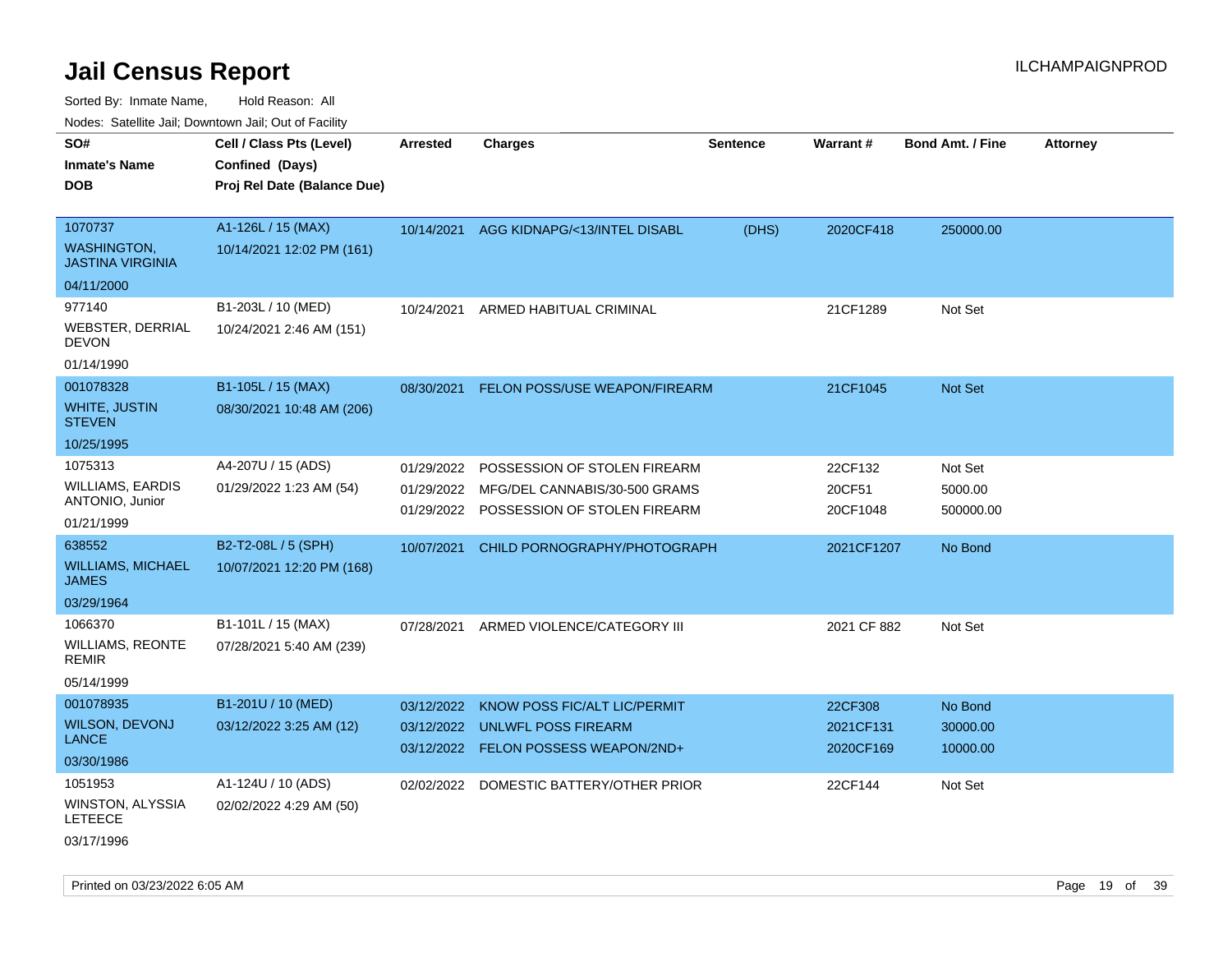Sorted By: Inmate Name, Hold Reason: All Nodes: Satellite Jail; Downtown Jail; Out of Facility

**Total Satellite Jail: 148 Males: 125 Females: 23 Unknown: 0**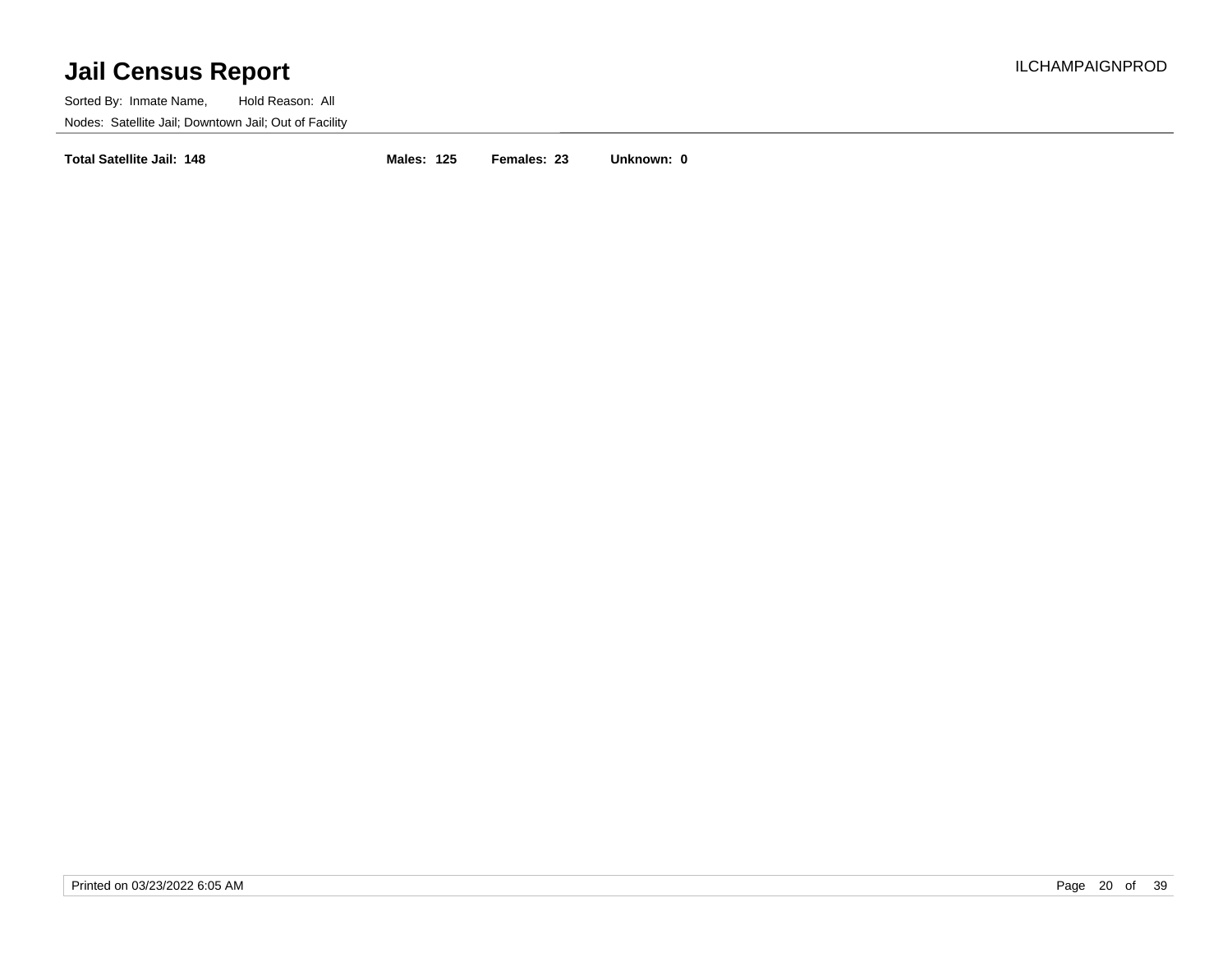| <b>Downtown Jail</b>                      |                             |            |                                         |                 |                 |                         |                 |
|-------------------------------------------|-----------------------------|------------|-----------------------------------------|-----------------|-----------------|-------------------------|-----------------|
| SO#                                       | Cell / Class Pts (Level)    | Arrested   | <b>Charges</b>                          | <b>Sentence</b> | <b>Warrant#</b> | <b>Bond Amt. / Fine</b> | <b>Attorney</b> |
| <b>Inmate's Name</b>                      | Confined (Days)             |            |                                         |                 |                 |                         |                 |
| <b>DOB</b>                                | Proj Rel Date (Balance Due) |            |                                         |                 |                 |                         |                 |
|                                           |                             |            |                                         |                 |                 |                         |                 |
| 46974                                     | G1L / 5 (MIN)               |            | 03/14/2022 THEFT/UNAUTHD CON/>10K <100K |                 | 2022CF318       | Not Set                 |                 |
| ABBED, TAREK<br><b>HEDAIR</b>             | 03/14/2022 5:54 PM (10)     | 03/14/2022 | DRIVING ON REVOKED LICENSE              |                 | 2022MT337       | Not Set                 |                 |
| 10/01/1978                                |                             |            |                                         |                 |                 |                         |                 |
| 952871                                    | G3U / 5 (MIN)               | 03/13/2022 | METH DELIVERY/5<15 GRAMS                |                 | 22CF300         | No Bond                 |                 |
| AUTEBERRY, JOSHUA<br><b>DAVID</b>         | 03/13/2022 7:24 PM (11)     |            |                                         |                 |                 |                         |                 |
| 12/28/1984                                |                             |            |                                         |                 |                 |                         |                 |
| 47897                                     | J5L / 15 (ADS)              | 01/19/2022 | <b>PAROLE REVOCATION</b>                |                 | VA2201139       | No Bond                 |                 |
| <b>BRANAMAN,</b>                          | 01/19/2022 9:21 PM (64)     |            | 01/19/2022 VIOLATE ORDER PROTECTION     |                 | 22CF85          | Not Set                 |                 |
| <b>CLIFFORD EARL</b>                      |                             | 01/19/2022 | DRVG REVOKED/2+/PERS INJ/DEATH          |                 | 22CF84          | Not Set                 |                 |
| 03/09/1975                                |                             | 02/08/2022 | DRIVE REVOKED/RECK HOMIC/3              |                 | 21CF1280        | <b>Not Set</b>          |                 |
|                                           |                             | 02/08/2022 | DRIVING ON REVOKED LICENSE              |                 | 21TR8305        | Not Set                 |                 |
| 955653                                    | G5U / 5 (MIN)               |            | 03/14/2022 RECEIVE/POSS/SELL STOLEN VEH |                 | 21CF1413        | 10000.00                |                 |
| <b>BRITT, ISAIAH</b><br><b>ANTONIO</b>    | 03/14/2022 9:13 AM (10)     |            |                                         |                 |                 |                         |                 |
| 05/30/1987                                |                             |            |                                         |                 |                 |                         |                 |
| 001078880                                 | C1L / 15 (MAX)              | 02/25/2022 | ARMED VIOLENCE/CATEGORY I               |                 | 22CF237         | Not Set                 |                 |
| <b>BROACH, CAREU</b>                      | 02/25/2022 3:58 PM (27)     | 02/25/2022 | PAROLE REVOCATION                       |                 | HN-2200660      | No Bond                 |                 |
| 02/27/2003                                |                             | 02/25/2022 | AGG DISCHARGE FIREARM/BLDG/SCH          |                 | 22600096201     | No Bond                 |                 |
| 1027929                                   | F6L / 15 (MAX)              | 12/18/2021 | HOME INVASION/CAUSE INJURY              |                 | 21CF1560        | No Bond                 |                 |
| <b>BROUGHTON, MARK</b><br>ANTHONY, Junior | 12/18/2021 2:55 AM (96)     |            |                                         |                 |                 |                         |                 |
| 02/15/1990                                |                             |            |                                         |                 |                 |                         |                 |
| 1067476                                   | F7U / 10 (MED)              | 11/13/2021 | AGG DOMESTIC BATTERY/STRANGLE           |                 | 20CF575         | 5000.00                 |                 |
| <b>BROWN, JAMES</b><br><b>BRONELL</b>     | 11/13/2021 2:35 AM (131)    | 11/13/2021 | <b>RESIDENTIAL BURGLARY</b>             |                 | 21CF385         | 25000.00                |                 |
| 01/08/1996                                |                             |            |                                         |                 |                 |                         |                 |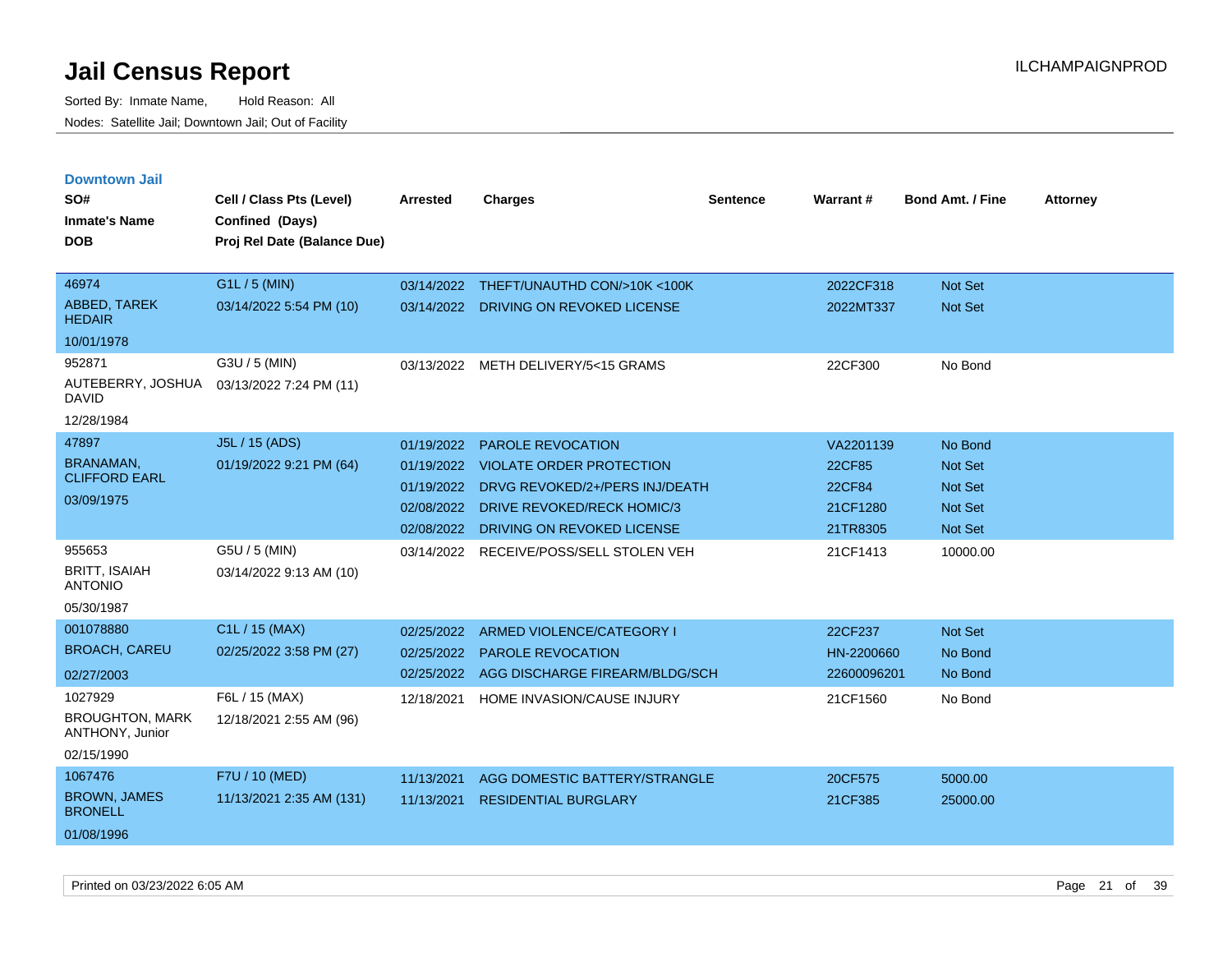Sorted By: Inmate Name, Hold Reason: All Nodes: Satellite Jail; Downtown Jail; Out of Facility

| SO#                                        | Cell / Class Pts (Level)                   | Arrested   | <b>Charges</b>                          | <b>Sentence</b> | Warrant#   | <b>Bond Amt. / Fine</b> | <b>Attorney</b> |
|--------------------------------------------|--------------------------------------------|------------|-----------------------------------------|-----------------|------------|-------------------------|-----------------|
| <b>Inmate's Name</b>                       | Confined (Days)                            |            |                                         |                 |            |                         |                 |
| <b>DOB</b>                                 | Proj Rel Date (Balance Due)                |            |                                         |                 |            |                         |                 |
|                                            |                                            |            |                                         |                 |            |                         |                 |
| 995432                                     | H5L / 10 (ADS)                             | 12/20/2021 | FAIL TO RPT WKLY/NO FIXED ADDR          |                 | 21CF1559   | Not Set                 |                 |
| <b>BROWN, JAVON</b><br><b>SHANTEZ</b>      | 12/20/2021 2:06 AM (94)                    |            |                                         |                 |            |                         |                 |
| 10/14/1991                                 |                                            |            |                                         |                 |            |                         |                 |
| 001078900                                  | J7L / 15 (ADS)                             |            | 03/02/2022 MURDER/INTENT TO KILL/INJURE |                 | 22CF252    | Not Set                 |                 |
| BYRD, ANDREW<br><b>DARNELL</b>             | 03/02/2022 11:59 PM (22)                   |            |                                         |                 |            |                         |                 |
| 12/30/2003                                 |                                            |            |                                         |                 |            |                         |                 |
| 001078092                                  | H <sub>2</sub> U / 10 (ADS)                | 12/27/2021 | AGG BATTERY/PUBLIC PLACE                |                 | 2021CF1042 | 5000.00                 |                 |
| <b>WILLIAM</b>                             | CHOUNARD, STANLEY 12/27/2021 10:47 PM (87) |            |                                         |                 |            |                         |                 |
| 06/25/1986                                 |                                            |            |                                         |                 |            |                         |                 |
| 56241                                      | $E1L / 5$ (MIN)                            |            | 01/13/2022 VIOLATE ORDER/PRIOR DOM BTRY |                 | 22CF59     | Not Set                 |                 |
| CLARK, DAMON<br><b>GILLMORE</b>            | 01/13/2022 4:36 AM (70)                    |            |                                         |                 |            |                         |                 |
| 12/21/1976                                 |                                            |            |                                         |                 |            |                         |                 |
| 001078838                                  | K <sub>2</sub> / 15 (ADS)                  | 02/12/2022 | PRED CRIM SEX ASLT/BODILY HARM          |                 | 21CF30     | 150000.00               |                 |
| <b>CLAYTON, KAREEM</b><br><b>JAMAL</b>     | 02/12/2022 8:55 AM (40)                    |            |                                         |                 |            |                         |                 |
| 02/03/1974                                 |                                            |            |                                         |                 |            |                         |                 |
| 1075361                                    | C6L / 5 (ADS)                              | 04/16/2021 | <b>BURGLARY</b>                         |                 | 21CF414    | Not Set                 |                 |
| COWART, TORREY<br>BENJAMEN, Junior         | 04/16/2021 9:17 PM (342)                   |            |                                         |                 |            |                         |                 |
| 11/22/1987                                 |                                            |            |                                         |                 |            |                         |                 |
| 1067370                                    | E6L / 15 (ADS)                             | 11/05/2021 | FIREARM/FOID INVALID/NOT ELIG           |                 | 21CF1370   | Not Set                 |                 |
| <b>DAVIS, AUSTIN</b><br><b>CHRISTOPHER</b> | 11/06/2021 12:23 AM (138)                  |            |                                         |                 |            |                         |                 |
| 08/11/1997                                 |                                            |            |                                         |                 |            |                         |                 |
| 001077214                                  | F8L / 15 (MAX)                             | 12/20/2021 | <b>MURDER</b>                           |                 | 21CF1572   | Not Set                 |                 |
| DAVIS-MURDOCK,<br><b>ERION VASSHAD</b>     | 12/21/2021 10:13 AM (93)                   | 12/22/2021 | <b>PAROLE REVOCATION</b>                |                 | CH2107977  | Not Set                 |                 |
| 06/22/1998                                 |                                            |            |                                         |                 |            |                         |                 |

Printed on 03/23/2022 6:05 AM Page 22 of 39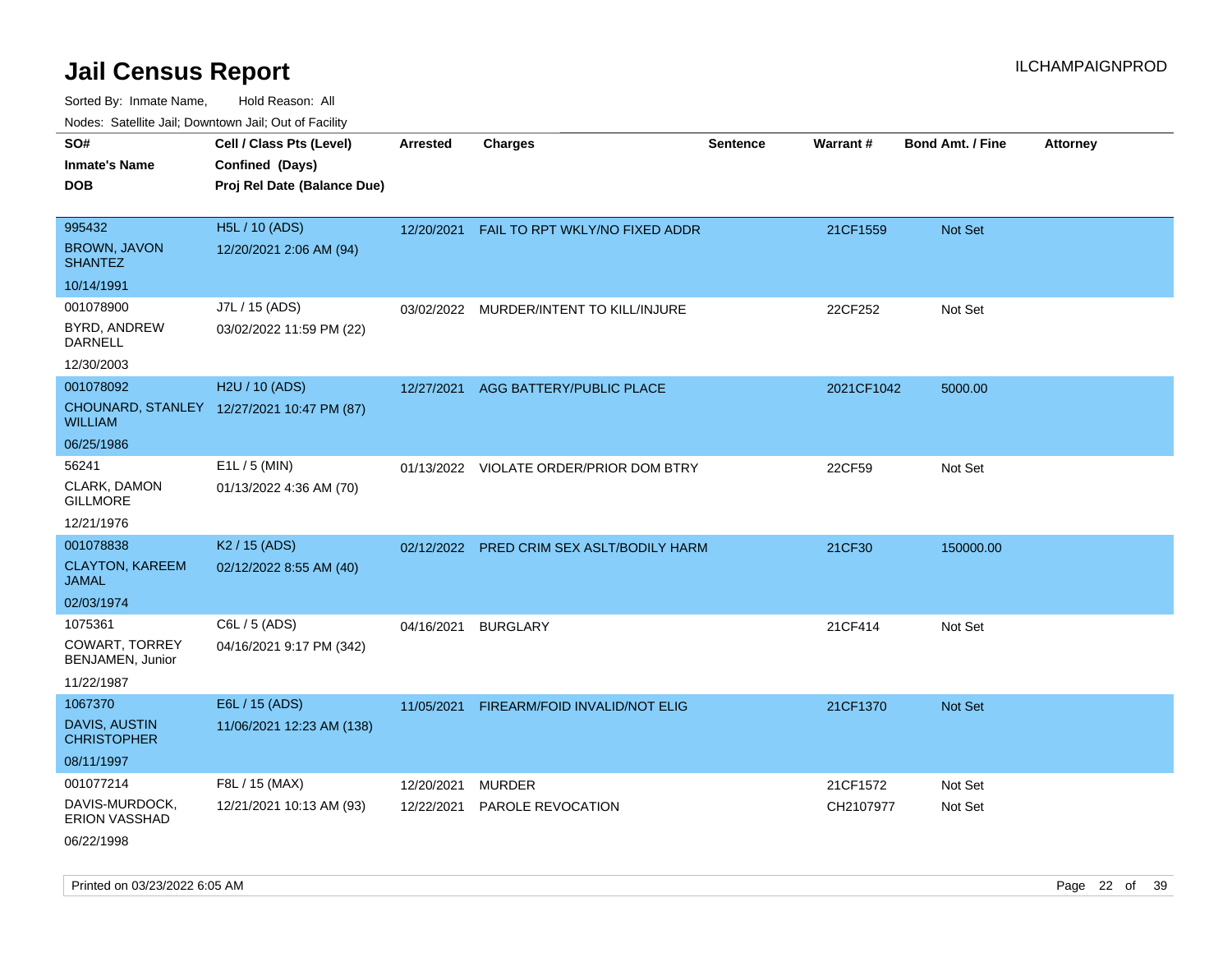| SO#<br><b>Inmate's Name</b>                                   | Cell / Class Pts (Level)<br>Confined (Days) | <b>Arrested</b>          | <b>Charges</b>                                                         | <b>Sentence</b> | Warrant#                 | <b>Bond Amt. / Fine</b> | <b>Attorney</b> |
|---------------------------------------------------------------|---------------------------------------------|--------------------------|------------------------------------------------------------------------|-----------------|--------------------------|-------------------------|-----------------|
| <b>DOB</b>                                                    | Proj Rel Date (Balance Due)                 |                          |                                                                        |                 |                          |                         |                 |
| 001078223<br>DIEGO-MATEO,<br><b>JOAQUIN</b>                   | G6L / 5 (MIN)<br>11/09/2021 10:52 PM (135)  | 11/09/2021               | AGG DUI/NO VALID DL                                                    |                 | 21CF1382                 | Not Set                 |                 |
| 01/23/2002                                                    |                                             |                          |                                                                        |                 |                          |                         |                 |
| 571307<br>DOMINGO-<br>CASTANEDA,                              | J3L / 15 (ADS)<br>09/14/2020 11:19 PM (556) | 09/14/2020<br>09/14/2020 | CRIM SEXUAL ABUSE/CONSENT<br>PRED CRIM SEX ASLT/VICTIM <13             |                 | 2020CF1026<br>2020CF1025 | Not Set<br>Not Set      |                 |
| 09/29/1989                                                    |                                             |                          |                                                                        |                 |                          |                         |                 |
| 527379<br>DRAKE, MARCELL<br><b>DEON</b>                       | D6 / 15 (ADS)<br>10/25/2021 5:05 PM (150)   | 10/25/2021<br>10/27/2021 | <b>ARMED HABITUAL CRIMINAL</b><br>AGG DOMESTIC BATTERY/STRANGLE        |                 | 21CF1297<br>21CF1245     | Not Set<br>Not Set      |                 |
| 04/20/1987                                                    |                                             |                          |                                                                        |                 |                          |                         |                 |
| 959292<br>DUNCAN, COREYON<br>ANTHONY                          | K1 / 15 (ADS)<br>04/01/2021 8:46 PM (357)   | 04/01/2021<br>12/17/2021 | ATTEMPT (FIRST DEGREE MURDER)<br>MURDER                                |                 | 2020CF565<br>21CF1542    | 2000000.00<br>Not Set   |                 |
| 01/17/1989                                                    |                                             |                          |                                                                        |                 |                          |                         |                 |
| 1053207<br>FAUST, JAQUAVEON<br><b>LAVELL</b><br>07/25/1996    | K3 / 15 (SPH)<br>06/06/2019 2:24 PM (1,022) | 06/06/2019               | MURDER/INTENT TO KILL/INJURE                                           |                 | 2019-CF849               | 2000000.00              |                 |
| 524764<br><b>FISCUS, ROBERT</b><br>LOWELL<br>02/17/1986       | G3L / 5 (MIN)<br>09/18/2021 10:50 AM (187)  |                          | 09/18/2021 METH DELIVERY/15<100 GRAMS                                  |                 | 21CF627                  | 50000.00                |                 |
| 1063104<br><b>FUSON, KEITH</b><br><b>EDWARD</b><br>05/07/1987 | G1U / 5 (MIN)<br>01/10/2022 9:14 PM (73)    | 01/10/2022               | <b>VIOLATE ORDER PROTECTION</b><br>01/10/2022 VIOLATE ORDER PROTECTION |                 | 21CF1258<br>21CF1259     | 25000.00<br>25000.00    |                 |
| 32913<br>GROB, WARREN A,<br>Junior<br>12/07/1950              | I1 / 15 (ADS)<br>12/03/2021 4:24 PM (111)   | 12/03/2021               | PRED CRIM SEX ASLT/VICTIM <13                                          |                 | 21CF1481                 | Not Set                 |                 |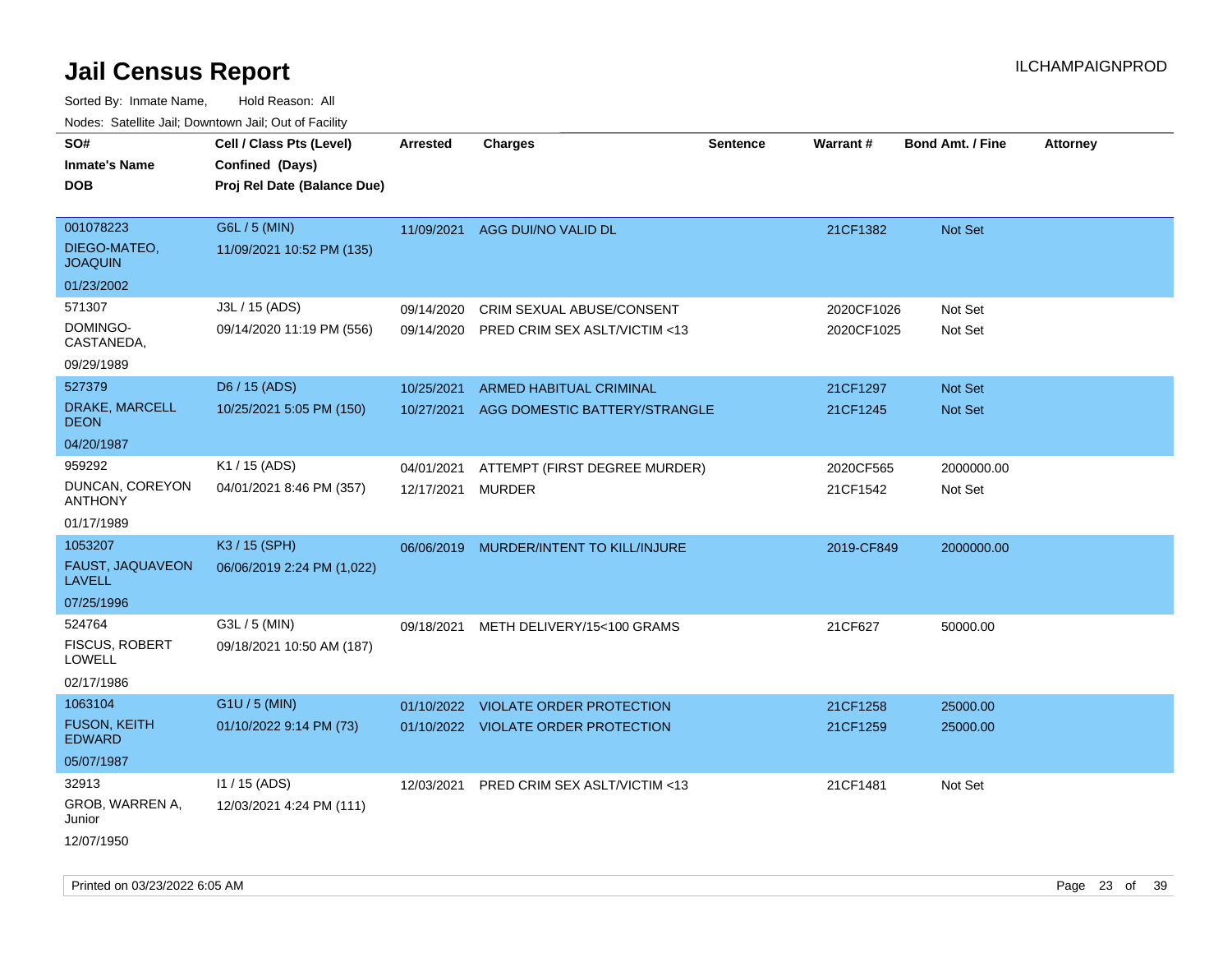| roaco. Catolino cali, Downtown cali, Out of Facility |                             |                     |                                               |                 |          |                         |                 |
|------------------------------------------------------|-----------------------------|---------------------|-----------------------------------------------|-----------------|----------|-------------------------|-----------------|
| SO#                                                  | Cell / Class Pts (Level)    | <b>Arrested</b>     | <b>Charges</b>                                | <b>Sentence</b> | Warrant# | <b>Bond Amt. / Fine</b> | <b>Attorney</b> |
| <b>Inmate's Name</b>                                 | Confined (Days)             |                     |                                               |                 |          |                         |                 |
| DOB                                                  | Proj Rel Date (Balance Due) |                     |                                               |                 |          |                         |                 |
|                                                      |                             |                     |                                               |                 |          |                         |                 |
| 001078871                                            | G9U / 5 (ADS)               | 02/22/2022          | <b>ESCAPE/VIOLATE ELEC MONITORING</b>         |                 | 22CF316  | 150000.00               |                 |
| <b>HARRIS, MARTELL</b><br><b>TE'SHAWN</b>            | 02/22/2022 3:44 PM (30)     | 02/22/2022          | <b>RESIDENTIAL BURGLARY</b>                   |                 | 2020JD14 | No Bond                 |                 |
|                                                      |                             |                     | 02/22/2022 INDIRECT CRIMINAL CONTEMPT         |                 | 2020CC9  | 20000.00                |                 |
| 07/02/2003                                           |                             |                     |                                               |                 |          |                         |                 |
| 1073611                                              | G4L / 5 (MIN)               | 02/09/2021          | MFG 15>100 GR ECSTASY/ANALOG                  |                 | 21CF121  | 500000.00               |                 |
| HAYES, CAMERON<br><b>TAYLOR MALEEK</b>               | 02/09/2021 3:10 PM (408)    | 02/09/2021          | DELIVERY OF OR POSSESSION OF W/INT            |                 | 21CF160  | Not Set                 |                 |
| 08/10/1998                                           |                             |                     |                                               |                 |          |                         |                 |
| 518711                                               | G5L / 5 (MIN)               | 01/30/2022 THEFT    |                                               |                 | 22CF133  | Not Set                 |                 |
| <b>INGERSON, LUCUS</b><br><b>JAMES</b>               | 01/30/2022 4:57 PM (53)     |                     |                                               |                 |          |                         |                 |
| 09/16/1979                                           |                             |                     |                                               |                 |          |                         |                 |
| 001078766                                            | $13/5$ (ADS)                | 02/08/2022          | <b>AGGRAVATED BATTERY</b>                     |                 | 22CF160  | Not Set                 |                 |
| Johnson, Iyonzi                                      | 02/08/2022 11:56 AM (44)    | 02/08/2022          | <b>BURGLARY</b>                               |                 | 22CF63   | 3000.00                 |                 |
| 07/16/1994                                           |                             |                     |                                               |                 |          |                         |                 |
| 1068501                                              | G7U / 5 (MIN)               | 02/07/2022          | VIO ORDER/NOTICE/PRIOR VIO O/P                |                 | 22CF156  | No Bond                 |                 |
| KING, JULIUS<br><b>EMANUEL</b>                       | 02/07/2022 7:06 PM (45)     |                     |                                               |                 |          |                         |                 |
| 04/08/1985                                           |                             |                     |                                               |                 |          |                         |                 |
| 001078818                                            | D1 / 10 (MED)               | 02/04/2022          | DOMESTIC BATTERY/OTHER PRIOR                  |                 | 22CF148  | Not Set                 |                 |
| KINSEL, EVERAL<br><b>MICHAEL WILLIAM</b>             | 02/04/2022 7:37 PM (48)     |                     |                                               |                 |          |                         |                 |
| 10/16/1985                                           |                             |                     |                                               |                 |          |                         |                 |
| 527447                                               | J1L / 10 (ADS)              | 02/22/2022          | <b>BURGLARY</b>                               |                 | 22CF224  | <b>Not Set</b>          |                 |
| KIRKWOOD, TYLER                                      | 02/22/2022 10:47 AM (30)    | 02/22/2022          | AGG BATTERY/GREAT BODILY HARM                 |                 | 22CF223  | <b>Not Set</b>          |                 |
| <b>JAMES</b>                                         |                             | 02/23/2022 BURGLARY |                                               |                 | 22CF152  | <b>Not Set</b>          |                 |
| 10/04/1985                                           |                             |                     |                                               |                 |          |                         |                 |
| 29681                                                | J2L / 15 (ADS)              |                     | 07/14/2020 PREDATORY CRIMINAL SEX ASSLT/CHILD |                 | 20CF-781 | 250000.00               |                 |
| LENOIR, JOHN<br><b>CHRISTOPHER</b>                   | 07/14/2020 12:51 PM (618)   |                     |                                               |                 |          |                         |                 |
| 04/20/1966                                           |                             |                     |                                               |                 |          |                         |                 |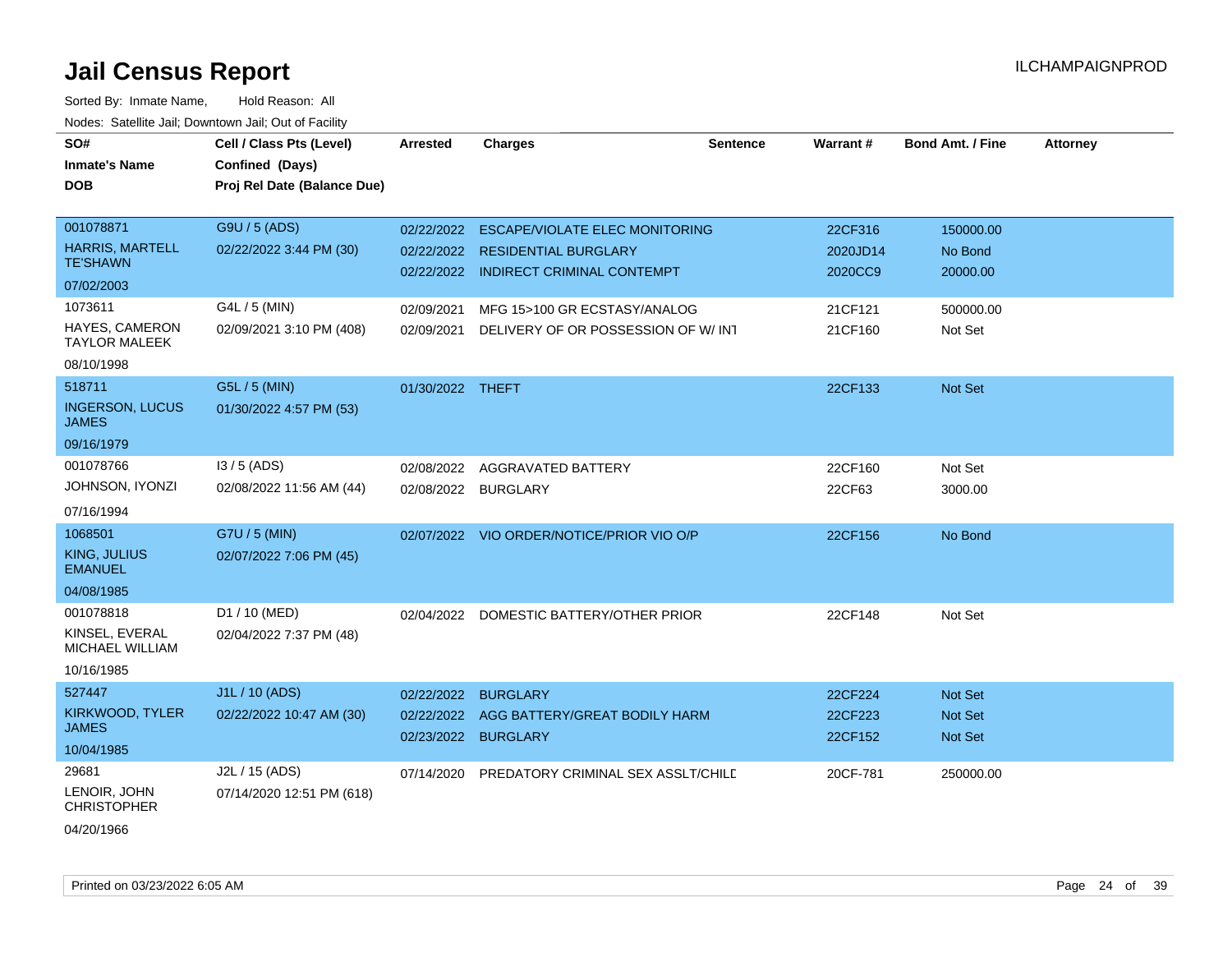Sorted By: Inmate Name, Hold Reason: All Nodes: Satellite Jail; Downtown Jail; Out of Facility

| ivuutta. Saltiilitti valli, Duwilluwii Jalli, Out ol Facility |                                            |                   |                                          |                 |            |                         |                 |
|---------------------------------------------------------------|--------------------------------------------|-------------------|------------------------------------------|-----------------|------------|-------------------------|-----------------|
| SO#                                                           | Cell / Class Pts (Level)                   | <b>Arrested</b>   | <b>Charges</b>                           | <b>Sentence</b> | Warrant#   | <b>Bond Amt. / Fine</b> | <b>Attorney</b> |
| Inmate's Name                                                 | Confined (Days)                            |                   |                                          |                 |            |                         |                 |
| <b>DOB</b>                                                    | Proj Rel Date (Balance Due)                |                   |                                          |                 |            |                         |                 |
|                                                               |                                            |                   |                                          |                 |            |                         |                 |
| 001078797                                                     | $15/5$ (ADS)                               |                   | 01/26/2022 VIO STALKING NO CONTACT ORDER |                 | 22CM31     | Not Set                 |                 |
| LEVIN, DANIEL DAVID                                           | 01/26/2022 3:00 PM (57)                    |                   |                                          |                 |            |                         |                 |
| 08/08/1984                                                    |                                            |                   |                                          |                 |            |                         |                 |
| 45113                                                         | E2L / 15 (MAX)                             | 11/20/2021        | ARMED HABITUAL CRIMINAL                  |                 | 21CF1424   | No Bond                 |                 |
| MARTIN, JEREMIAH<br><b>FRANCIS</b>                            | 11/20/2021 1:18 AM (124)                   |                   |                                          |                 |            |                         |                 |
| 01/18/1977                                                    |                                            |                   |                                          |                 |            |                         |                 |
| 1063030                                                       | H4L / 15 (ADS)                             | 12/20/2021        | <b>MURDER</b>                            |                 | 21CF1571   | <b>Not Set</b>          |                 |
|                                                               | MASON, RYAN ONEIAL 12/21/2021 9:30 AM (93) | 12/22/2021        | <b>PAROLE REVOCATION</b>                 |                 | CH2107979  | <b>Not Set</b>          |                 |
|                                                               |                                            |                   |                                          |                 |            |                         |                 |
| 02/22/1991                                                    |                                            |                   |                                          |                 |            |                         |                 |
| 1066623                                                       | G6U / 5 (MIN)                              | 11/17/2021        | MFG/DEL 15<100 GR COCA/ANALOG            |                 | 17CF1093   | 75000.00                |                 |
| MATA-OROZCO,<br>OLEGARIO                                      | 11/17/2021 5:08 PM (127)                   |                   |                                          |                 |            |                         |                 |
| 03/06/1995                                                    |                                            |                   |                                          |                 |            |                         |                 |
| 1076591                                                       | G8U / 5 (MIN)                              | 02/22/2022        | DELIVERY OF OR POSSESSION OF W/INT       |                 | 20CF961    | 500000.00               |                 |
| MATTHEWS,<br><b>CHRISTIAN ANTHONY</b>                         | 02/22/2022 7:42 PM (30)                    |                   | 02/23/2022 MAIL FRAUD                    |                 | 2:21CR173  | No Bond                 |                 |
| 03/15/1989                                                    |                                            |                   |                                          |                 |            |                         |                 |
| 40235                                                         | G9L / 5 (MIN)                              | 10/04/2021        | AGG DUI/4                                |                 | 2021CF1145 | 35000.00                |                 |
| MERRIWEATHER,<br>MARCUS TODD                                  | 10/04/2021 4:41 PM (171)                   |                   |                                          |                 |            |                         |                 |
| 11/28/1967                                                    |                                            |                   |                                          |                 |            |                         |                 |
| 1040273                                                       | E5U / 15 (ADS)                             | 09/30/2021        | <b>PRED CRIM SEX ASLT/VICTIM &lt;13</b>  |                 | 21CF329    | 500000.00               |                 |
| METCALFE, LANELL<br>JARON                                     | 09/30/2021 11:32 PM (175)                  |                   |                                          |                 |            |                         |                 |
| 09/22/1988                                                    |                                            |                   |                                          |                 |            |                         |                 |
| 1075635                                                       | B <sub>2</sub> / 10 (ADS)                  | 05/11/2021        | MFG/DEL CANNABIS/30-500 GRAMS            |                 | 20CF1402   | 100000.00               |                 |
| MILES, DEVLON VON,                                            | 05/11/2021 10:39 PM (317)                  | 05/11/2021        | AGG DISCHARGE FIREARM/OCC VEH            |                 | 21CF538    | Not Set                 |                 |
| Junior                                                        |                                            | 02/23/2022 MURDER |                                          |                 | 22CF219    | Not Set                 |                 |
| 11/04/2000                                                    |                                            |                   |                                          |                 |            |                         |                 |

Printed on 03/23/2022 6:05 AM Page 25 of 39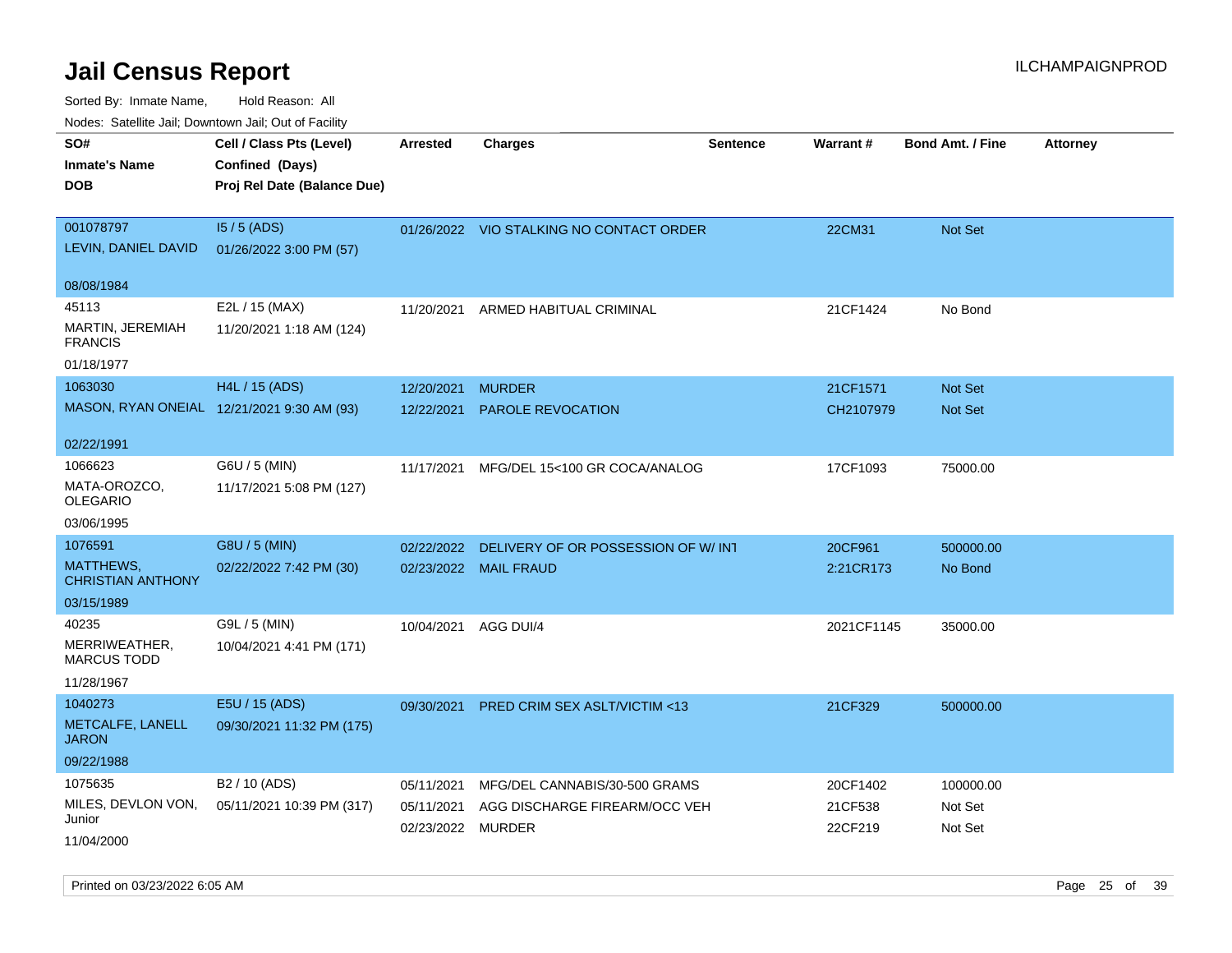Sorted By: Inmate Name, Hold Reason: All Nodes: Satellite Jail; Downtown Jail; Out of Facility

| Nodes. Satellite Jali, Downtown Jali, Out of Facility |                             |                          |                                                                |                 |                      |                         |                 |
|-------------------------------------------------------|-----------------------------|--------------------------|----------------------------------------------------------------|-----------------|----------------------|-------------------------|-----------------|
| SO#                                                   | Cell / Class Pts (Level)    | <b>Arrested</b>          | <b>Charges</b>                                                 | <b>Sentence</b> | Warrant#             | <b>Bond Amt. / Fine</b> | <b>Attorney</b> |
| <b>Inmate's Name</b>                                  | Confined (Days)             |                          |                                                                |                 |                      |                         |                 |
| <b>DOB</b>                                            | Proj Rel Date (Balance Due) |                          |                                                                |                 |                      |                         |                 |
|                                                       |                             |                          |                                                                |                 |                      |                         |                 |
| 1042168                                               | G2L / 5 (MIN)               | 02/26/2022 AGG DUI/4     |                                                                |                 | 22CF238              | <b>Not Set</b>          |                 |
| MONTALVO, ANTONIO                                     | 02/26/2022 6:14 AM (26)     |                          |                                                                |                 |                      |                         |                 |
| 05/03/1976                                            |                             |                          |                                                                |                 |                      |                         |                 |
| 1069209                                               | H <sub>1</sub> L / 10 (ADS) | 04/07/2021               | AGG BATTERY/GREAT BODILY HARM                                  |                 | 21CF376              | Not Set                 |                 |
| MOORE, DEVONTE<br>JAMAL                               | 04/07/2021 6:25 PM (351)    |                          |                                                                |                 |                      |                         |                 |
| 09/24/1995                                            |                             |                          |                                                                |                 |                      |                         |                 |
| 61251                                                 | E4L / 15 (ADS)              | 12/27/2021               | PRED CRIM SEX ASLT/VICTIM <13                                  |                 | 21CF651              | No Bond                 |                 |
| PETMECKY, JOHN<br><b>ROBERT</b>                       | 12/27/2021 1:52 PM (87)     |                          |                                                                |                 |                      |                         |                 |
| 03/09/1983                                            |                             |                          |                                                                |                 |                      |                         |                 |
| 001078357                                             | A2L / 15 (SPH)              | 09/17/2021               | ARMED ROBBERY/ARMED W/FIREARM                                  |                 | 21CF1128             | Not Set                 |                 |
| PETTIGREW, CAREY<br>CORNITRIAS DEOBLO                 | 09/17/2021 9:56 AM (188)    | 09/17/2021<br>09/17/2021 | ARMED ROBBERY/ARMED W/FIREARM<br>ARMED ROBBERY/ARMED W/FIREARM |                 | 21CF1129<br>21CF1230 | Not Set<br>Not Set      |                 |
| 08/31/1986                                            |                             |                          |                                                                |                 |                      |                         |                 |
| 1008308                                               | F4L / 10 (MED)              | 01/30/2022               | AGG BTRY/GREAT BOD HARM/60+                                    |                 | 22CF131              | No Bond                 |                 |
| PETTIGREW, MARIO<br><b>TRAVINIO</b>                   | 01/30/2022 6:15 AM (53)     | 01/30/2022 ASSAULT       |                                                                |                 | 19CM364              | 4000.00                 |                 |
| 08/11/1992                                            |                             |                          |                                                                |                 |                      |                         |                 |
| 1070610                                               | J6L / 10 (ADS)              | 03/03/2022               | AGG BATTERY/PUBLIC PLACE                                       |                 | 21CF930              | Not Set                 |                 |
| PHILLIS, AARON<br><b>MONTRELL</b>                     | 03/03/2022 2:49 PM (21)     |                          | 03/03/2022 AGG BATTERY/GREAT BODILY HARM                       |                 | 21CF482              | 5000.00                 |                 |
| 03/26/1999                                            |                             |                          |                                                                |                 |                      |                         |                 |
| 1022441                                               | D4 / 10 (ADS)               | 10/27/2021               | AGG BATTERY/PEACE OFFICER                                      |                 | 2021 CF 12           | No Bond                 |                 |
| PICKENS, DONTRELL<br><b>DEMAR</b>                     | 10/27/2021 1:39 PM (148)    | 10/27/2021               | AGG BATTERY/PEACE OFFICER                                      |                 | 2020 CF 1488         | No Bond                 |                 |
| 12/10/1993                                            |                             |                          |                                                                |                 |                      |                         |                 |
| 001078005                                             | C8L / 10 (MED)              | 03/08/2022               | HOME INVASION/CAUSE INJURY                                     |                 | 22CF280              | Not Set                 |                 |
| PINEX, MARCHELLO D                                    | 03/08/2022 2:54 AM (16)     |                          | 03/08/2022 AGGRAVATED BATTERY/STRANGLE                         |                 | 19CR605101           | No Bond                 |                 |

12/25/1991

Printed on 03/23/2022 6:05 AM Page 26 of 39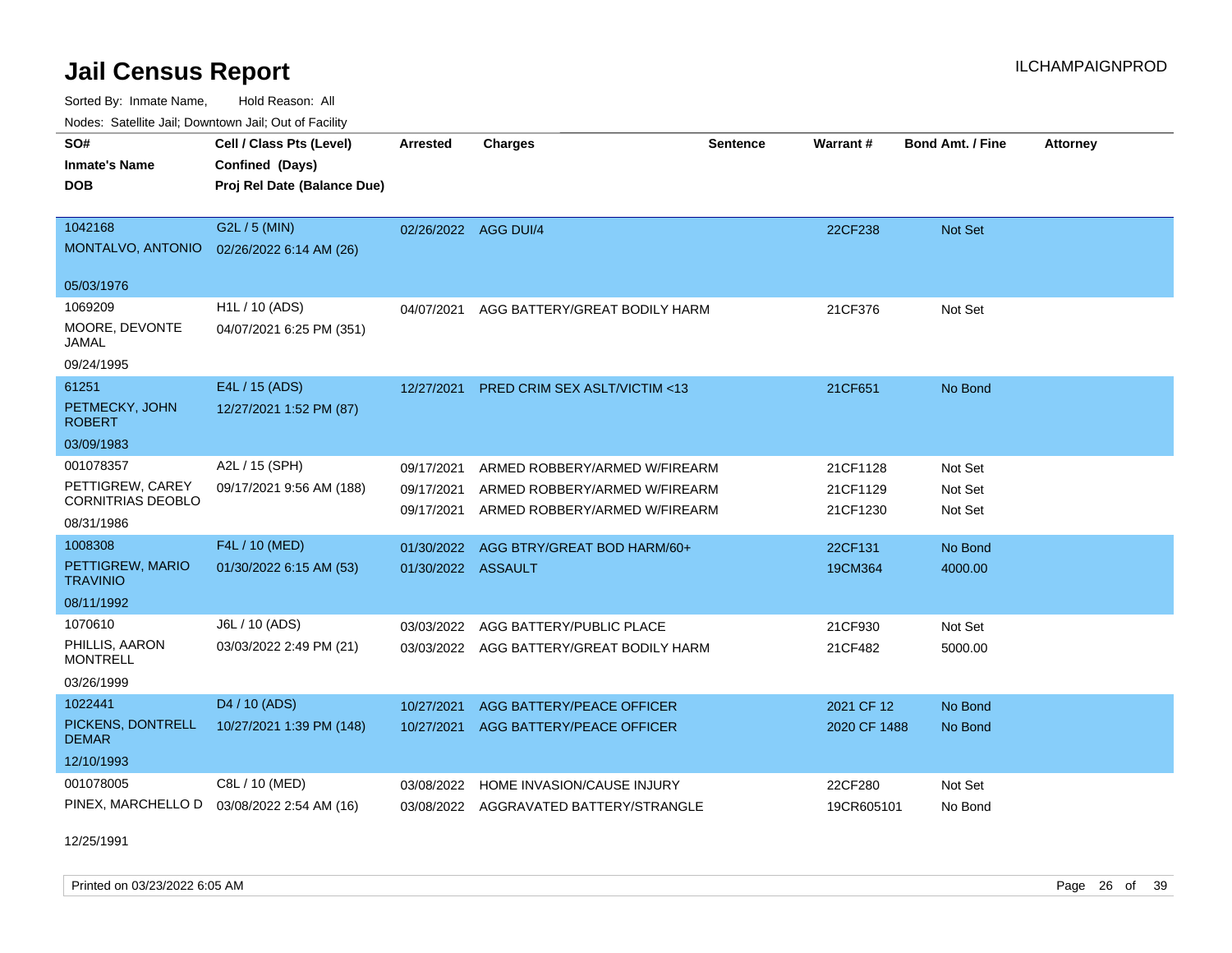| SO#                                      | Cell / Class Pts (Level)    | <b>Arrested</b>   | <b>Charges</b>                          | <b>Sentence</b> | Warrant#   | <b>Bond Amt. / Fine</b> | <b>Attorney</b> |
|------------------------------------------|-----------------------------|-------------------|-----------------------------------------|-----------------|------------|-------------------------|-----------------|
| <b>Inmate's Name</b>                     | Confined (Days)             |                   |                                         |                 |            |                         |                 |
| <b>DOB</b>                               | Proj Rel Date (Balance Due) |                   |                                         |                 |            |                         |                 |
|                                          |                             |                   |                                         |                 |            |                         |                 |
| 001078942                                | G2U / 5 (MIN)               |                   | 03/13/2022 MFG/DEL CANNABIS/500<2000 GR |                 | 22CF307    | Not Set                 |                 |
| <b>QATTOUM, ADHAM M</b>                  | 03/13/2022 11:31 PM (11)    |                   |                                         |                 |            |                         |                 |
| 07/22/1994                               |                             |                   |                                         |                 |            |                         |                 |
| 001077783                                | H6L / 10 (ADS)              |                   | 01/05/2022 AGGRAVATED BATTERY           |                 | 21CF325    | Not Set                 |                 |
| RIVERA, DARYL<br><b>ANTONIO</b>          | 01/05/2022 4:20 PM (78)     |                   |                                         |                 |            |                         |                 |
| 11/14/1981                               |                             |                   |                                         |                 |            |                         |                 |
| 1072114                                  | A1U / 15 (SPH)              | 01/17/2021        | ATTEMPT (FIRST DEGREE MURDER)           |                 | 2021CF65   | Not Set                 |                 |
| ROBINSON, DONNELL                        | 01/17/2021 2:40 PM (431)    | 01/17/2021        | ARMED ROBBERY/NO FIREARM                |                 | 2020CF824  | 75000.00                |                 |
| <b>LEVON</b>                             |                             | 02/17/2021        | <b>AGGRAVATED BATTERY</b>               | 4y (DOC)        |            | 250000.00               |                 |
| 10/23/2000                               |                             |                   |                                         |                 |            |                         |                 |
| 47195                                    | G8L / 5 (MIN)               | 12/27/2021        | RESIDENTIAL BURGLARY                    |                 | 2020CF1222 | 10000.00                |                 |
| SIMMONS, JAMES<br><b>ROBERT</b>          | 12/27/2021 8:42 AM (87)     | 12/28/2021        | <b>RESIDENTIAL BURGLARY</b>             |                 | 2021CF1596 | Not Set                 |                 |
| 03/13/1975                               |                             |                   |                                         |                 |            |                         |                 |
| 1064798                                  | B3 / 15 (ADS)               | 01/17/2022 MURDER |                                         |                 | 2021CF695  | 1500000.00              |                 |
| <b>STENNIS, BRUCE</b><br><b>DEONTAY</b>  | 01/17/2022 1:29 PM (66)     |                   | 01/17/2022 MFG/DEL 1<15 GR COCAINE/ANLG |                 | 21CF520    | 50000.00                |                 |
| 08/12/1998                               |                             |                   |                                         |                 |            |                         |                 |
| 1036650                                  | C7L / 10 (ADS)              |                   | 02/16/2022 ARMED VIOLENCE/CATEGORY I    |                 | 21CF845    | 250000.00               |                 |
| TAYLOR, KORRION<br><b>VELEZ</b>          | 02/16/2022 4:33 PM (36)     |                   |                                         |                 |            |                         |                 |
| 03/18/1997                               |                             |                   |                                         |                 |            |                         |                 |
| 1056971                                  | D <sub>2</sub> / 10 (ADS)   | 08/07/2021        | <b>FELON POSS/USE WEAPON/FIREARM</b>    |                 | 21CF948    | No Bond                 |                 |
| <b>TRAVIS, DENZEL</b><br><b>DANTRELL</b> | 08/07/2021 7:36 AM (229)    |                   | 08/08/2021 AGG BATTERY/PUBLIC PLACE     |                 | 2020CF647  | 25000.00                |                 |
| 03/21/1993                               |                             |                   |                                         |                 |            |                         |                 |
| 001078250                                | C9L / 10 (ADS)              | 08/07/2021        | FELON POSS WEAPON/BODY ARMOR            |                 | 21CF950    | Not Set                 |                 |
| TRAVIS, JORDAN<br><b>TESHAUN</b>         | 08/07/2021 10:27 AM (229)   |                   |                                         |                 |            |                         |                 |
| 03/03/1996                               |                             |                   |                                         |                 |            |                         |                 |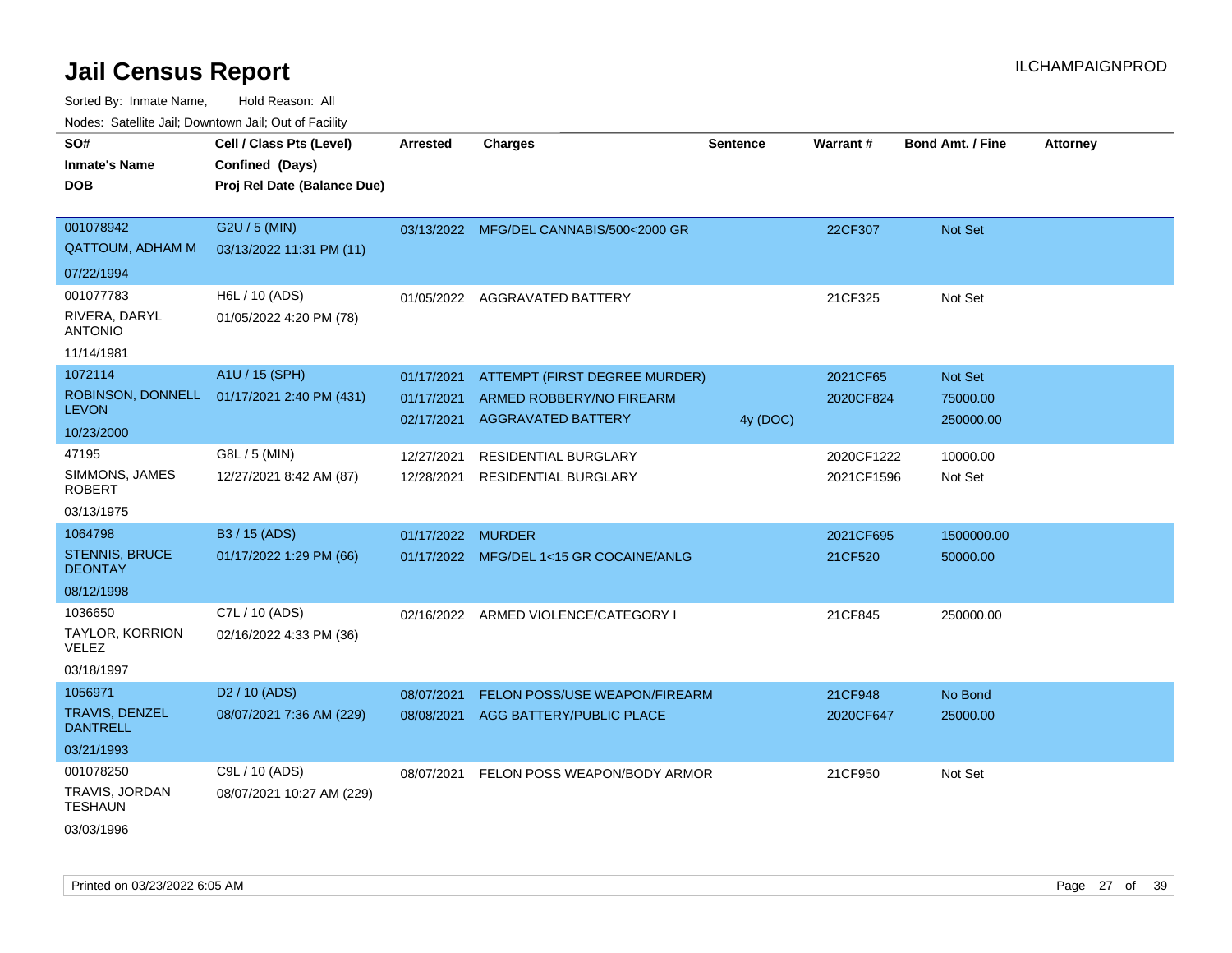| rouco. Calcillo Jali, Downtown Jali, Out of Facility |                             |                 |                                          |                 |           |                         |                 |
|------------------------------------------------------|-----------------------------|-----------------|------------------------------------------|-----------------|-----------|-------------------------|-----------------|
| SO#                                                  | Cell / Class Pts (Level)    | <b>Arrested</b> | <b>Charges</b>                           | <b>Sentence</b> | Warrant#  | <b>Bond Amt. / Fine</b> | <b>Attorney</b> |
| Inmate's Name                                        | Confined (Days)             |                 |                                          |                 |           |                         |                 |
| <b>DOB</b>                                           | Proj Rel Date (Balance Due) |                 |                                          |                 |           |                         |                 |
|                                                      |                             |                 |                                          |                 |           |                         |                 |
| 512160                                               | F1L / 15 (MAX)              | 03/10/2022      | ARMED HABITUAL CRIMINAL                  |                 | 22CF296   | Not Set                 |                 |
| TURNER, CHARLES<br><b>EDWARD</b>                     | 03/10/2022 12:00 PM (14)    |                 | 03/11/2022 PAROLE REVOCATION             |                 | CH2201422 | No Bond                 |                 |
| 09/05/1986                                           |                             |                 |                                          |                 |           |                         |                 |
| 30108                                                | J4L / 15 (ADS)              | 07/30/2021      | <b>MURDER</b>                            |                 | 21CF902   | 2000000.00              |                 |
| VANDYKE, DARYL<br>ANTHONY                            | 07/30/2021 8:29 PM (237)    |                 |                                          |                 |           |                         |                 |
| 10/04/1965                                           |                             |                 |                                          |                 |           |                         |                 |
| 968681                                               | D5 / 15 (ADS)               | 08/27/2021      | AGG CRIM SX AB/VIC 13<18/TRUST           |                 | 2020CF499 | 250000.00               |                 |
| <b>WADE, DEMETRIUS</b><br>DARYL                      | 08/27/2021 2:25 AM (209)    | 08/27/2021      | INDIRECT CRIMINAL CONTEMPT               | 3y(DOC)         | 2021CC16  | No Bond                 |                 |
| 01/07/1987                                           |                             |                 |                                          |                 |           |                         |                 |
| 1070971                                              | H3L / 5 (ADS)               | 12/07/2021      | IDENTITY THEFT/<\$300                    |                 | 20CF922   | Not Set                 |                 |
| WEIR, CLINTON<br>HOWARD                              | 12/08/2021 3:45 AM (106)    | 12/07/2021      | <b>RECKLESS DRIVING</b>                  |                 | 19TR2348  | Not Set                 |                 |
| 03/15/1983                                           |                             |                 |                                          |                 |           |                         |                 |
| 54212                                                | E3U / 10 (ADS)              | 12/21/2021      | RECEIVE/POSS/SELL STOLEN VEH             |                 | 2021CF669 | 10000.00                |                 |
| <b>WHITLOCK, GEORGE</b>                              | 12/21/2021 1:20 PM (93)     | 12/21/2021      | <b>VIOLATE ORDER PROTECTION</b>          |                 | 2021CM391 | 1000.00                 |                 |
| ABRAM                                                |                             | 12/21/2021      | ARMED VIOLENCE/CATEGORY I                |                 | 21CF1576  | <b>Not Set</b>          |                 |
| 11/10/1978                                           |                             |                 |                                          |                 |           |                         |                 |
| 001077917                                            | G4U / 5 (MIN)               | 03/15/2022      | <b>RESIDENTIAL BURGLARY</b>              |                 | 2022CF311 | Not Set                 |                 |
| WILLIAMS, EDDIE SIM                                  | 03/15/2022 3:17 AM (9)      |                 |                                          |                 |           |                         |                 |
| 02/04/1972                                           |                             |                 |                                          |                 |           |                         |                 |
| 1058072                                              | A2U / 15 (SPH)              | 02/25/2021      | ARMED HABITUAL CRIMINAL                  |                 |           | <b>Not Set</b>          |                 |
| WILLIAMS, KENNETH<br><b>BERNARD</b>                  | 02/25/2021 3:24 PM (392)    |                 |                                          |                 |           |                         |                 |
| 10/04/1985                                           |                             |                 |                                          |                 |           |                         |                 |
| 1020914                                              | F3L / 10 (MED)              |                 | 03/06/2022 FELON POSS/USE WEAPON/FIREARM |                 | 21CF1337  | 250000.00               |                 |
| WILSON, BRANDON<br>LARON                             | 03/06/2022 11:46 AM (18)    |                 |                                          |                 |           |                         |                 |
| 07/05/1994                                           |                             |                 |                                          |                 |           |                         |                 |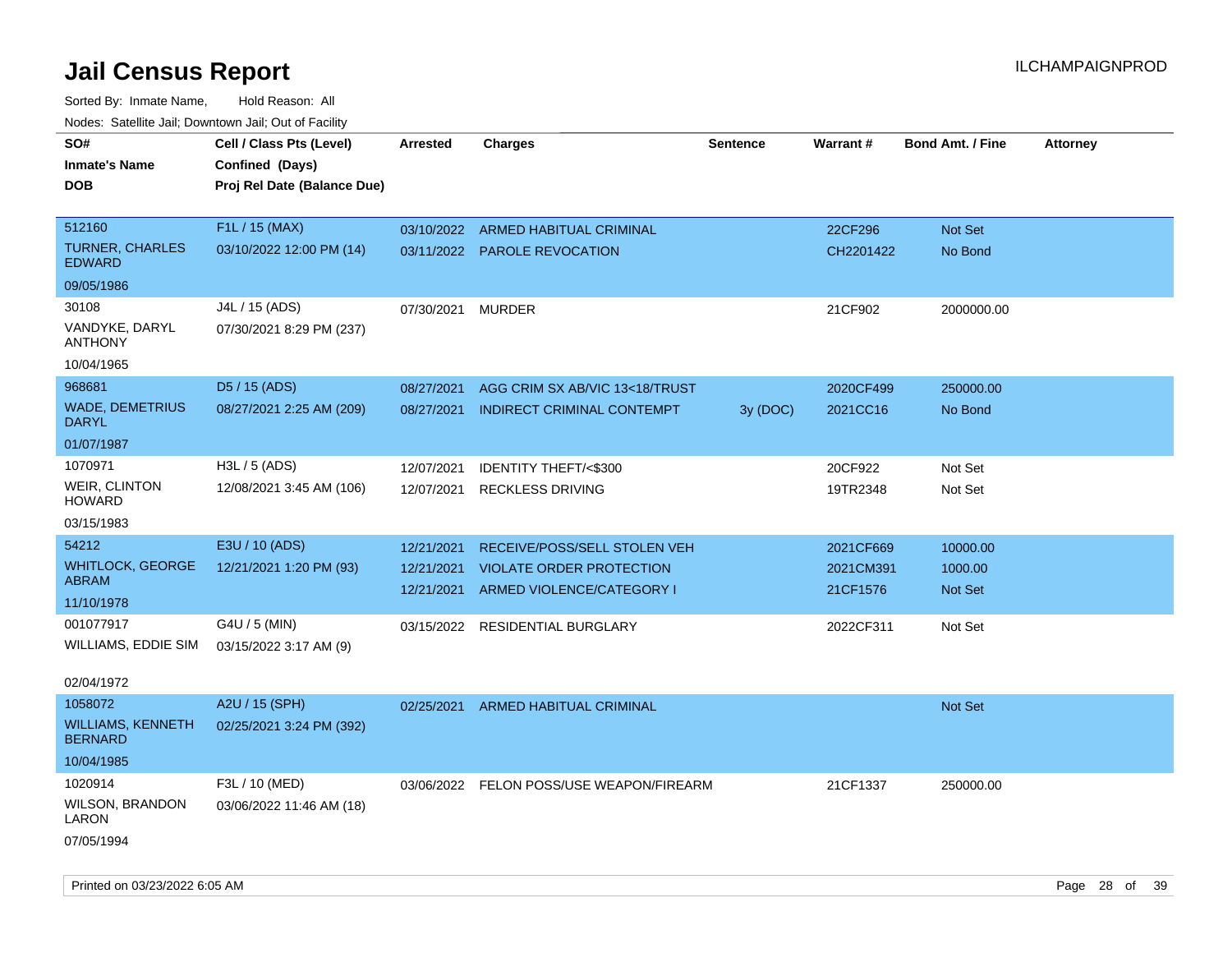| SO#<br><b>Inmate's Name</b><br><b>DOB</b>           | Cell / Class Pts (Level)<br>Confined (Days)<br>Proj Rel Date (Balance Due) | Arrested   | Charges         | <b>Sentence</b> | Warrant #   | <b>Bond Amt. / Fine</b> | Attorney |
|-----------------------------------------------------|----------------------------------------------------------------------------|------------|-----------------|-----------------|-------------|-------------------------|----------|
| 9326<br>YOUNG, ANTHONY<br><b>PAUL</b><br>03/13/1954 | $12/5$ (ADS)<br>06/14/2021 12:07 PM (283)                                  | 06/14/2021 | <b>BURGLARY</b> |                 | 2020-CF-625 | Not Set                 |          |
| <b>Total Downtown Jail: 64</b>                      |                                                                            | Males: 64  | Females: 0      | Unknown: 0      |             |                         |          |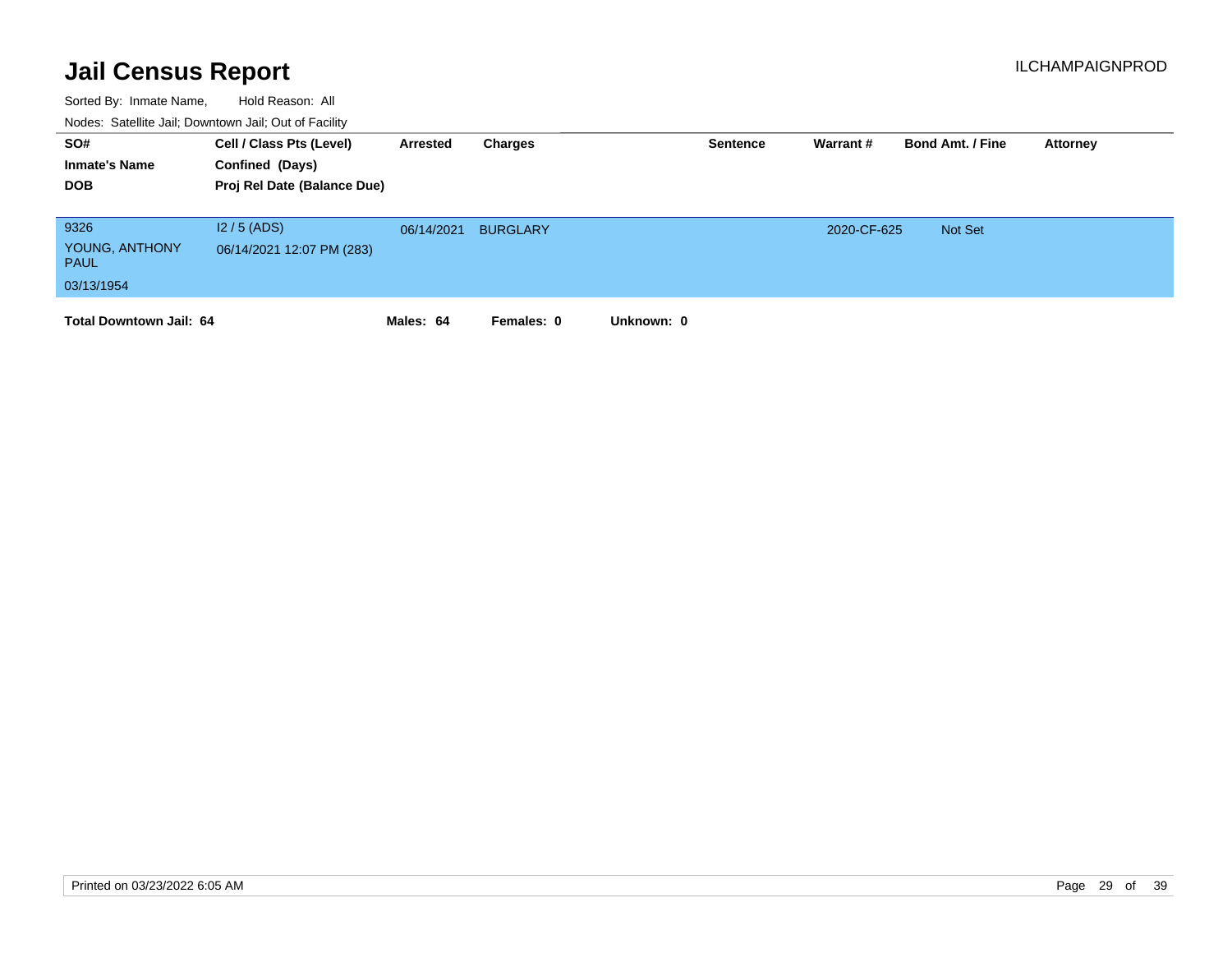Sorted By: Inmate Name, Hold Reason: All Nodes: Satellite Jail; Downtown Jail; Out of Facility

| <b>Out of Facility</b><br>SO#<br><b>Inmate's Name</b><br><b>DOB</b> | Cell / Class Pts (Level)<br>Confined (Days)<br>Proj Rel Date (Balance Due) | Arrested                               | <b>Charges</b>                                                                       | <b>Sentence</b> | Warrant#                        | <b>Bond Amt. / Fine</b>       | <b>Attorney</b> |
|---------------------------------------------------------------------|----------------------------------------------------------------------------|----------------------------------------|--------------------------------------------------------------------------------------|-----------------|---------------------------------|-------------------------------|-----------------|
| 001078621                                                           | <b>KAN / 10 (MED)</b>                                                      | 12/23/2021                             | <b>RESIDENTIAL BURGLARY</b>                                                          |                 | 21CF1582                        | <b>Not Set</b>                |                 |
|                                                                     | BAILEY, DANIEL SCOTT 12/23/2021 9:44 AM (91)                               | 01/14/2022                             | PROBATION VIOLATION                                                                  |                 | 21CF1445                        | <b>Not Set</b>                |                 |
| 05/09/1999                                                          |                                                                            |                                        |                                                                                      |                 |                                 |                               |                 |
| 19971                                                               | EHD                                                                        | 11/09/2021                             | DRIVING RVK/SUSP DUI/SSS 4-9                                                         |                 | 2021CF968                       | Not Set                       |                 |
| <b>LYNN</b>                                                         | BARNESKE, RAYMOND 11/09/2021 9:32 AM (135)                                 |                                        |                                                                                      |                 |                                 |                               |                 |
| 08/17/1961                                                          | 5/6/2022 (0.00)                                                            |                                        |                                                                                      |                 |                                 |                               |                 |
| 516062                                                              | <b>KAN / 15 (MAX)</b>                                                      | 02/22/2021                             | <b>PHONE HARASSMENT/2+</b>                                                           |                 | 20CF194                         | 5000.00                       |                 |
| <b>BENNETT, JOHN</b><br><b>MICHAEL</b>                              | 02/22/2021 10:47 AM (395)                                                  | 02/22/2021                             | AGG DISCH FIR/VEH/PC OFF/FRMAN                                                       |                 | 21CF210                         | No Bond                       |                 |
| 04/30/1986                                                          |                                                                            |                                        |                                                                                      |                 |                                 |                               |                 |
| 33993<br><b>BOOKER, STEPHON</b><br><b>MONTELL</b><br>06/11/1971     | KAN / 10 (MED)<br>06/14/2021 7:42 PM (283)                                 | 06/14/2021<br>06/14/2021<br>06/14/2021 | AGGRAVATED DOMESTIC BATTERY<br>POSSESSING A CONTROLLED SUBSTANC<br>PAROLE REVOCATION |                 | 21CF688<br>21CF657<br>CH2103612 | Not Set<br>Not Set<br>No Bond |                 |
| 38273                                                               | <b>EHD</b>                                                                 | 02/23/2022                             | AGG DUI/NO VALID DL                                                                  |                 | 2020CF1371                      | <b>Not Set</b>                |                 |
| <b>BRADLEY,</b><br><b>CHRISTOPHER</b>                               | 02/23/2022 9:14 AM (29)                                                    |                                        |                                                                                      |                 |                                 |                               |                 |
| 02/24/1974                                                          | 4/7/2022 (0.00)                                                            |                                        |                                                                                      |                 |                                 |                               |                 |
| 1074315<br><b>BRIGGS, PATRICK</b><br><b>MONTAY</b><br>08/05/2001    | KAN / 15 (MAX)<br>08/03/2021 4:56 PM (233)                                 | 07/27/2021                             | AGG DISCHARGE FIREARM/VEH/SCH                                                        |                 | 21CF927                         | Not Set                       |                 |
| 001078065<br><b>BROWN, CHARMAN</b><br><b>LAKEEF</b>                 | <b>KAN / 10 (ADS)</b><br>06/17/2021 12:32 PM (280)                         | 06/17/2021                             | AGG BATTERY/DISCHARGE FIREARM                                                        |                 | 21CF704                         | 1000000.00                    |                 |

11/30/2002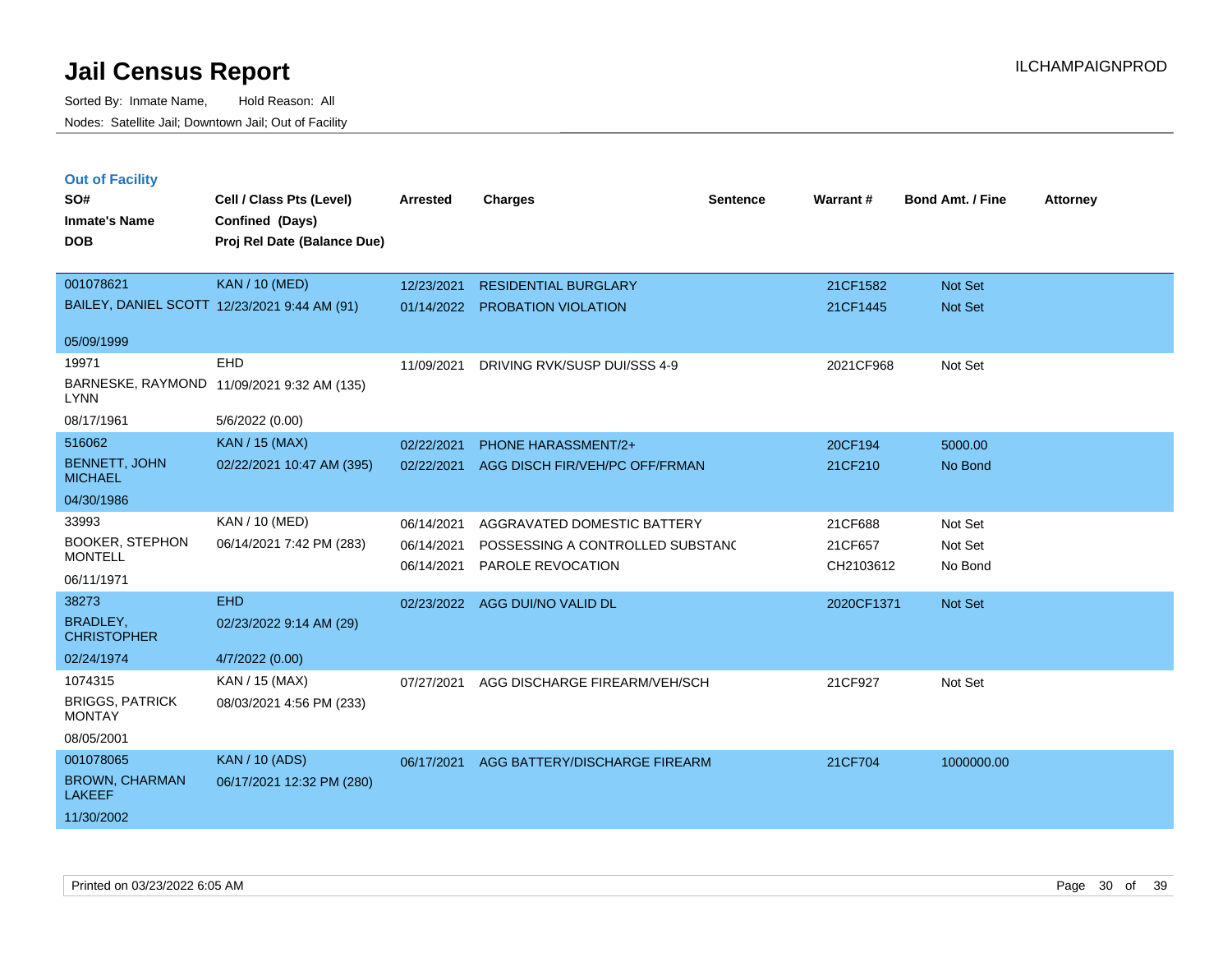| roaco. Catolino dall, Downtown dall, Out of Fability |                             |            |                                          |                 |            |                         |                 |
|------------------------------------------------------|-----------------------------|------------|------------------------------------------|-----------------|------------|-------------------------|-----------------|
| SO#                                                  | Cell / Class Pts (Level)    | Arrested   | <b>Charges</b>                           | <b>Sentence</b> | Warrant#   | <b>Bond Amt. / Fine</b> | <b>Attorney</b> |
| <b>Inmate's Name</b>                                 | Confined (Days)             |            |                                          |                 |            |                         |                 |
| <b>DOB</b>                                           | Proj Rel Date (Balance Due) |            |                                          |                 |            |                         |                 |
|                                                      |                             |            |                                          |                 |            |                         |                 |
| 1038554                                              | <b>KAN / 15 (MAX)</b>       | 08/18/2021 | DELIVERY OF OR POSSESSION OF W/INT       |                 | 21CF1009   | No Bond                 |                 |
| <b>BROWN, CORRION</b><br><b>DEVONTAE</b>             | 08/18/2021 5:40 PM (218)    | 08/18/2021 | ARMED HABITUAL CRIMINAL                  |                 | 21CF1162   | Not Set                 |                 |
| 04/19/1995                                           |                             |            |                                          |                 |            |                         |                 |
| 1038579                                              | KAN / 15 (MAX)              | 08/18/2021 | FELON POSS/USE WEAPON/FIREARM            |                 | 21CF1010   | Not Set                 |                 |
| <b>BROWN, MARKEL</b><br><b>RIKKI</b>                 | 08/18/2021 2:05 PM (218)    |            |                                          |                 |            |                         |                 |
| 01/06/1995                                           |                             |            |                                          |                 |            |                         |                 |
| 1003006                                              | <b>KAN / 15 (MAX)</b>       | 08/19/2021 | FELON POSS/USE MACHINE GUN               |                 | 21CF1011   | No Bond                 |                 |
| <b>BROWN, ROCKEITH</b><br><b>JAVONTE</b>             | 08/19/2021 12:55 AM (217)   |            |                                          |                 |            |                         |                 |
| 07/23/1991                                           |                             |            |                                          |                 |            |                         |                 |
| 1068812                                              | KAN / 15 (MAX)              | 12/21/2021 | AGG DISCHARGE FIREARM/OCC VEH            |                 | 21CF741    | Not Set                 |                 |
| BRYANT, DANNY<br><b>EUGENE</b>                       | 12/21/2021 1:50 PM (93)     | 12/21/2021 | FELON POSS/USE FIREARM PRIOR             |                 | 21CF1568   | Not Set                 |                 |
| 11/22/1989                                           |                             |            |                                          |                 |            |                         |                 |
| 987334                                               | <b>KAN / 15 (MAX)</b>       |            | 03/10/2021 ATTEMPT (FIRST DEGREE MURDER) |                 | 19CF689    | Not Set                 |                 |
| <b>CAIN, ISAIAH</b><br><b>DEPRIEST</b>               | 03/10/2021 2:22 PM (379)    |            |                                          |                 |            |                         |                 |
| 12/23/1990                                           |                             |            |                                          |                 |            |                         |                 |
| 992962                                               | KAN / 15 (ADS)              | 05/25/2021 | MURDER/INTENT TO KILL/INJURE             |                 | 2018CF1045 | 1000000.00              |                 |
| CAMPBELL, KEITH<br>KNAQEEB                           | 05/25/2021 1:19 PM (303)    |            |                                          |                 |            |                         |                 |
| 07/22/1991                                           |                             |            |                                          |                 |            |                         |                 |
| 001078576                                            | <b>KAN / 15 (MAX)</b>       | 11/09/2021 | UNLAWFUL USE OF A WEAPON                 |                 | 21CF1383   | Not Set                 |                 |
| <b>CARTER, DEMONDRE</b><br><b>DAVON</b>              | 11/09/2021 6:01 PM (135)    |            |                                          |                 |            |                         |                 |
| 05/27/2001                                           |                             |            |                                          |                 |            |                         |                 |
| 1064992                                              | KAN / 15 (MAX)              |            | 09/20/2021 ARMED VIOLENCE/CATEGORY I     |                 | 21CF1137   | Not Set                 |                 |
| <b>CARTER, KEJUAN</b><br>JAVONTE                     | 09/20/2021 11:42 PM (185)   |            |                                          |                 |            |                         |                 |
| 06/27/1998                                           |                             |            |                                          |                 |            |                         |                 |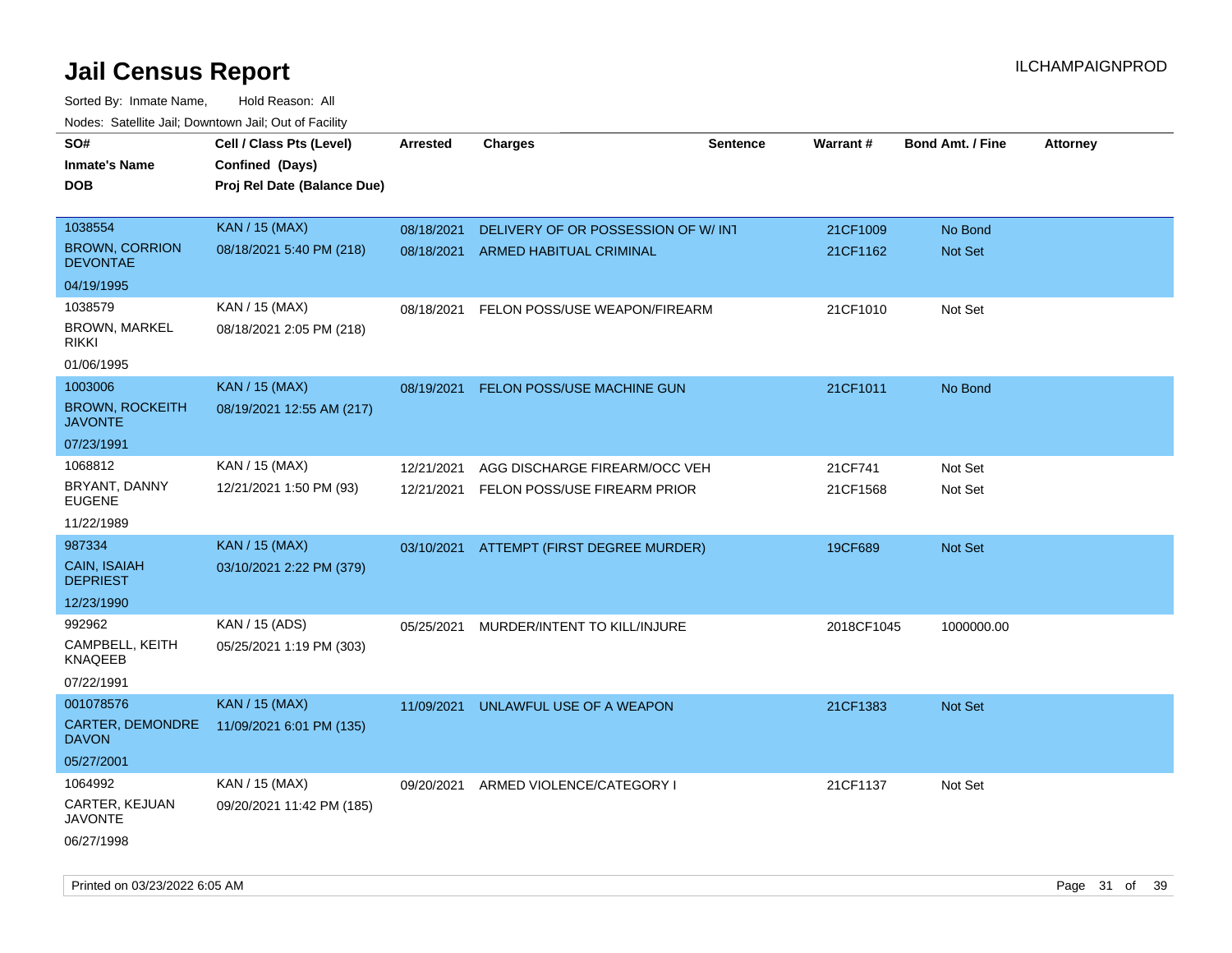| SO#<br><b>Inmate's Name</b><br><b>DOB</b>                            | Cell / Class Pts (Level)<br>Confined (Days)<br>Proj Rel Date (Balance Due) | Arrested                               | <b>Charges</b>                                                                                | <b>Sentence</b> | <b>Warrant#</b>                   | <b>Bond Amt. / Fine</b>           | <b>Attorney</b> |
|----------------------------------------------------------------------|----------------------------------------------------------------------------|----------------------------------------|-----------------------------------------------------------------------------------------------|-----------------|-----------------------------------|-----------------------------------|-----------------|
| 001078729<br><b>CARTER, TROY</b><br><b>DEMON</b><br>01/02/2004       | <b>KAN / 15 (ADS)</b><br>01/02/2022 10:29 AM (81)                          | 01/02/2022                             | MURDER/INTENT TO KILL/INJURE                                                                  |                 | 20CF396                           | 1000000.00                        |                 |
| 001078461<br>COLE, ERIC JOSE<br>01/24/2002                           | KAN / 10 (MED)<br>10/08/2021 12:25 AM (167)                                | 10/07/2021<br>10/07/2021               | AGG UNLAWFUL USE WEAPON/PERSON<br>AGG DOMESTIC BATTERY/STRANGLE                               |                 | 2021CF1209<br>2021CF1208          | No Bond<br>Not Set                |                 |
| 1048488<br>COLSON, WAYNE<br><b>ARTHUR, Third</b><br>10/14/1995       | <b>KAN / 10 (ADS)</b><br>12/30/2021 8:27 AM (84)                           | 12/30/2021                             | ARMED VIOLENCE/CATEGORY I                                                                     |                 | 2022CF4                           | <b>Not Set</b>                    |                 |
| 57733<br>CRAIG, ANTOINE<br><b>DARRELL</b><br>10/09/1982              | KAN / 15 (SPH)<br>02/25/2020 4:08 PM (758)                                 | 02/25/2020<br>02/25/2020               | <b>HOMICIDE</b><br>FELON POSS/USE WEAPON/FIREARM                                              |                 | 2020-CF250<br>19CF-1827           | 2000000.00<br>80000.00            |                 |
| 001077939<br><b>CROSS, PATRICK</b><br><b>DONTRELLE</b><br>11/07/2001 | <b>KAN / 10 (MED)</b><br>05/10/2021 7:31 PM (318)                          | 05/10/2021<br>06/02/2021               | FIREARM/FOID INVALID/NOT ELIG<br>POSS STOLEN VEHICLE > \$25,000                               |                 | 21CF526<br>21CF612                | No Bond<br>Not Set                |                 |
| 25022<br>CRUMP, ROBERT<br><b>ANTHONY</b><br>02/06/1966               | EHD / 10 (MED)<br>02/17/2022 11:48 AM (35)<br>5/14/2022 (0.00)             | 02/17/2022                             | AGG DUI/2/PASS <16                                                                            |                 | 2021CF560                         | No Bond                           |                 |
| 1061304<br><b>DORRIS, KEMION</b><br><b>DAETOCE</b><br>11/19/1997     | <b>KAN / 15 (MAX)</b><br>10/11/2021 7:30 PM (164)                          | 10/11/2021<br>10/11/2021<br>10/11/2021 | ARMED HABITUAL CRIMINAL<br>ARMED HABITUAL CRIMINAL<br><b>HOME INVASION/FIREARM</b>            |                 | 21CF1226<br>21CF1227<br>21CF1228  | No Bond<br>No Bond<br>No Bond     |                 |
| 1013012<br>GARY, XAVIER LAMAR<br>12/14/1991                          | KAN / 15 (MAX)<br>07/08/2021 9:24 AM (259)                                 | 07/08/2021<br>07/08/2021<br>07/08/2021 | ATTEMPT (FIRST DEGREE MURDER)<br>FELON POSS/USE FIREARM PRIOR<br>FELON POSS/USE FIREARM PRIOR |                 | 2021CF790<br>2020CF650<br>21CF798 | 1000000.00<br>25000.00<br>Not Set |                 |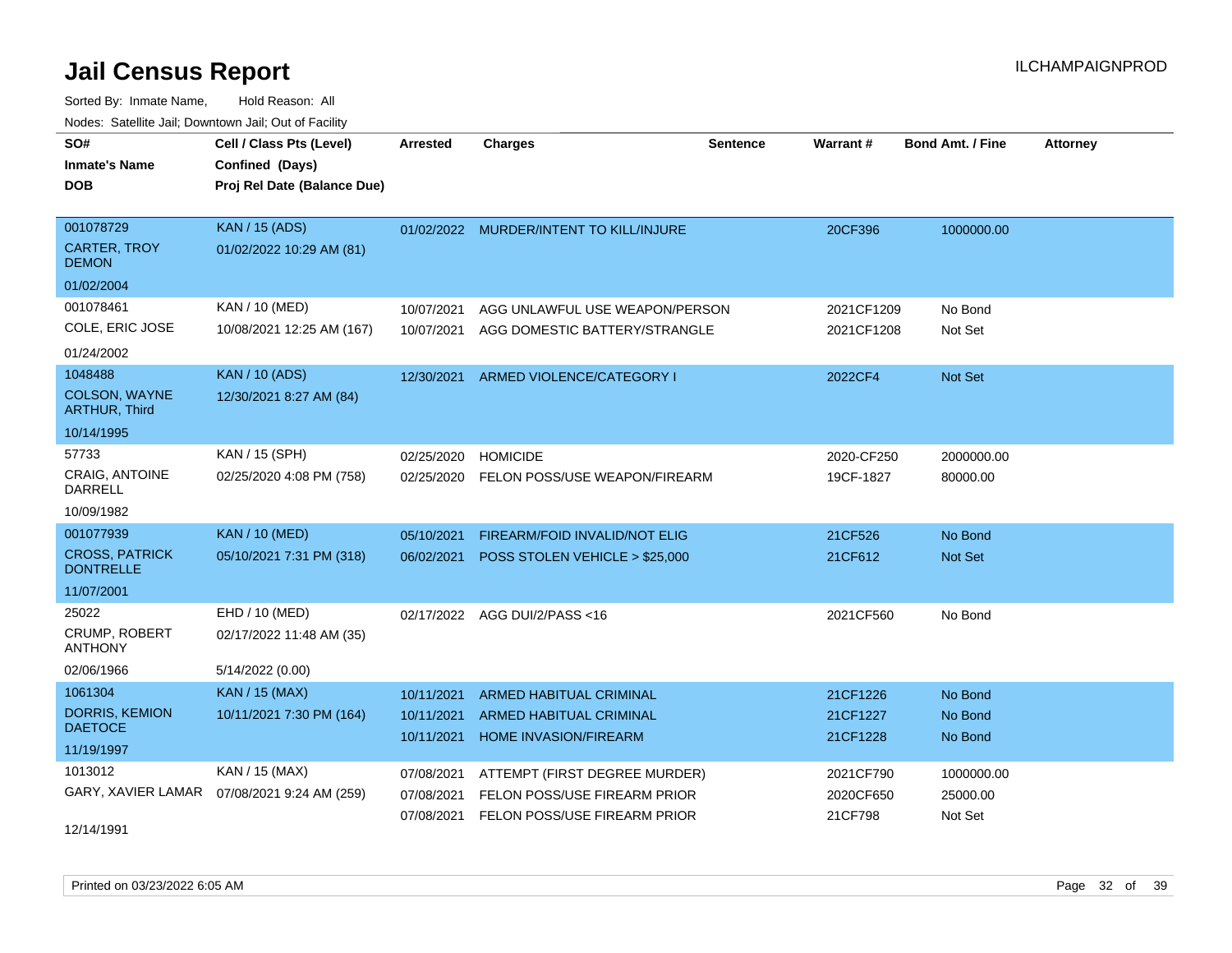| SO#<br><b>Inmate's Name</b><br><b>DOB</b>   | Cell / Class Pts (Level)<br>Confined (Days)<br>Proj Rel Date (Balance Due) | <b>Arrested</b>      | <b>Charges</b>                            | <b>Sentence</b> | Warrant#   | <b>Bond Amt. / Fine</b> | <b>Attorney</b> |
|---------------------------------------------|----------------------------------------------------------------------------|----------------------|-------------------------------------------|-----------------|------------|-------------------------|-----------------|
| 1065946                                     | <b>KAN / 10 (MED)</b>                                                      | 09/04/2021           | AGG BATTERY/DISCHARGE FIREARM             |                 | 21CF1057   | 750000.00               |                 |
| <b>GODBOLT, DESMOND</b><br><b>DEVONTAE</b>  | 09/04/2021 1:17 AM (201)                                                   | 09/04/2021           | <b>RESIST/OBSTRUCTING A PEACE OFFICEF</b> |                 | 21CM407    | Not Set                 |                 |
| 11/15/1997                                  |                                                                            |                      |                                           |                 |            |                         |                 |
| 1070118                                     | KAN / 15 (MAX)                                                             | 08/31/2021           | AGGRAVATED DOMESTIC BATTERY               |                 | 21CF1049   | No Bond                 |                 |
| <b>GRAHAM, CORTEZ</b><br>LAMON              | 08/31/2021 9:32 PM (205)                                                   |                      | 09/02/2021 PROBATION VIOLATION            |                 | 21CF55     | Not Set                 |                 |
| 03/31/1976                                  |                                                                            |                      |                                           |                 |            |                         |                 |
| 1076506                                     | <b>KAN / 15 (MAX)</b>                                                      | 09/17/2021           | AGG UUW/PERSON/CM THREAT VIOL             |                 | 21CF1131   | Not Set                 |                 |
|                                             | GRAY, JAMARH EMERE 09/17/2021 10:41 AM (188)                               | 09/20/2021           | DOMESTIC BATTERY                          |                 | 21CM430    | <b>Not Set</b>          |                 |
| 06/21/2003                                  |                                                                            |                      |                                           |                 |            |                         |                 |
| 1055117<br><b>GREAM, JOHN</b><br>ROBERT LEE | EHD<br>02/15/2022 10:44 AM (37)                                            |                      | 02/15/2022 AGG BATTERY/PUBLIC PLACE       |                 | 2021CM47   | Not Set                 |                 |
| 08/23/1996                                  | 6/13/2022 (0.00)                                                           |                      |                                           |                 |            |                         |                 |
| 1037683                                     | <b>EHD</b>                                                                 | 02/23/2022           | AGG DUI/LIC SUSP OR REVOKED               |                 | 2020CF350  | <b>Not Set</b>          |                 |
| <b>HARRISON, HAROLD</b><br><b>RAY</b>       | 02/23/2022 10:01 AM (29)                                                   | 02/23/2022 AGG DUI/3 |                                           |                 | 2020CF1351 | Not Set                 |                 |
| 11/30/1963                                  | 5/22/2022 (0.00)                                                           |                      |                                           |                 |            |                         |                 |
| 1045186                                     | KAN / 15 (MAX)                                                             | 08/16/2021           | ARMED VIOLENCE/CATEGORY I                 |                 | 21CF934    | 1000000.00              |                 |
| HOLBROOK, JOHNNIE                           | 08/16/2021 11:07 AM (220)                                                  | 08/16/2021           | FELON POSS/USE WEAPON/FIREARM             |                 | 19CF968    | Not Set                 |                 |
| <b>MATHIS</b>                               |                                                                            | 08/16/2021           | AGG FLEEING POLICE/21 MPH OVER            |                 | 21CF988    | Not Set                 |                 |
| 07/19/1996                                  |                                                                            | 08/16/2021           | FELON POSS/USE WEAPON/FIREARM             |                 | 21CF989    | Not Set                 |                 |
| 972300                                      | <b>KAN / 10 (MED)</b>                                                      | 12/22/2021           | <b>RESIDENTIAL BURGLARY</b>               |                 | 18CF1691   | 25000.00                |                 |
| HOLT, MICHAEL<br><b>TERRELL</b>             | 12/22/2021 8:36 AM (92)                                                    | 12/22/2021           | AGG CRIM SEX ABUSE/VICTIM <9              |                 | 19CF1277   | 250000.00               |                 |
| 12/25/1989                                  |                                                                            |                      |                                           |                 |            |                         |                 |
| 001078146                                   | KAN / 15 (MAX)                                                             | 07/09/2021           | AGG BATTERY/DISCHARGE FIREARM             |                 | 21CF795    | 1000000.00              |                 |
| HUNT, TEIGAN<br><b>JAZAIREO</b>             | 07/09/2021 12:41 PM (258)                                                  | 07/09/2021           | ARMED ROBBERY/ARMED W/FIREARM             |                 | 21CF806    | Not Set                 |                 |
| 05/14/2003                                  |                                                                            |                      |                                           |                 |            |                         |                 |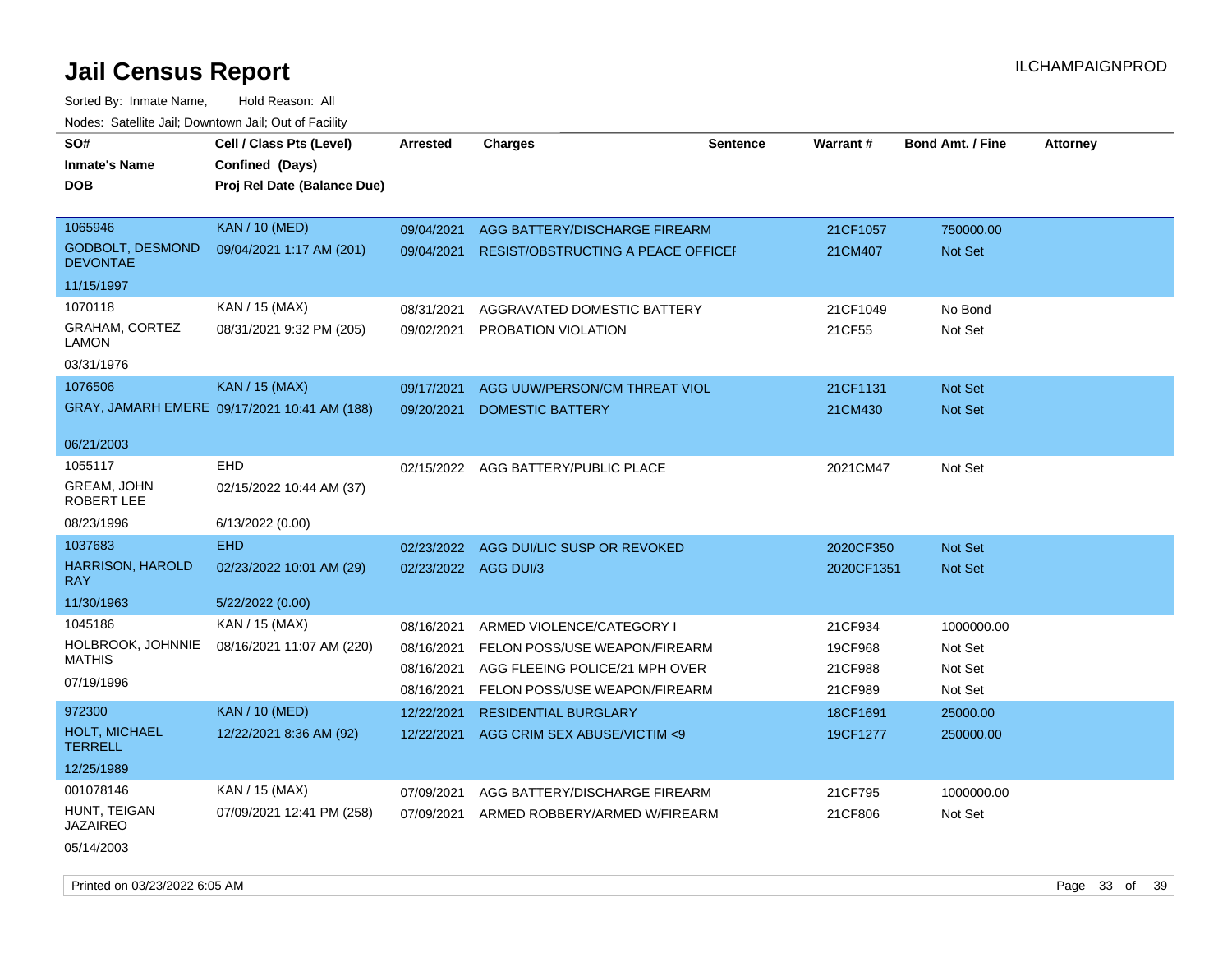| roaco. Catolino dall, Downtown dall, Out of Fability            |                                                                            |                                        |                                                                                                |                 |                                  |                                  |                 |
|-----------------------------------------------------------------|----------------------------------------------------------------------------|----------------------------------------|------------------------------------------------------------------------------------------------|-----------------|----------------------------------|----------------------------------|-----------------|
| SO#<br><b>Inmate's Name</b><br><b>DOB</b>                       | Cell / Class Pts (Level)<br>Confined (Days)<br>Proj Rel Date (Balance Due) | <b>Arrested</b>                        | Charges                                                                                        | <b>Sentence</b> | <b>Warrant#</b>                  | <b>Bond Amt. / Fine</b>          | <b>Attorney</b> |
| 989743<br><b>JACKSON, STEVE</b><br><b>ALLEN</b>                 | <b>KAN / 15 (ADS)</b><br>04/13/2021 2:45 AM (345)                          | 04/13/2021                             | AGGRAVATED DOMESTIC BATTERY                                                                    |                 | 21CF399                          | <b>Not Set</b>                   |                 |
| 06/04/1991                                                      |                                                                            |                                        |                                                                                                |                 |                                  |                                  |                 |
| 001078788                                                       | KAN / 5 (ADS)<br>JOHNSON, BRENTON Z 01/21/2022 8:33 PM (62)                | 01/21/2022                             | AGGRAVATED BATTERY                                                                             |                 | 22CF93                           | Not Set                          |                 |
| 08/07/1987                                                      |                                                                            |                                        |                                                                                                |                 |                                  |                                  |                 |
| 57271<br><b>KEYS, CAPREE</b>                                    | <b>EHD</b><br>03/08/2022 9:17 AM (16)                                      | 03/08/2022<br>03/08/2022               | DRIVING RVK/SUSP DUI/SSS 4-9<br>DRIVING RVK/SUSP DUI/SSS 4-9                                   |                 | 2021CF34<br>2020CF1116           | <b>Not Set</b><br><b>Not Set</b> |                 |
| <b>REMONE</b>                                                   |                                                                            |                                        |                                                                                                |                 |                                  |                                  |                 |
| 11/23/1982                                                      | 9/3/2022 (0.00)                                                            |                                        |                                                                                                |                 |                                  |                                  |                 |
| 1064445<br>LARUE, TERENCE<br>TRAMEL<br>12/23/1998               | KAN / 15 (MAX)<br>04/23/2021 11:18 AM (335)                                | 04/23/2021<br>04/23/2021<br>04/23/2021 | FELON POSS/USE FIREARM/PAROLE<br>AGG DISCHARGE FIREARM/OCC VEH<br>POSSESS 15<100 GRAMS COCAINE |                 | 21CF899<br>2021CF295<br>19CF1052 | Not Set<br>500000.00<br>10000.00 |                 |
| 001078237<br><b>LAWS, TERON</b><br><b>RAMONTE</b><br>04/03/2001 | <b>KAN / 15 (ADS)</b><br>08/03/2021 6:29 PM (233)                          | 08/03/2021                             | AGG DISCHARGE FIREARM/OCC VEH                                                                  |                 | 21CF928                          | No Bond                          |                 |
| 001078470<br>LEE, AMAHRION<br>JA'MERE<br>11/05/2002             | KAN / 15 (MAX)<br>10/10/2021 1:23 PM (165)                                 | 10/10/2021                             | MURDER/INTENT TO KILL/INJURE                                                                   |                 | 21CF1221                         | Not Set                          |                 |
| 56792                                                           | <b>KAN / 10 (MED)</b>                                                      | 02/02/2021                             | ARMED HABITUAL CRIMINAL                                                                        |                 | 2021CF141                        | 500000.00                        |                 |
| LILLARD, LAWRENCE<br><b>TYRONE</b>                              | 02/02/2021 2:11 PM (415)                                                   | 02/22/2021                             | DRIVING ON REVOKED LICENSE                                                                     |                 | 21TR426                          | 5000.00                          |                 |
| 10/20/1982                                                      |                                                                            |                                        |                                                                                                |                 |                                  |                                  |                 |
| 40877<br>MABRY-HALL,<br>REBECCA SUE                             | <b>EHD</b><br>02/01/2022 9:32 AM (51)                                      | 02/01/2022 AGG DUI/3                   |                                                                                                |                 | 2020CF986                        | Not Set                          |                 |
| 03/21/1971                                                      | 5/1/2022 (0.00)                                                            |                                        |                                                                                                |                 |                                  |                                  |                 |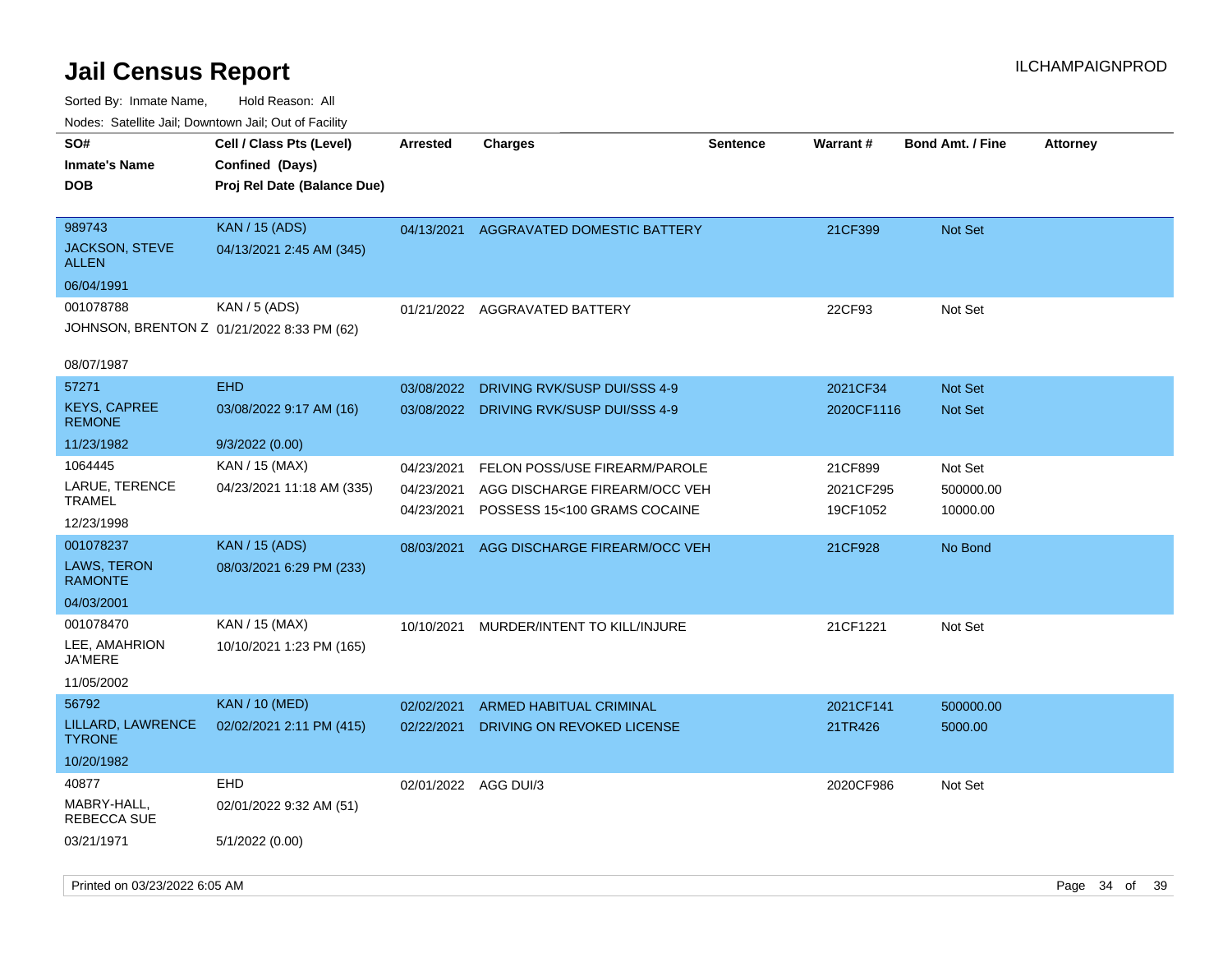Sorted By: Inmate Name, Hold Reason: All Nodes: Satellite Jail; Downtown Jail; Out of Facility

| vouco. Odichite dall, Downtown dall, Out of Facility |                                               |                 |                                |                 |             |                  |                 |
|------------------------------------------------------|-----------------------------------------------|-----------------|--------------------------------|-----------------|-------------|------------------|-----------------|
| SO#                                                  | Cell / Class Pts (Level)                      | <b>Arrested</b> | <b>Charges</b>                 | <b>Sentence</b> | Warrant#    | Bond Amt. / Fine | <b>Attorney</b> |
| <b>Inmate's Name</b>                                 | Confined (Days)                               |                 |                                |                 |             |                  |                 |
| DOB.                                                 | Proj Rel Date (Balance Due)                   |                 |                                |                 |             |                  |                 |
|                                                      |                                               |                 |                                |                 |             |                  |                 |
| 001078575                                            | <b>KAN / 10 (MED)</b>                         | 11/09/2021      | <b>GUNRUNNING</b>              |                 | 21CF1330    | 750000.00        |                 |
| <b>MCLAURIN, KEYON A</b>                             | 11/09/2021 12:41 PM (135)                     |                 |                                |                 |             |                  |                 |
| 11/19/2002                                           |                                               |                 |                                |                 |             |                  |                 |
| 1011046                                              | KAN / 15 (ADS)                                | 04/10/2021      | ATTEMPT (FIRST DEGREE MURDER)  |                 | 21CF392     | Not Set          |                 |
| MILES, DARRION<br><b>ANTONIO KEVONTA</b>             | 04/11/2021 12:46 AM (347)                     |                 |                                |                 |             |                  |                 |
| 03/18/1990                                           |                                               |                 |                                |                 |             |                  |                 |
| 001077278                                            | <b>KAN / 15 (MAX)</b>                         | 10/06/2020      | MURDER/INTENT TO KILL/INJURE   |                 | 2020CF146   | 2000000.00       |                 |
| MILLER, D'ANDRE                                      | 10/06/2020 12:49 PM (534)                     | 10/06/2020      | AGG FLEEING POLICE/21 MPH OVER |                 | 2019CF1171  | 50000.00         |                 |
| 09/08/1986                                           |                                               |                 |                                |                 |             |                  |                 |
| 001078712                                            | <b>KAN / 10 (MED)</b>                         | 12/23/2021      | AGG DISCH FIREARM/1ST AID PERS |                 | 21CF1581    | Not Set          |                 |
| MONTGOMERY,<br><b>RASHARD MYKI</b>                   | 12/23/2021 4:27 PM (91)                       |                 |                                |                 |             |                  |                 |
| 11/05/2001                                           |                                               |                 |                                |                 |             |                  |                 |
| 1026477                                              | <b>KAN / 15 (ADS)</b>                         | 09/21/2021      | AGG DISCHARGE FIREARM/OCC VEH  |                 | 21CF1138    | <b>Not Set</b>   |                 |
| NEWBILL, DEVONTRE<br><b>LAMONT</b>                   | 09/21/2021 2:27 AM (184)                      | 09/22/2021      | <b>PROBATION VIOLATION</b>     |                 | 20CF577     | <b>Not Set</b>   |                 |
| 11/22/1993                                           |                                               |                 |                                |                 |             |                  |                 |
| 1072907                                              | <b>KAN</b>                                    | 07/14/2021      | ATTEMPT (FIRST DEGREE MURDER)  |                 | 2021-CF-832 | 2000000.00       |                 |
| NIKOLAEV, YEVGENIY                                   | 07/14/2021 10:10 PM (253)                     | 07/14/2021      | CRIMINAL DAMAGE <\$500/SCHOOL  |                 | 2021CF840   | 5000.00          |                 |
| 10/06/1983                                           |                                               |                 |                                |                 |             |                  |                 |
| 001078558                                            | <b>KAN / 10 (MED)</b>                         | 11/03/2021      | UNLAWFUL USE OF A WEAPON       |                 | 21CF1352    | Not Set          |                 |
| PARRISH, DOMINIC<br><b>WALTER</b>                    | 11/03/2021 1:25 PM (141)                      |                 |                                |                 |             |                  |                 |
| 08/23/2001                                           |                                               |                 |                                |                 |             |                  |                 |
| 001078063                                            | KAN / 15 (MAX)                                | 06/15/2021      | AGG CRIM SEX ASSAULT/WEAPON    |                 | 2021CF678   | 1000000.00       |                 |
|                                                      | PERRY, ROBERT Junior 06/15/2021 4:37 PM (282) | 06/15/2021      | <b>ROBBERY</b>                 |                 | 2021CF159   | 25000.00         |                 |

12/21/1990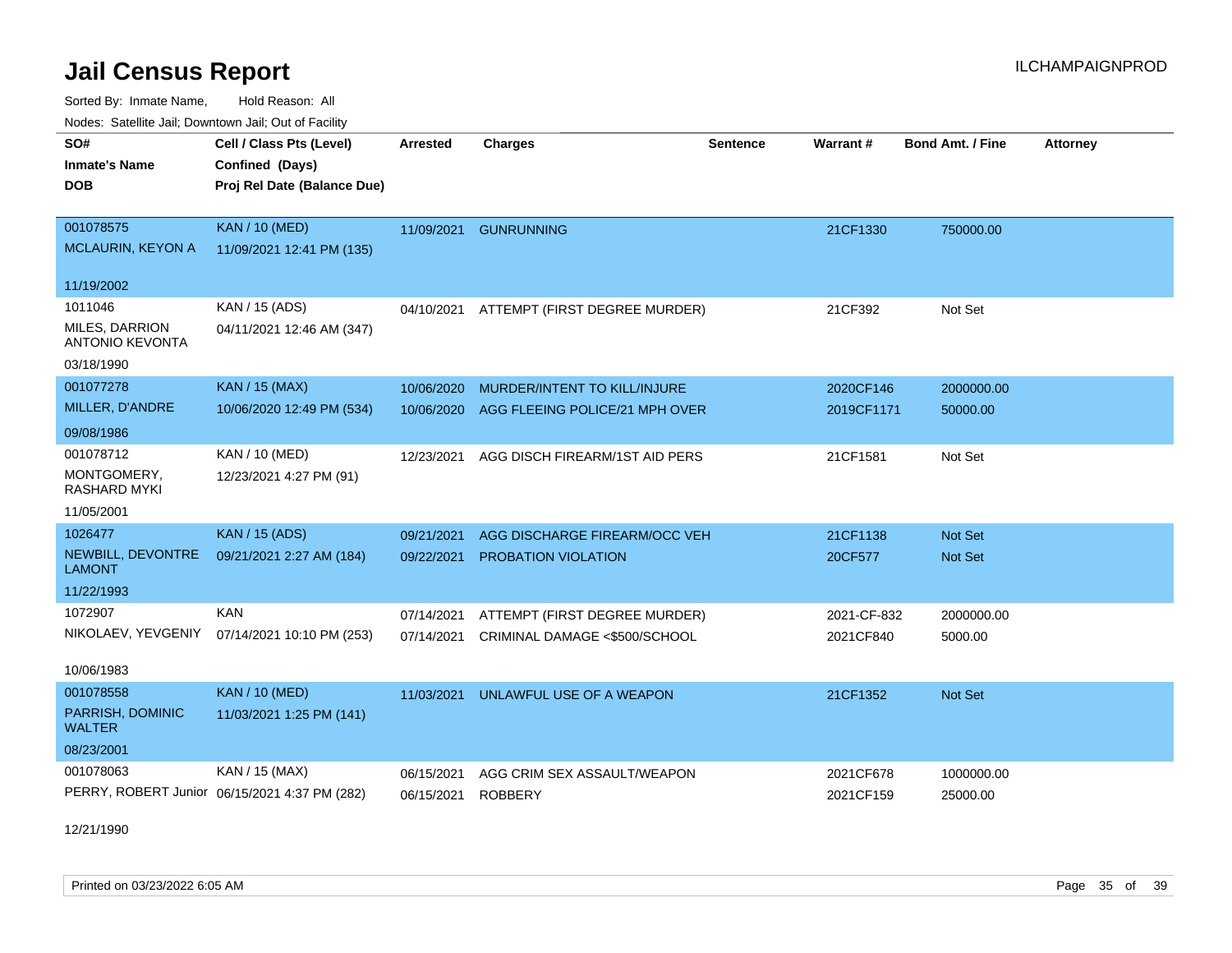Sorted By: Inmate Name, Hold Reason: All

Nodes: Satellite Jail; Downtown Jail; Out of Facility

| SO#                                    | Cell / Class Pts (Level)                    | <b>Arrested</b> | <b>Charges</b>                           | <b>Sentence</b> | <b>Warrant#</b> | <b>Bond Amt. / Fine</b> | <b>Attorney</b> |
|----------------------------------------|---------------------------------------------|-----------------|------------------------------------------|-----------------|-----------------|-------------------------|-----------------|
| <b>Inmate's Name</b>                   | Confined (Days)                             |                 |                                          |                 |                 |                         |                 |
| <b>DOB</b>                             | Proj Rel Date (Balance Due)                 |                 |                                          |                 |                 |                         |                 |
|                                        |                                             |                 |                                          |                 |                 |                         |                 |
| 001078799                              | <b>KAN / 10 (MED)</b>                       |                 | 01/27/2022 FIREARM/FOID INVALID/NOT ELIG |                 | 22CF116         | Not Set                 |                 |
| PURNELL, MARKISE<br><b>MONROE</b>      | 01/27/2022 9:50 AM (56)                     |                 |                                          |                 |                 |                         |                 |
| 07/13/2002                             |                                             |                 |                                          |                 |                 |                         |                 |
| 001077614                              | KAN / 15 (MAX)                              | 01/17/2021      | ATTEMPT (FIRST DEGREE MURDER)            |                 | 21CF66          | Not Set                 |                 |
| <b>DEVON</b>                           | ROBINSON, DONTRELL 01/17/2021 3:08 PM (431) |                 |                                          |                 |                 |                         |                 |
| 09/22/2002                             |                                             |                 |                                          |                 |                 |                         |                 |
| 1061216                                | <b>KAN / 10 (MED)</b>                       | 06/22/2021      | <b>HOME INVASION/FIREARM</b>             |                 | 21CF727         | <b>Not Set</b>          |                 |
| <b>RUNGE, ANDRE</b><br><b>MARSEAN</b>  | 06/22/2021 4:42 PM (275)                    |                 |                                          |                 |                 |                         |                 |
| 12/05/1997                             |                                             |                 |                                          |                 |                 |                         |                 |
| 650295                                 | PIA / 50 (MAX)                              | 04/22/2020      | CRIMINAL SEXUAL ASSAULT                  |                 | 2020-CF407      | 750000.00               |                 |
| SANDAGE, JERALD                        | 04/22/2020 6:30 AM (701)                    | 04/22/2020      | <b>CRIMINAL SEXUAL ASSAULT</b>           |                 | 2020-CF408      | 750000.00               |                 |
| <b>EUGENE</b>                          |                                             | 04/22/2020      | <b>CRIMINAL SEXUAL ABUSE</b>             |                 | 2020-CF409      | 750000.00               |                 |
| 06/07/1971                             |                                             | 04/22/2020      | <b>CRIMINAL SEXUAL ASSAULT</b>           |                 | 2020-CF410      | 750000.00               |                 |
|                                        |                                             | 04/22/2020      | OFFICIAL MISCONDUCT                      |                 | 2019-CF1811     | 25000.00                |                 |
| 59178                                  | <b>KAN / 15 (MAX)</b>                       | 12/13/2021      | AGG DISCHARGE FIREARM/OCC VEH            |                 | 21CF1274        | 1500000.00              |                 |
| <b>SANDERS, MICHAEL</b><br><b>JEAN</b> | 12/13/2021 4:17 PM (101)                    |                 |                                          |                 |                 |                         |                 |
| 12/22/1967                             |                                             |                 |                                          |                 |                 |                         |                 |
| 001078704                              | KAN / 15 (MAX)                              | 12/21/2021      | MURDER/INTENT TO KILL/INJURE             |                 | 21CF1575        | Not Set                 |                 |
| SHORTER, JAQUAN<br><b>MAURICE</b>      | 12/23/2021 1:23 AM (91)                     |                 |                                          |                 |                 |                         |                 |
| 10/08/1998                             |                                             |                 |                                          |                 |                 |                         |                 |
| 1062194                                | <b>KAN / 15 (MAX)</b>                       | 02/27/2020      | MURDER/OTHER FORCIBLE FELONY             |                 | 20CF-247        | 1000000.00              |                 |
| SIMMONS, MICHAEL<br><b>JAMAL</b>       | 02/27/2020 1:11 PM (756)                    | 09/23/2020      | AGG BATTERY/DISCHARGE FIREARM            |                 | 20CF1061        | <b>Not Set</b>          |                 |
| 11/03/1997                             |                                             |                 |                                          |                 |                 |                         |                 |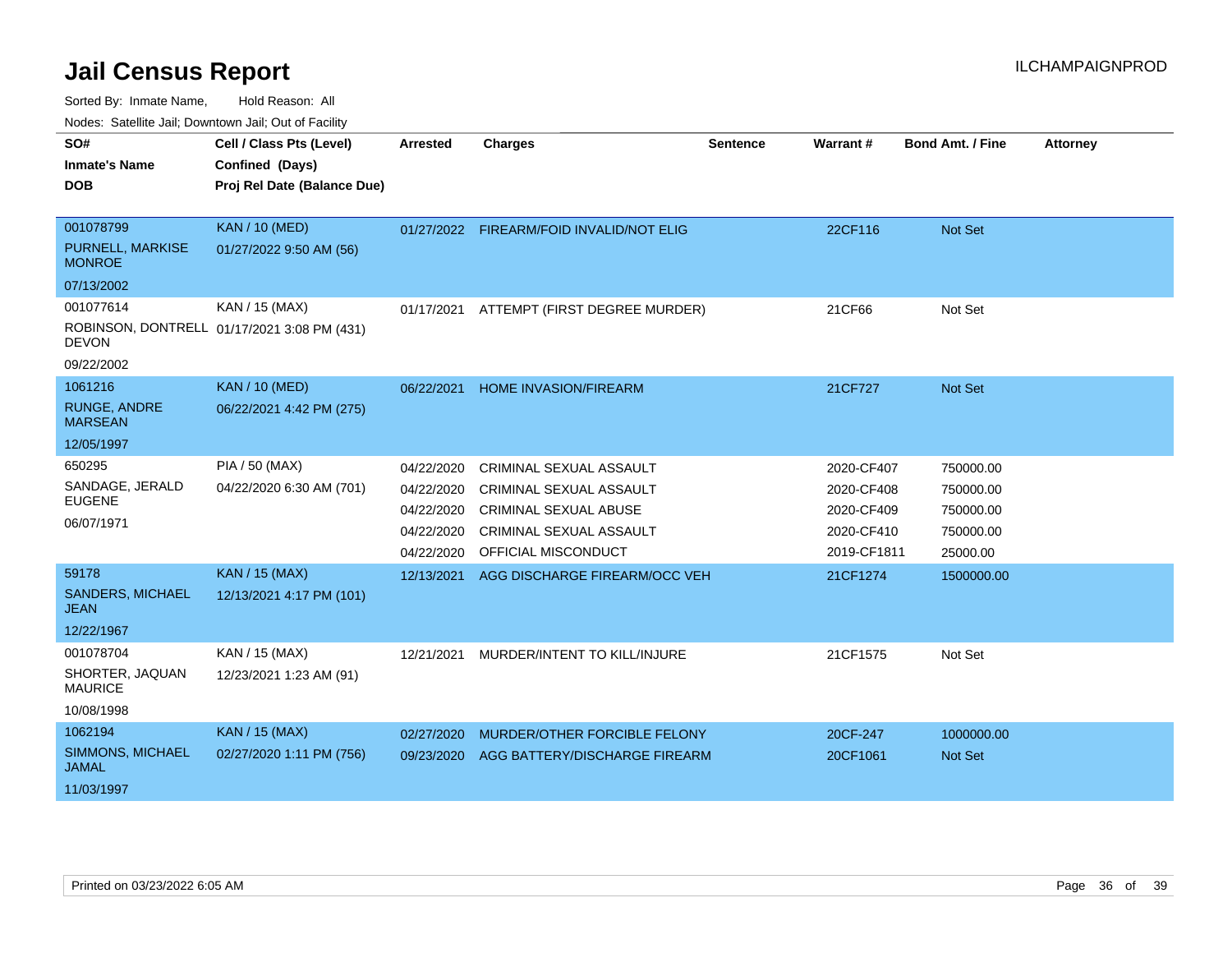Sorted By: Inmate Name, Hold Reason: All Nodes: Satellite Jail; Downtown Jail; Out of Facility

| Noucs. Catchitic sail, Downtown sail, Out of Facility |                                               |                 |                                           |                 |            |                         |                 |
|-------------------------------------------------------|-----------------------------------------------|-----------------|-------------------------------------------|-----------------|------------|-------------------------|-----------------|
| SO#                                                   | Cell / Class Pts (Level)                      | <b>Arrested</b> | <b>Charges</b>                            | <b>Sentence</b> | Warrant#   | <b>Bond Amt. / Fine</b> | <b>Attorney</b> |
| <b>Inmate's Name</b>                                  | Confined (Days)                               |                 |                                           |                 |            |                         |                 |
| <b>DOB</b>                                            | Proj Rel Date (Balance Due)                   |                 |                                           |                 |            |                         |                 |
|                                                       |                                               |                 |                                           |                 |            |                         |                 |
| 1038158                                               | <b>KAN / 10 (MED)</b>                         |                 | 02/04/2022 CRIMINAL SEX ASSAULT/CONSENT   |                 | 22CF146    | Not Set                 |                 |
| SMITH, RASHAD<br><b>JARECE</b>                        | 02/04/2022 11:42 PM (48)                      |                 |                                           |                 |            |                         |                 |
| 09/16/1995                                            |                                               |                 |                                           |                 |            |                         |                 |
| 001077868                                             | KAN / 15 (MAX)                                | 04/21/2021      | ARMED ROBBERY/ARMED W/FIREARM             |                 | 21CF445    | Not Set                 |                 |
| SPEARMENT,<br><b>KENTRELL</b>                         | 04/21/2021 9:48 PM (337)                      | 08/19/2021      | FLEEING/ATTEMPT ELUDE OFFICER             |                 | 2021TR1053 | 1000.00                 |                 |
| 01/21/2002                                            |                                               |                 |                                           |                 |            |                         |                 |
| 11979                                                 | <b>EHD</b>                                    |                 | 01/11/2022 AGG FLEEING POLICE/21 MPH OVER |                 | 2021CF629  | Not Set                 |                 |
| <b>STARK, JACK LYNN</b>                               | 01/11/2022 10:13 AM (72)                      |                 |                                           |                 |            |                         |                 |
| 12/31/1955                                            | 4/9/2022 (0.00)                               |                 |                                           |                 |            |                         |                 |
| 001078182                                             | $EHD / 5$ (MIN)                               | 12/20/2021      | DRIVING ON REVOKED LICENSE                |                 | 2021CF800  | No Bond                 |                 |
| STRONG, KEVIN<br><b>GARDNER</b>                       | 12/20/2021 4:34 PM (94)                       |                 |                                           |                 |            |                         |                 |
| 02/12/1963                                            | 6/18/2022 (0.00)                              |                 |                                           |                 |            |                         |                 |
| 65920                                                 | KAN / 15 (MAX)                                | 12/21/2021      | ARMED ROBBERY/ARMED W/FIREARM             |                 | 21CF1543   | 100000.00               |                 |
| TAPSCOTT,<br><b>CORNELIUS</b>                         | 12/21/2021 10:57 PM (93)                      |                 |                                           |                 |            |                         |                 |
| 07/14/1985                                            |                                               |                 |                                           |                 |            |                         |                 |
| 1046632                                               | KAN / 15 (MAX)                                | 09/14/2021      | ARMED VIOLENCE/CATEGORY II                |                 | 21CF912    | 750000.00               |                 |
|                                                       | TATE, JAVON MARQUIS 09/14/2021 12:10 PM (191) |                 |                                           |                 |            |                         |                 |
| 08/10/1996                                            |                                               |                 |                                           |                 |            |                         |                 |
| 1033031                                               | KAN / 15 (MAX)                                | 08/19/2020      | *AGG BATTERY W/FIREARM/PERSON             |                 | 2020-CF923 | 500000.00               |                 |
| TOMS, ANDREW<br><b>CHUCKY</b>                         | 08/19/2020 5:59 PM (582)                      |                 |                                           |                 |            |                         |                 |
| 09/28/1978                                            |                                               |                 |                                           |                 |            |                         |                 |
| 1004142                                               | KAN / 15 (MAX)                                | 10/27/2021      | POSSESSION OF METH/15<100GRAMS            |                 | 2021CF1298 | 1500000.00              |                 |
| TOY, KAYON LARENZ                                     | 10/22/2021 1:01 PM (153)                      |                 |                                           |                 |            |                         |                 |
|                                                       |                                               |                 |                                           |                 |            |                         |                 |

09/12/1991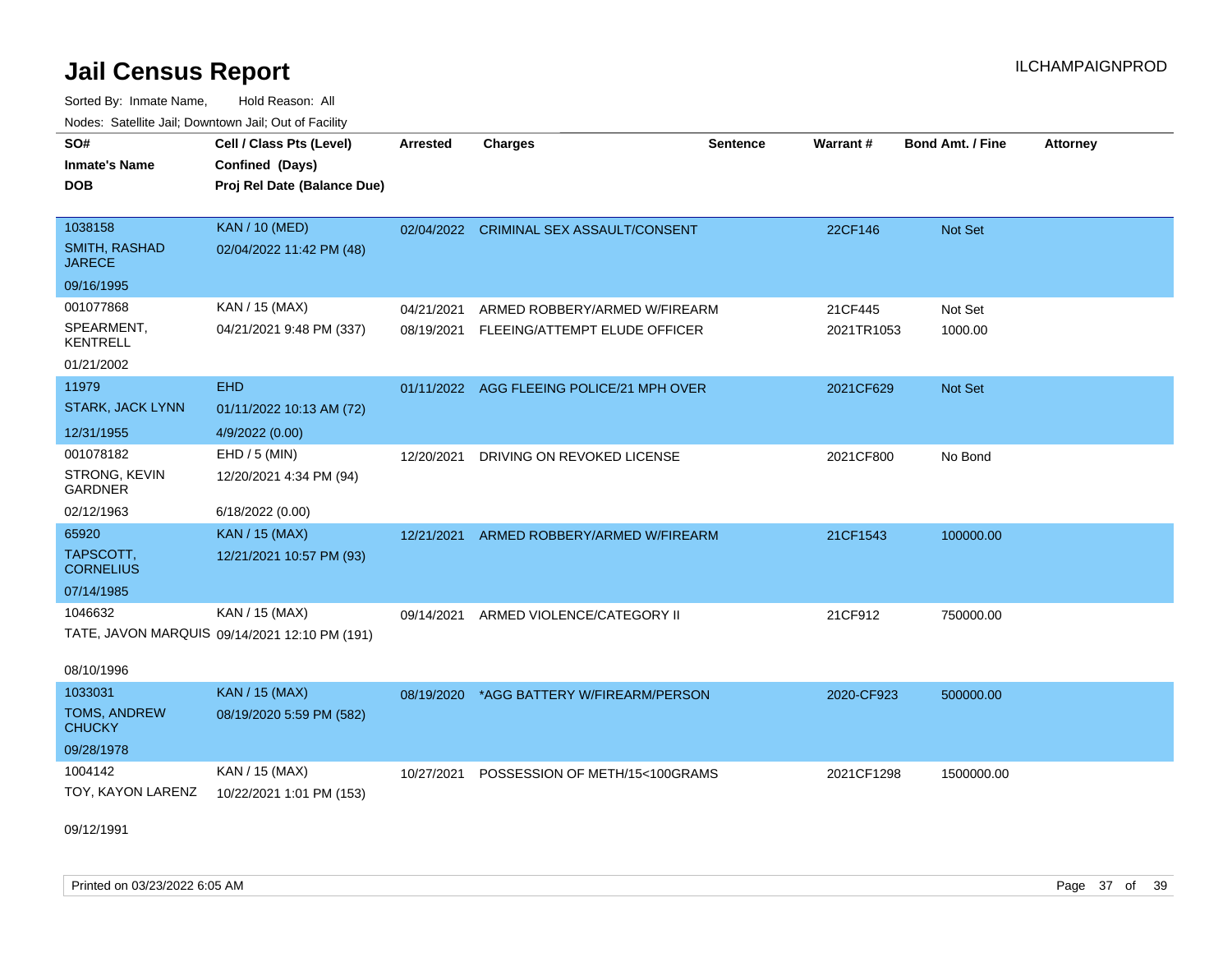| SO#                                       | Cell / Class Pts (Level)    | <b>Arrested</b> | <b>Charges</b>                       | Sentence | Warrant#      | <b>Bond Amt. / Fine</b> | <b>Attorney</b> |
|-------------------------------------------|-----------------------------|-----------------|--------------------------------------|----------|---------------|-------------------------|-----------------|
| <b>Inmate's Name</b>                      | Confined (Days)             |                 |                                      |          |               |                         |                 |
| <b>DOB</b>                                | Proj Rel Date (Balance Due) |                 |                                      |          |               |                         |                 |
| 001078386                                 | <b>KAN / 10 (MED)</b>       | 09/14/2021      |                                      |          |               |                         |                 |
| <b>TURNER, AMARIO</b>                     | 09/14/2021 11:42 PM (191)   |                 | POSSESSION OF STOLEN FIREARM         | 3y (DOC) | 2021CF1099    | No Bond                 |                 |
| 09/23/2002                                |                             |                 |                                      |          |               |                         |                 |
|                                           |                             |                 |                                      |          |               |                         |                 |
| 961786                                    | KAN / 15 (ADS)              |                 | 01/24/2022 ARMED HABITUAL CRIMINAL   |          | 22CF104       | Not Set                 |                 |
| <b>WARREN, DESIE</b><br><b>ARNEZ</b>      | 01/24/2022 7:23 AM (59)     |                 |                                      |          |               |                         |                 |
| 04/28/1988                                |                             |                 |                                      |          |               |                         |                 |
| 1062558                                   | <b>KAN / 10 (MED)</b>       | 10/02/2021      | FELON POSS/USE WEAPON/FIREARM        |          | 21CF1185      | Not Set                 |                 |
| <b>WELLS, JIAMANTE</b><br><b>AMORE</b>    | 10/02/2021 8:29 PM (173)    |                 |                                      |          |               |                         |                 |
| 09/02/1995                                |                             |                 |                                      |          |               |                         |                 |
| 1002033                                   | KAN / 15 (MAX)              | 09/08/2021      | DRIVING ON SUSPENDED LICENSE         |          | 2019-TR-11944 | 5000.00                 |                 |
| <b>WEST, ANTONIO</b>                      | 09/08/2021 11:01 PM (197)   | 09/08/2021      | ARMED ROBBERY/ARMED W/FIREARM        |          | 2020-CF-1406  | 500000.00               |                 |
| <b>DEONTA</b>                             |                             | 09/08/2021      | AGG UNLAWFUL USE OF WEAPON/VEH       |          | 2021-CF-AWOW  | Not Set                 |                 |
| 04/15/1992                                |                             | 09/08/2021      | OBSTRCT JUSTICE/LEAVE STATE          |          | 2021-CF-AWOW  | Not Set                 |                 |
|                                           |                             | 09/08/2021      | ARMED VIOLENCE/CATEGORY I            |          | 2021-CF-AWOW  | Not Set                 |                 |
| 1022068                                   | KAN / 15 (ADS)              | 10/10/2021      | <b>FELON POSS/USE WEAPON/FIREARM</b> |          | 21CF1212      | Not Set                 |                 |
| <b>WILKINS, MICHAEL</b><br><b>CARL</b>    | 10/10/2021 5:07 AM (165)    |                 |                                      |          |               |                         |                 |
| 07/10/1992                                |                             |                 |                                      |          |               |                         |                 |
| 001078709                                 | KAN / 15 (MAX)              | 12/22/2021      | ARMED VIOLENCE/CATEGORY I            |          | 21CF1586      | Not Set                 |                 |
| WILLIAMS, DAVID LEE                       | 12/22/2021 11:00 AM (92)    |                 |                                      |          |               |                         |                 |
| 12/18/1989                                |                             |                 |                                      |          |               |                         |                 |
| 539662                                    | <b>KAN / 10 (MED)</b>       | 08/14/2021      | DOM BTRY/CONTACT/1-2 PRECONV         | 7y (DOC) | 2021CF770     | 250000.00               |                 |
| <b>WILLIAMS, JAVONTAE</b><br><b>DEMAR</b> | 08/14/2021 1:28 AM (222)    | 08/14/2021      | <b>CITY OV ARREST</b>                |          | 2017OV893     | 1000.00                 |                 |
| 07/28/1991                                |                             |                 |                                      |          |               |                         |                 |